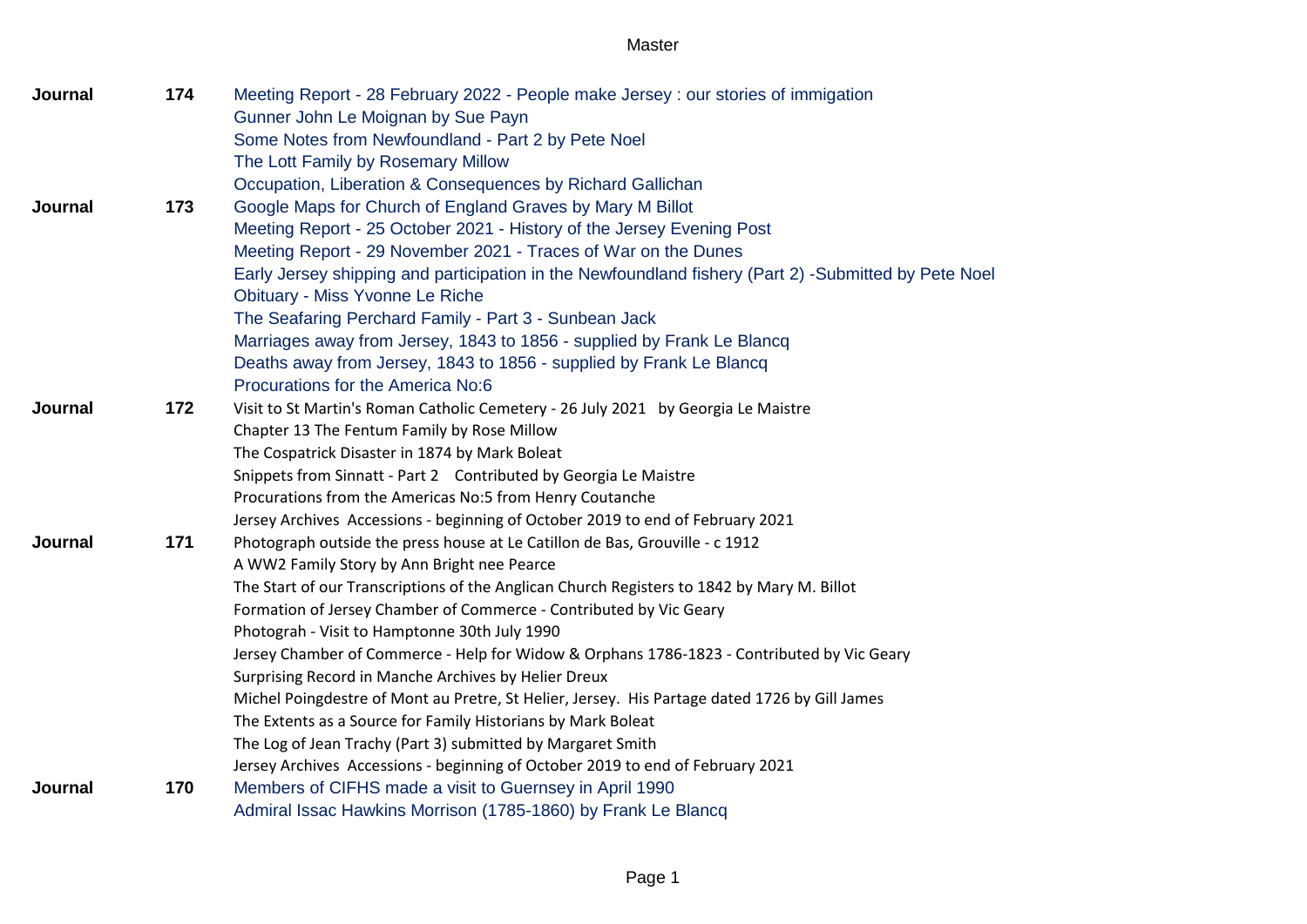|         |     | Billot Family History Beau Desert Farm by C R Le Quesne                                 |
|---------|-----|-----------------------------------------------------------------------------------------|
|         |     | The photograph is of Philip John Mourant, 1847 - 1924 - Submitteed by Colin Ireson      |
|         |     | The Miller and his wife - Greve de Lecq - Submitted by Helier Dreux                     |
|         |     | David Miller by Linda J M Husband                                                       |
|         |     | Early Jersey shipping and participation in the Newfoundland fishery (Part 1) -          |
|         |     | Submitted by Pete Noel of Kingston, Ontario, Canada                                     |
|         |     | Snippets from Sinnatt - compiled by Georgia Le Maistre                                  |
|         |     | The Log of Jean Trachy (Part 2) by Margaret Smith                                       |
| Journal | 169 | Clarence Road Quarry - Memories from Arthur Le Grand                                    |
|         |     | William Thomas Brunker - The Search for Cousin Bill by Gill James                       |
|         |     | Published within the 'Jersey Weekly Post' 14th April 1915                               |
|         |     | Music Performers (Chapter 6) by Rose Millow                                             |
|         |     | The Log of Jean Trachy (Part 1) by Margaret Smith                                       |
|         |     | Burial of Chelsea Pensioners & other Military personnel at St Helier Churchyard         |
|         |     | Procurations from the America No:5                                                      |
| Journal | 168 | The Five Oaks 1850's 'P.O. column' Subscription                                         |
|         |     | The History of Jersey Archive and Jersey's Archives                                     |
|         |     | Childhood Memories of Christmases During the Occupation                                 |
|         |     | Meeting Report - 28th September 2020 -- Liberation Archives                             |
|         |     | Marriage of John Priaulx and Evelyn Jane Le Gallais                                     |
|         |     | The Jurat and his housekeeper                                                           |
|         |     | <b>Colin's Occupation</b>                                                               |
| Journal | 167 | A Father Writes To His Son After Five Years of German Occupation                        |
|         |     | Transcription Of A Talk Given By Michael Vautier On May 28th 1988                       |
|         |     | Recollections of Liberation Day 1945                                                    |
|         |     | Fred and Georgina Crumpton - News from Wurzach                                          |
|         |     | <b>Occupation Memories Of The Billots</b>                                               |
|         |     | Recollections Of A Cardiff Girl - Half Jersey                                           |
|         |     | <b>Bohans in Plouvorn</b>                                                               |
|         |     | Procurations from the Americas No. 8, 1923 onwards                                      |
|         |     | Meeting Report - 27th January 2020 -- Our Gallant Garrison's Hatches,                   |
| Journal | 166 | <b>Matches and Dispatches</b>                                                           |
|         |     | Meeting Report - 24th Feruary 2020 -- Life and Services of the Superintendent Registrar |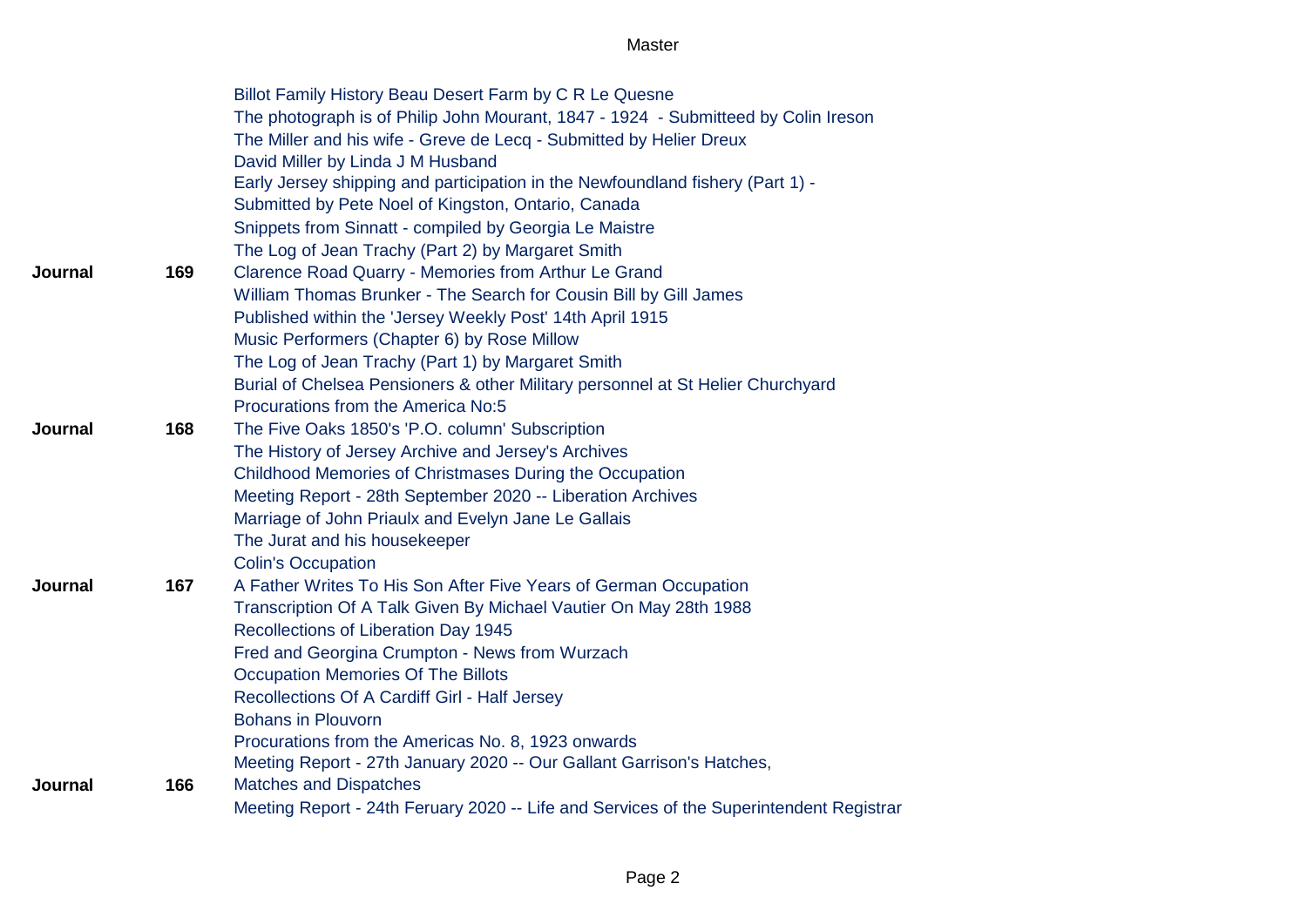|                |     | The Seafaring Perchard Family - Part 2                                                                                                                                                            |
|----------------|-----|---------------------------------------------------------------------------------------------------------------------------------------------------------------------------------------------------|
|                |     | An Account of the German Occupation of Jersey 1940-45 - Part 4<br><b>Channel Islands Huguenots</b>                                                                                                |
|                |     | Thank You For The Music - A tribute to musicians in Jersey in the 19th Century<br>Music Shops and Businesses - Chapter One                                                                        |
|                |     | From the United Services Journal 1833 - Jersey, as a residence for<br>Officers on the half-pay of the Army and Navy                                                                               |
| Journal        | 165 | Meeting Report - 30th September 2019 -- The Story of the Vote in Jersey<br>Meeting Report - 28th October 2019 -- The de Carterets of Trinity Manor<br>and their archives in Lausanne, Switzerland |
|                |     | An Account of the German Occupation of Jersey 1940-45                                                                                                                                             |
|                |     | The Journal of Jean de Carteret                                                                                                                                                                   |
|                |     | The Seafaring Perchard Family - Part 1                                                                                                                                                            |
|                |     | Deaths away from Jersey 1853-1858                                                                                                                                                                 |
| <b>Journal</b> | 164 | An American Visitor to the Channel Islands in 1925                                                                                                                                                |
|                |     | A Life On The Ocean Waves                                                                                                                                                                         |
|                |     | Deaths away from Jersey                                                                                                                                                                           |
|                |     | Meeting Report - 29th July 2019 -- A Visit to St Saviours Churchyard                                                                                                                              |
|                |     | The Countess - The Scandalous Life of Frances Villiers, Countess of Jersey                                                                                                                        |
|                |     | Accessions - Jersey Archive, May 2018 - September 2019                                                                                                                                            |
|                |     | Wedding Photograph - Lily Moorman & Henry Hodges                                                                                                                                                  |
|                |     | People in a Photograph<br>The A'Court Family                                                                                                                                                      |
| Journal        | 163 | Meeting Report - 29th April 2019 -- Dorothea Le Brocq and Hedwig Bercu                                                                                                                            |
|                |     | Meeting Report - 21st May 2019 -- Protecting the Past                                                                                                                                             |
|                |     | The 100-Year Rule (Or More)                                                                                                                                                                       |
|                |     | Protecting the Past  a balancing act between access and preservation                                                                                                                              |
|                |     | Meeting Report - 24th June 2019 -- Useful Websites for Research                                                                                                                                   |
|                |     | Deaths at Sea 1857 to 1859                                                                                                                                                                        |
|                |     | Publication of the UK 1921 Census online                                                                                                                                                          |
|                |     | The Search for François Elie Gasnier                                                                                                                                                              |
|                |     | The Incredible Story Of Otto Drube Or Truth Can Be Stranger Than Fiction                                                                                                                          |
|                |     | Procurations from the Americas No. 7 1913-1915                                                                                                                                                    |
|                |     |                                                                                                                                                                                                   |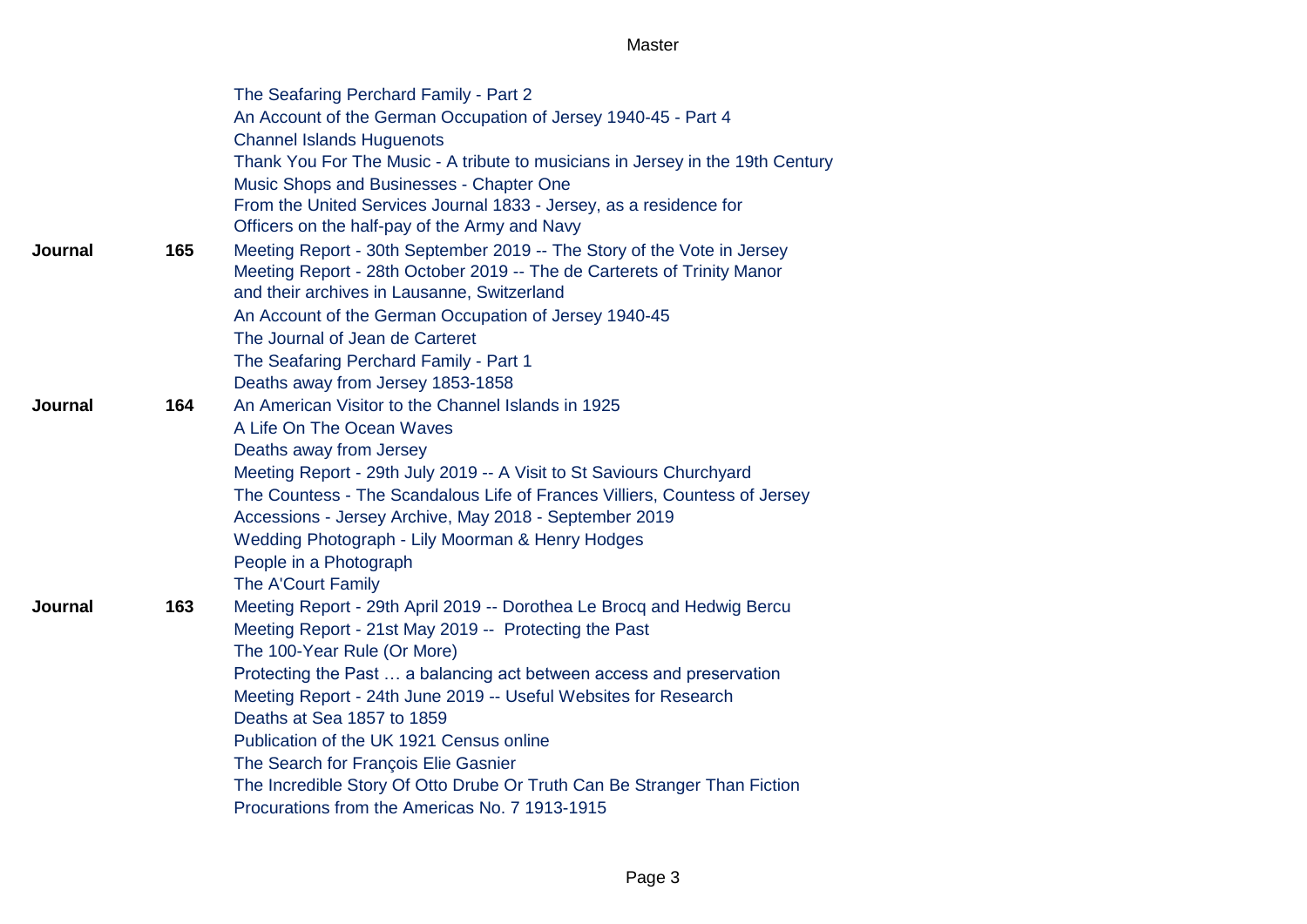|         |     | Meeting Report - 28th January 2019 -- A country boy who went to sea:   |
|---------|-----|------------------------------------------------------------------------|
| Journal | 162 | Captain John A'Court (1847-1926)                                       |
|         |     | Meeting Report - 25th February 2019 -- The Italian community in Jersey |
|         |     | Lost in The Great War - Cousins in Search of De La Haye Brothers       |
|         |     | Edmund Philip Le Quesne 1867 - 1945                                    |
|         |     | <b>Thomas James Lemprière</b>                                          |
|         |     | Unknown Damaged Photograph                                             |
|         |     | Jersey Archive Online Catalogue Update                                 |
|         |     | Procurations from the Americas No. 7 1913-1915                         |
|         |     | Meeting Report - 25th November 2018 -- The Price of Victory - Jersey's |
| Journal | 161 | <b>First World War Balance Sheet</b>                                   |
|         |     | <b>Guillemont Stone</b>                                                |
|         |     | Pagans, Paisnels, Pinels and Payns                                     |
|         |     | The Bridge Over The River Kwai                                         |
|         |     | Jersey Connections in New England                                      |
|         |     | Jersey Evening Post Photographic Archive                               |
|         |     | A Jersey War Memorial Moves                                            |
|         |     | Liddiard Family Gathering 12-14th April 2019                           |
|         |     | Procurations from the Americas No.7 1913-1915                          |
|         |     | Meeting Report - 30th July 2018 -- A visit to Bethesda Church at       |
| Journal | 160 | Val de la Mare, St Peter                                               |
|         |     | Meeting Report 24th September 2018 -- Elias Le Gros - Surveyor,        |
|         |     | Inventor, Civil Engineer, Teacher of Navigation and Cartographer       |
|         |     | Barrie Bertram of the CI Great War Study Group                         |
|         |     | CIFHS 1978 to 2018: Our Ruby Anniversary                               |
|         |     | Bethesda Methodist Church 1867 - 2018                                  |
|         |     | <b>DNA Testing - An Answer?</b>                                        |
|         |     | Westwood College at Grantez, St Ouen                                   |
|         |     | Procurations from the Americas No.7 1913 - 1915                        |
| Journal | 159 | <b>Perchard Cousins in the Great War</b>                               |
|         |     | Meeting Report - 30th April 2018 -- Dinan - The English Colony         |
|         |     | Meeting Report - 21st May 2018 -- Philip Francis Le Cornu              |
|         |     | Meeting Report - 25 June 2018 -- John Ponomarenko - Tracing the        |
|         |     | roots of a Cossack family                                              |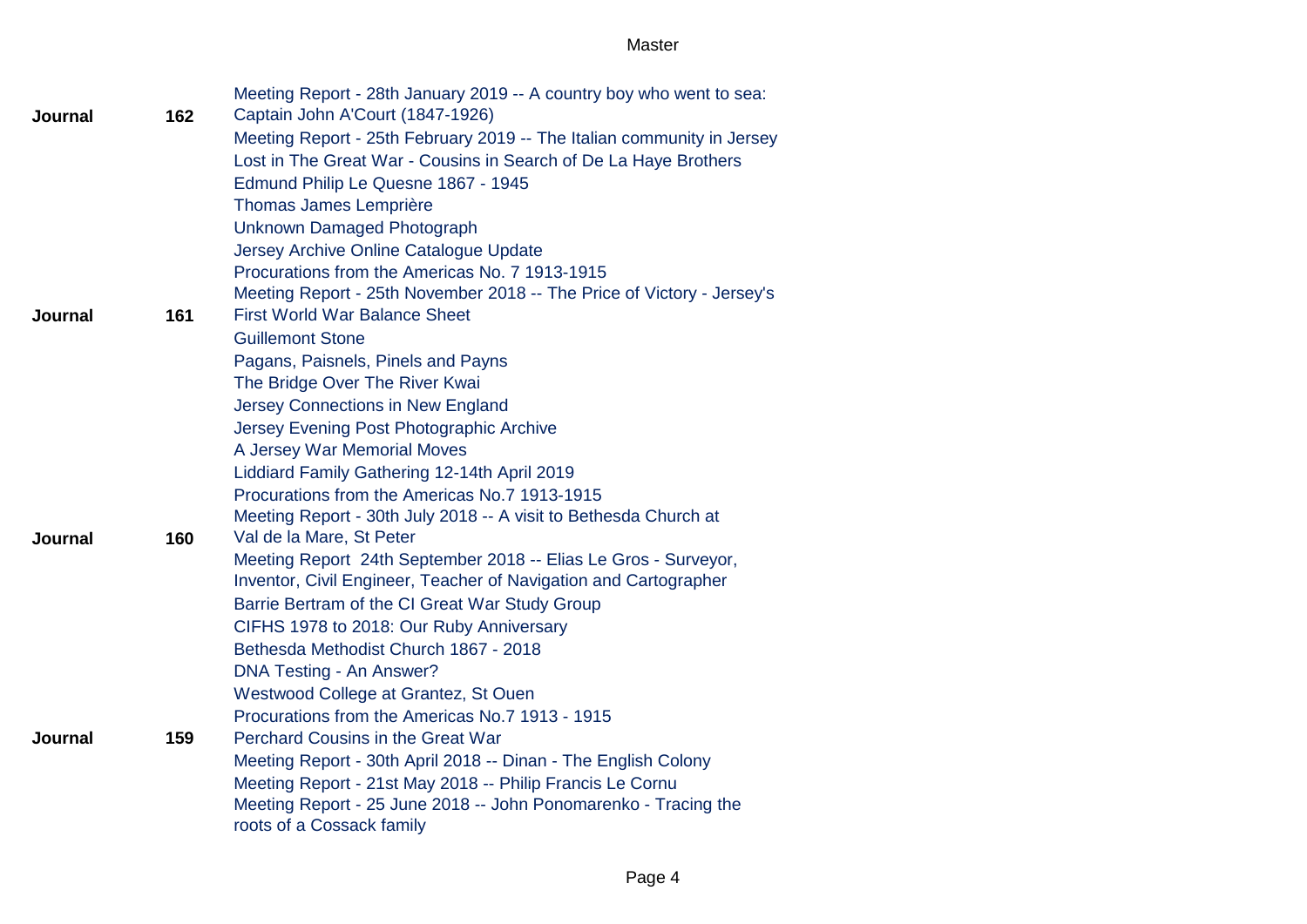|                |     | <b>Differing Fortunes</b>                                                |
|----------------|-----|--------------------------------------------------------------------------|
|                |     | Accessions at Jersey Archive: July 2017 - May 2018                       |
| Journal        | 158 | Our Boy Jack                                                             |
|                |     | Procurations from the Americas No. 6 1899 -                              |
|                |     | What my grandmother told me                                              |
|                |     | <b>Strays from Canada</b>                                                |
|                |     | Meeting Report - September 2017 -- Are You Sitting comfortably? Creating |
| Journal        | 157 | <b>Your Family's Story</b>                                               |
|                |     | Meeting Report - 30th October 2017 -- Film viewing at Jersey Archive     |
|                |     | Meeting Report - 27th November 2017 - The Occupation Diaries of          |
|                |     | <b>Philip Le Sauteur</b>                                                 |
|                |     | Ancestry - a note of caution                                             |
|                |     | Visit to WW1 Battlefields and Memorials                                  |
|                |     | Deaths at sea 1854 - 1857                                                |
|                |     | Haviland John de Carteret - Travel & Migration, 1852 Victoria Inward     |
|                |     | <b>Passenger Lists</b>                                                   |
|                |     | <b>Flanders Fields</b>                                                   |
| Journal        | 156 | A Field Officer MBMS                                                     |
|                |     | Office of the Superintendent Registrar                                   |
|                |     | My grandfather - Frank Dart                                              |
|                |     | <b>Procurations from the Americas</b>                                    |
| <b>Journal</b> | 155 | <b>The Ecclesiastical Court</b>                                          |
|                |     | An internee's story of life in Wurtzach Camp                             |
|                |     | Harold Ackroyd VC, MC, RAMC (1877-1917)                                  |
|                |     | Jersey Eastern Railways 1873-1929                                        |
|                |     | Letters from the Archive                                                 |
|                |     | Visit by the Poindexter Descendants Association                          |
|                |     | From Jersey to India and back; the story of John Daniel Ritchin          |
|                |     | Accessions May 2016 - June 2017                                          |
|                |     | <b>Procurations from the Americas</b>                                    |
| Journal        | 154 | Take the Red Lane to Wanganui                                            |
|                |     | The story of Bert Dowden - part 2                                        |
|                |     | "Gleanings from many sheaves" - and what I gleaned from its leaves!      |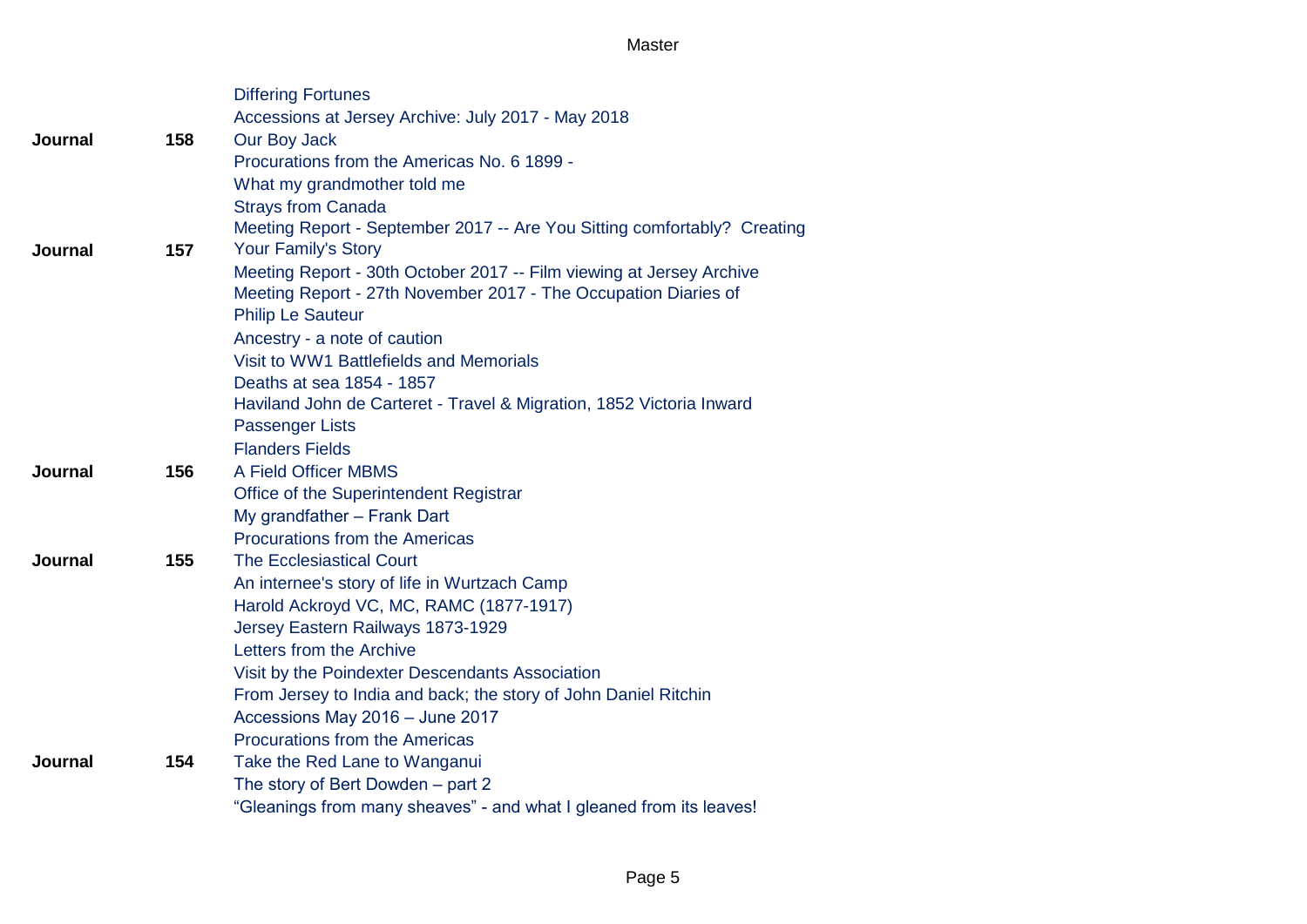|                |     | When bureaucracy pays – the genealogist's dream                               |
|----------------|-----|-------------------------------------------------------------------------------|
|                |     | Like father, like son                                                         |
|                |     | A history of infant mortality in Jersey                                       |
|                |     | Family summary of John Edward and Ellen (Walsh) Murphy                        |
|                |     | Parish and Vingtaine boundaries map                                           |
|                |     | Life and times of Elizabeth Le Marquand nee Malzard 1836-1904                 |
|                |     | Freemasonry in Jersey                                                         |
| Journal        | 153 | Charles Robin and the Gaspe Cod Fishing Industry 1766                         |
|                |     | First World War records in Jersey Archive                                     |
|                |     | Philippe De La Mare - A Jersey Pioneer in the USA                             |
|                |     | Family Summary of John and Alice (Mangan) Murphy                              |
|                |     | Memories of my life Florence Ford Wilson - nee Hacking 1914-2010              |
|                |     | Huguenot research in Jersey                                                   |
| Journal        | 152 | Jerseymen at sea 1914-1918                                                    |
|                |     | Mont Neron to Montevideo                                                      |
|                |     | Channel Island burials in Cardiff Cemeteries, Wales                           |
|                |     | In search of Royal blood                                                      |
|                |     | The story of Bert Dowden                                                      |
|                |     | Procurations from the Americas                                                |
| <b>Journal</b> | 151 | The Great War 1914-1918, Jersey photo archives                                |
|                |     | Admiral Clark Gayton 1712-1785                                                |
|                |     | <b>CIFHS at St Peter's Church</b>                                             |
|                |     | Berry family of St Peter                                                      |
|                |     | Dorset migration to the Channel Islands, Pearce family of Portland and Jersey |
|                |     | Deaths at sea - 1850 to 1854                                                  |
|                |     | Jersey Archive new accessions                                                 |
|                |     | The Dupre Family of Jersey - The Town Dupre Family of St Helier               |
|                |     | The remaining branch of the Dupre family still living in Jersey               |
| <b>Journal</b> | 150 | The Jersey brick maker                                                        |
|                |     | It's all in a name!                                                           |
|                |     | The history and location of Jersey Lavoirs                                    |
|                |     | <b>T B Davis</b>                                                              |
|                |     | Mont Neron to Montevideo. The story of the Le Bas family in South America     |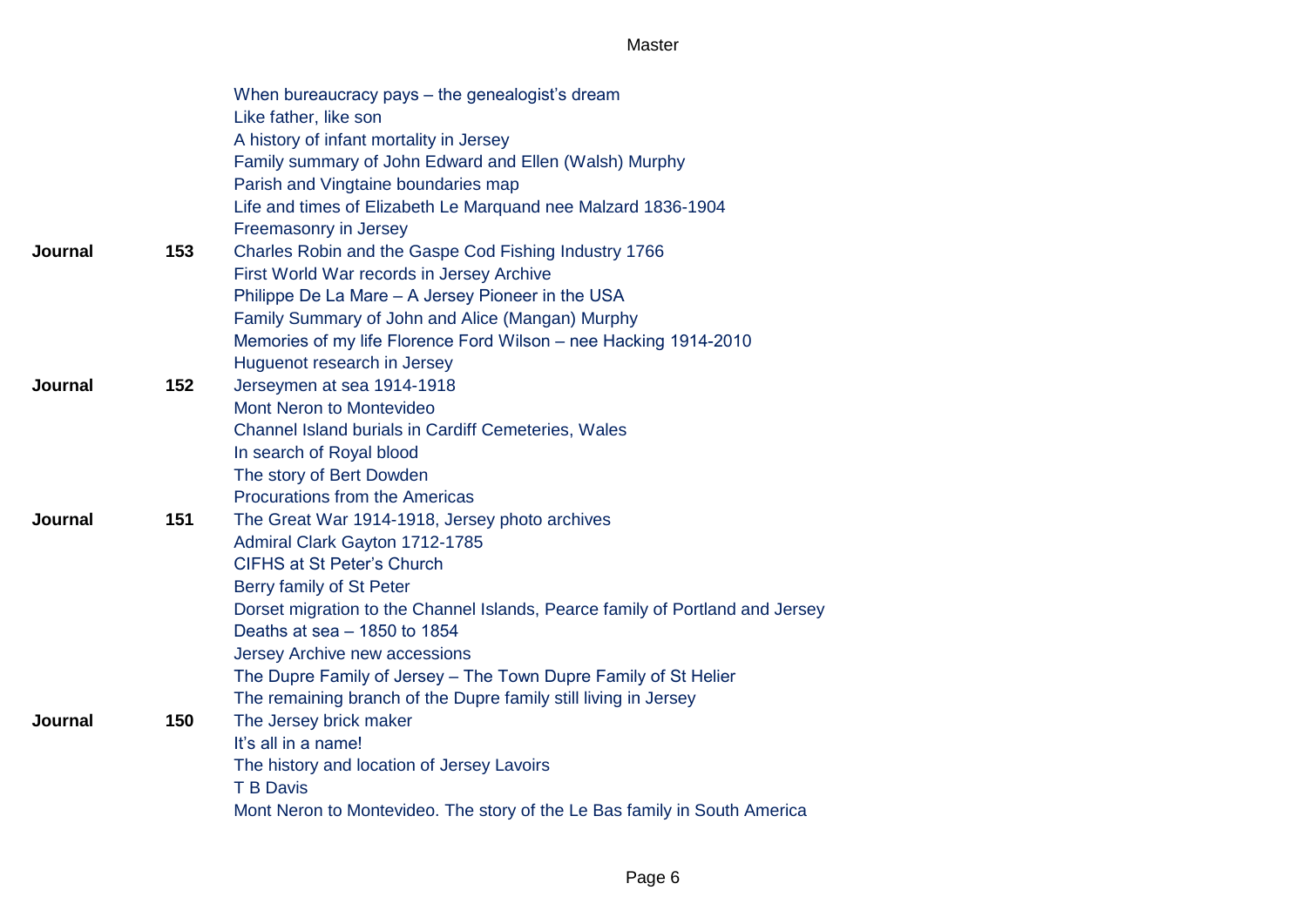|                |           | <b>Procurations from the Americas</b>                                                                 |
|----------------|-----------|-------------------------------------------------------------------------------------------------------|
|                |           | Sark resources for Family History                                                                     |
|                |           | A young man's journey to the Gaspe Coast                                                              |
|                |           | Weymouth gravestones                                                                                  |
| Journal        | 149       | <b>Tracing impoverished Ancestors</b>                                                                 |
|                |           | <b>Corbiere Lighthouse Keepers</b>                                                                    |
|                |           | The Breton ancestors of Jersey families                                                               |
|                |           | The Dupres of Six Rues, St Lawrence                                                                   |
|                |           | The Le Moeur family in Jersey                                                                         |
|                |           | Mervyn Reid has written to us from Auckland, New Zealand                                              |
| Journal        | 147 & 148 | Abreuvoirs                                                                                            |
|                |           | John de Carteret - My "de Carteretness"                                                               |
|                |           | My family in the Great War                                                                            |
|                |           | Book review - The story of the College of Sarum St Michael.                                           |
|                |           | Memoirs of Neville Renouf of the Occupation                                                           |
|                |           | De Carteret Family History research material                                                          |
|                |           | The Dupres family of Jersey - chapters 1-6                                                            |
| Journal        | 146       | 450 years of links with Jersey and Sark from the 16 <sup>th</sup> Century to 21 <sup>st</sup> Century |
|                |           | <b>James William Watts</b>                                                                            |
|                |           | The mysterious affair of the Colombian Consul                                                         |
|                |           | Letter from the Archive                                                                               |
|                |           | Jersey Archive new accessions                                                                         |
|                |           | <b>Procurations from the Americas</b>                                                                 |
|                |           | <b>Bertram Leonard Prentice</b>                                                                       |
|                |           | The Jersey Seaman's Benefit Society                                                                   |
|                |           | <b>Interrogating Ellie</b>                                                                            |
| <b>Journal</b> | 145       | The Liot brothers and their War Service                                                               |
|                |           | Silent destroyer of Green Street Cemetery Gravestones                                                 |
|                |           | <b>Abreuvoirs</b>                                                                                     |
|                |           | Recollections of Jersey joiner apprentice<br>Letter from the Archive                                  |
|                |           | <b>Procurations from the Americas</b>                                                                 |
|                |           | John Fryer and the Mutiny on Bounty Part 1                                                            |
|                |           |                                                                                                       |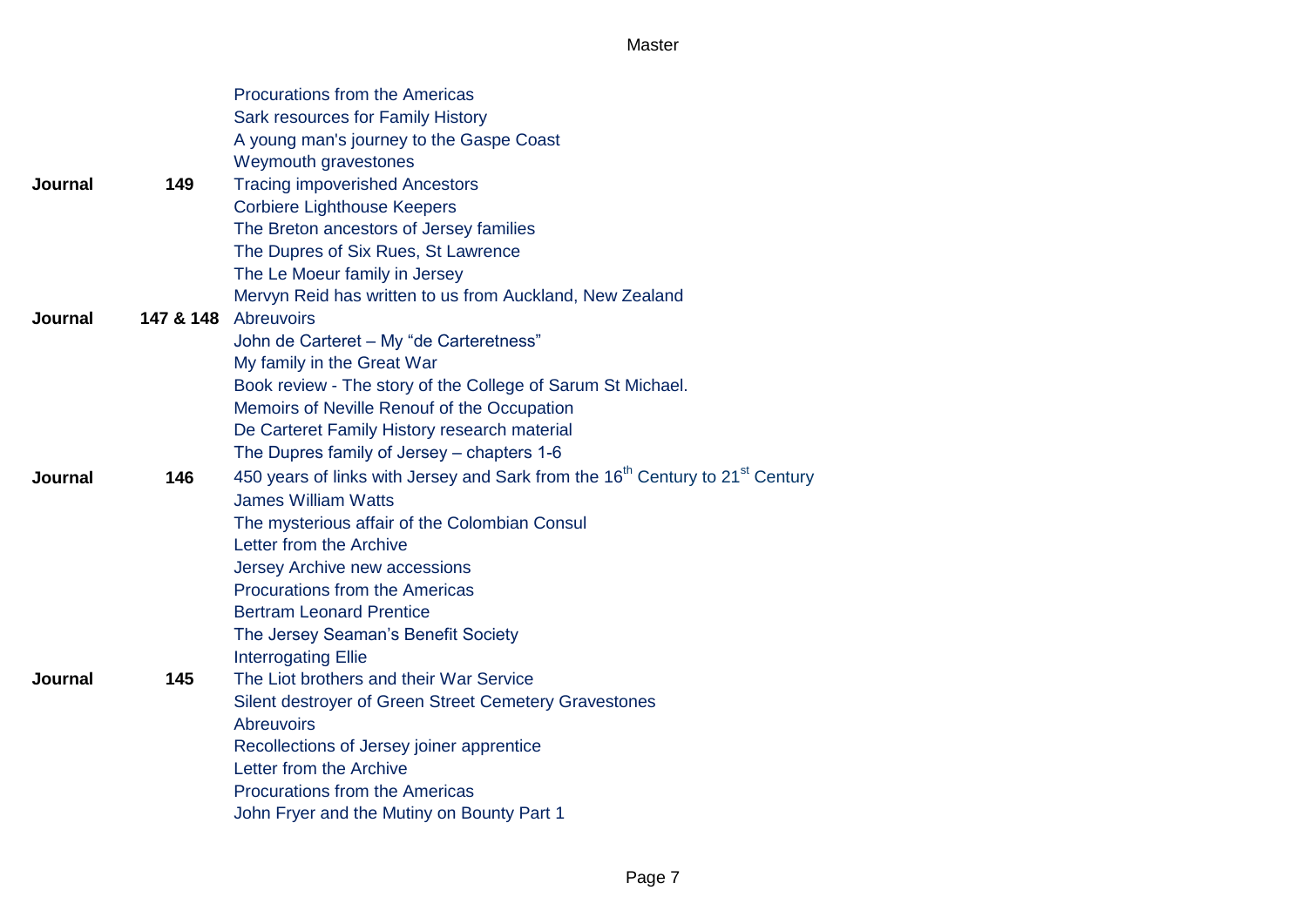| <b>Journal</b> | 144 | How to use OPAC                                      |
|----------------|-----|------------------------------------------------------|
|                |     | The calm before the storm                            |
|                |     | The Nova Caesarea/New Jersey Adventures              |
|                |     | A long way to go for a very short war                |
|                |     | Letter from the Archive                              |
|                |     | Jersey Archive new accessions                        |
| <b>Journal</b> | 143 | How to Do more with Data                             |
|                |     | A history of Policing in Jersey                      |
|                |     | Travels in the Cevennes with a Crapaud               |
|                |     | Stories of mitigation                                |
|                |     | The Blampied/Hamon seafarers                         |
|                |     | Jersey Archive new accessions                        |
|                |     | <b>Procurations from the Americas</b>                |
| Journal        | 142 | How to Research and record First World War ancestors |
|                |     | Battle Royal: Jersey in the First World War          |
|                |     | The Cost of War: John Goodenough's story             |
|                |     | Tea around the world and in First Tower              |
|                |     | <b>Family Heirlooms: Mourning Rings</b>              |
|                |     | Letter from the Archive                              |
|                |     | Jersey Archive new accessions                        |
|                |     | 2014 New accessions at the Island Archive, Guernsey  |
|                |     | From the newspaper files                             |
|                |     | Oak Apple Day                                        |
| Journal        | 141 | How to Use States Greffe Records                     |
|                |     | The Poindexter Descendants Association visit Jersey  |
|                |     | Major Rybot: Archaeologist and Societe stalwart      |
|                |     | Mutiny on the Madagascar                             |
|                |     | Family Heirlooms: the Whitel Bible and Portrait      |
|                |     | Letter from the Archive                              |
|                |     | Jersey Archive new accessions                        |
|                |     | <b>Family History meet Climate Change</b>            |
|                |     | Procurations from the Americas                       |
|                |     | <b>Prerogative Court of Canterbury Wills</b>         |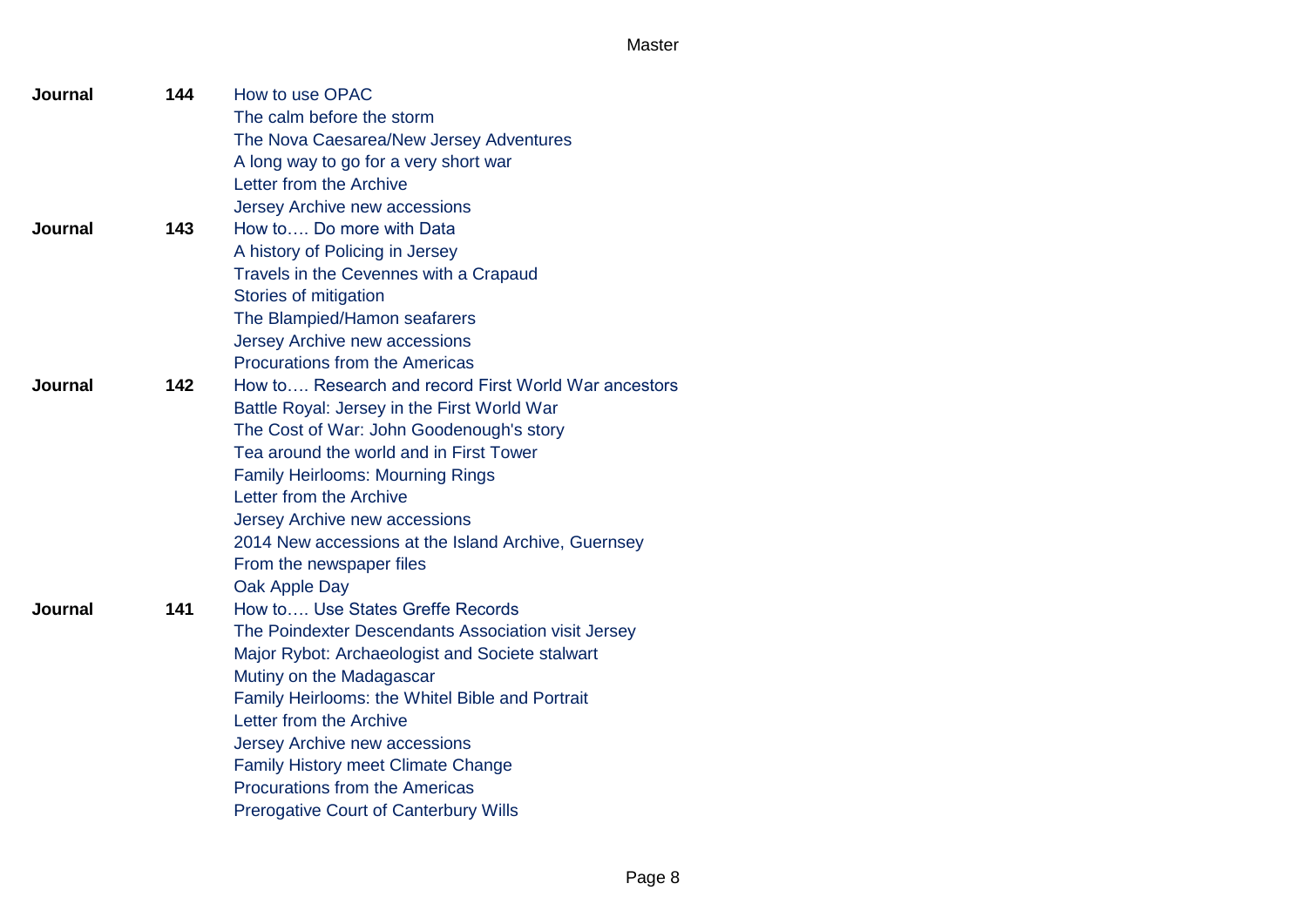|         |     | Census project update<br>35 years of the CIFHS                          |
|---------|-----|-------------------------------------------------------------------------|
| Journal | 140 | <b>From the President</b>                                               |
|         |     | A Guided Tour of the Jewish Cemetery                                    |
|         |     | The Parish of St Clement                                                |
|         |     | Death is now my Neighbour                                               |
|         |     | An Armorial of Jersey by J Bertrand Payne (and its relevance for today) |
|         |     | Off the Beaten Track                                                    |
|         |     | <b>Mystery Photograph</b>                                               |
|         |     | Letter from the Archive                                                 |
|         |     | <b>Jersey Archives New Accessions</b>                                   |
|         |     | <b>Procurations from the Americas</b>                                   |
| Journal | 139 | <b>From the President</b>                                               |
|         |     | How to use Livres de Perchage                                           |
|         |     | The Cotillards of St Mary                                               |
|         |     | The Naughty Lady of Shady Lane                                          |
|         |     | <b>The Celtic Hoard</b>                                                 |
|         |     | Making an Exhibition of Ourselves                                       |
|         |     | <b>Mystery Photograph</b>                                               |
|         |     | Letter from the Archive                                                 |
|         |     | <b>Jersey Archives New Accessions</b>                                   |
|         |     | <b>Procurations for the Americas</b>                                    |
|         |     | An unexpected find                                                      |
|         |     | The St Malo Connection                                                  |
|         |     | What's new on the Net by the Editor                                     |
| Journal | 138 | How touse Newspaper Archives, part 2                                    |
|         |     | 65 years behind the camera                                              |
|         |     | Memories don't always come flooding back                                |
|         |     | The Bertram Visit, 1883 - Part 2                                        |
|         |     | US Secretary of State has Jersey Ancestors                              |
|         |     | <b>Mystery Photograph</b>                                               |
|         |     | Letter from the Archive                                                 |
|         |     | <b>Jersey Archives New Accessions</b>                                   |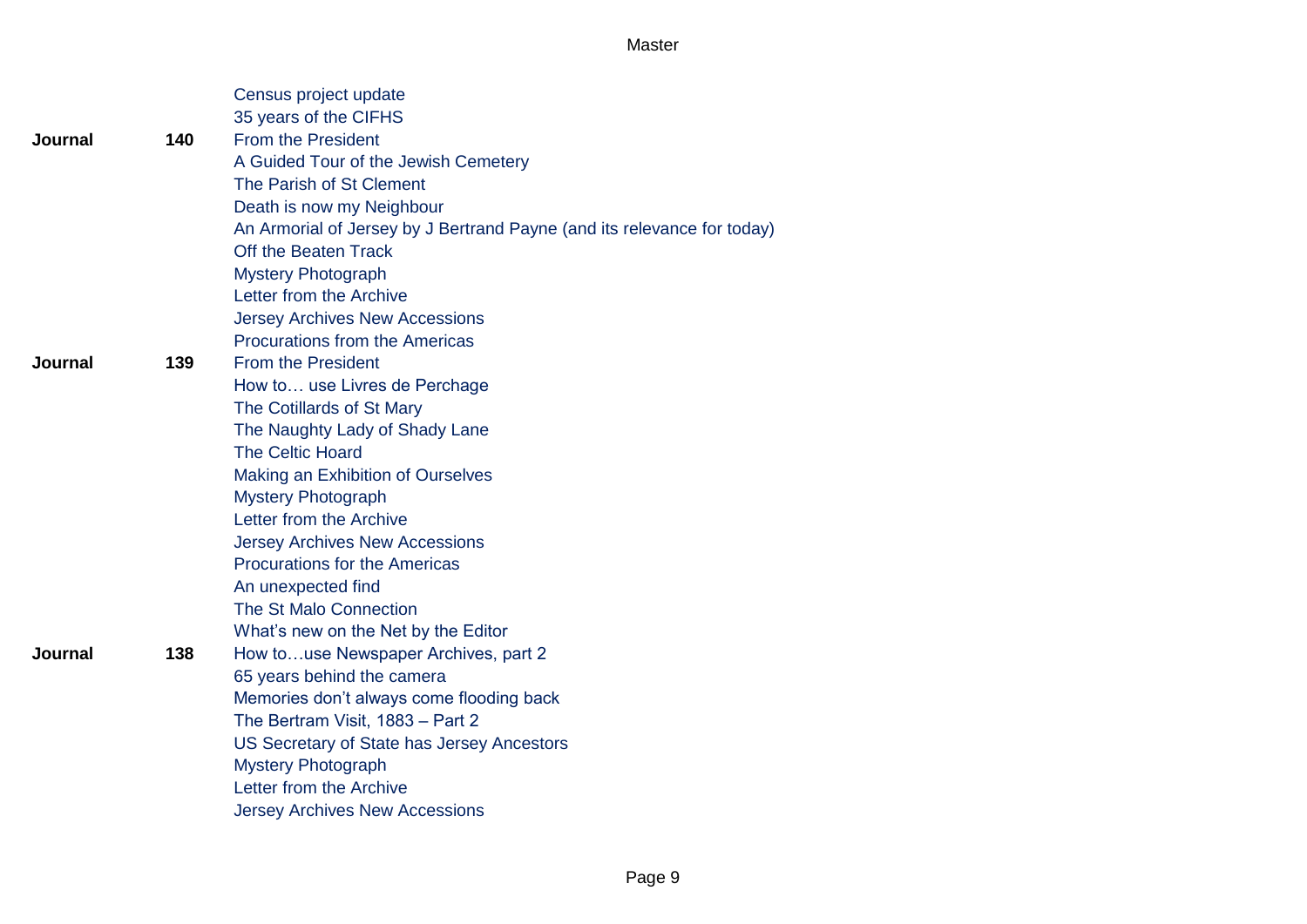|         |     | Accessions to the Island Archive, Guernsey<br><b>Channel Island Strays</b> |
|---------|-----|----------------------------------------------------------------------------|
|         |     | Things you never knew you never knew                                       |
|         |     | The Wedding of Agnes Marion Lucy Hughes                                    |
|         |     | Informal Report of the 35th AGM                                            |
| Journal | 137 | <b>From the President</b>                                                  |
|         |     | HOW TOuse newspaper archives                                               |
|         |     | More new source material: military records                                 |
|         |     | Wish you were here                                                         |
|         |     | <b>Childhood memories of St Ouen</b>                                       |
|         |     | The Bertram Visit, 1883 - Part 1                                           |
|         |     | Progress on the Censuses                                                   |
|         |     | <b>Mystery Photograph</b>                                                  |
|         |     | Letter from the Archive                                                    |
|         |     | <b>Conservation Update</b>                                                 |
|         |     | <b>Jersey Archives New Accessions</b>                                      |
|         |     | <b>Procurations from the Americas</b>                                      |
|         |     | Philippe Picot and the 1849 Cholera Epidemic                               |
|         |     | The Police are Helping with Our Enquiries                                  |
| Journal | 136 | <b>From the President</b>                                                  |
|         |     | HOW TOmake the Society work better for you? by the Editor                  |
|         |     | Egypt in Jersey by Dr John Taylor                                          |
|         |     | A Visit to the Jersey Masonic Temple                                       |
|         |     | George Deslandes, Jersey Shipbuilder and owner: Part 2 by Ian Deslandes    |
|         |     | <b>Mystery Photograph</b>                                                  |
|         |     | Letter from the Archive                                                    |
|         |     | <b>Jersey Archives New Accessions</b>                                      |
|         |     | Obituary: Margaret Long née Vincent                                        |
|         |     | <b>Strays Update</b>                                                       |
|         |     | Another Near-centenarian identified                                        |
|         |     | Reading Roundup by the Editor                                              |
| Journal | 135 | <b>From the President</b>                                                  |
|         |     | <b>HOW TOuse Agricultural Records</b>                                      |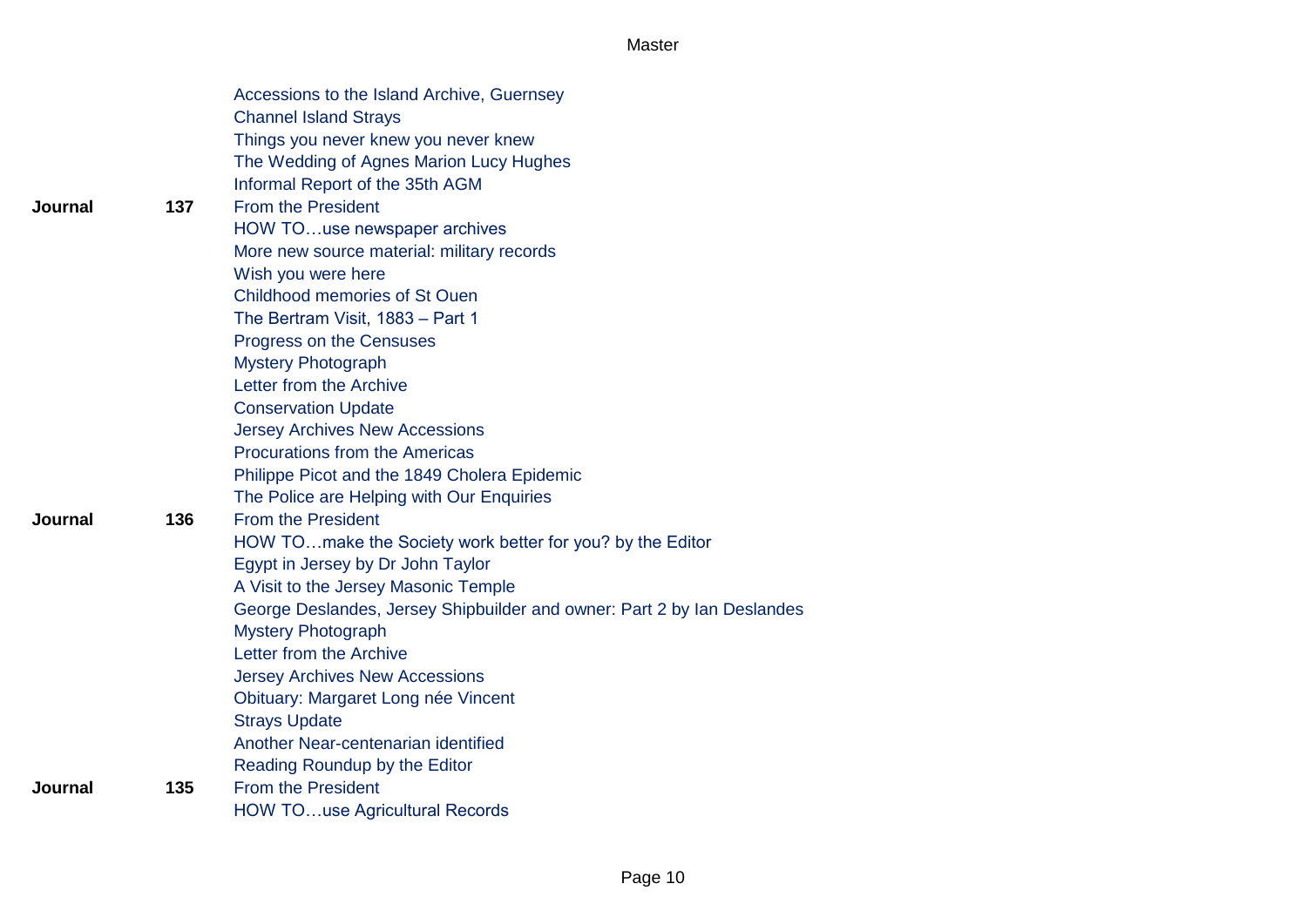Page 11

|         |     | The Jersey Rifle Association by Graeme Harris                           |
|---------|-----|-------------------------------------------------------------------------|
|         |     | What Ellen did in Australia by Pieter Koster                            |
|         |     | The St Helier War Cemetery by Georgia Le Maistre                        |
|         |     | George Deslandes, Jersey Shipbuilder and owner: Part 1 by Ian Deslandes |
|         |     | <b>Mystery Photograph</b>                                               |
|         |     | Letter from the Archive                                                 |
|         |     | <b>Jersey Archives New Accessions</b>                                   |
|         |     | <b>Strays Update</b>                                                    |
|         |     | A Jersey Centenarian in Australia                                       |
|         |     | New Members and their Interests                                         |
|         |     | <b>The Noticeboard</b>                                                  |
|         |     | The Back Pages                                                          |
| Journal | 134 | <b>From the President</b>                                               |
|         |     | HOW TOUse maritime records, part 2 by Stuart Nicolle                    |
|         |     | More maritime matters by Vic Geary                                      |
|         |     | Our first Englishwoman by Guy Dixon                                     |
|         |     | <b>Report by Frank Le Blancq</b>                                        |
|         |     | Know Your Church: La Rocque Methodist Church by Harry Baudains          |
|         |     | <b>Mystery Photograph</b>                                               |
|         |     | Letter from the Archive                                                 |
|         |     | <b>Jersey Archive: New Accessions</b>                                   |
|         |     | Recent Accessions at the Priaulx Library by Amanda Bennett              |
|         |     | 2011 Accessions at the Guernsey Archive by Dr Darryl Ogier              |
|         |     | Procurations from the Americas by Henry Coutanche                       |
|         |     | New Members and their Interests                                         |
|         |     | Book Review: St Helier Through Time                                     |
|         |     | <b>The Noticeboard</b>                                                  |
|         |     | Informal Report of the 34th AGM by Mary Billot                          |
|         |     | The Back Pages                                                          |
| Journal | 133 | <b>From the President</b>                                               |
|         |     | HOW TO Use maritime records part 1 by Stuart Nicolle                    |
|         |     | Family research in France by Michael Talibard                           |
|         |     | The Jean and Villeneuve Families by Kay Mobsby                          |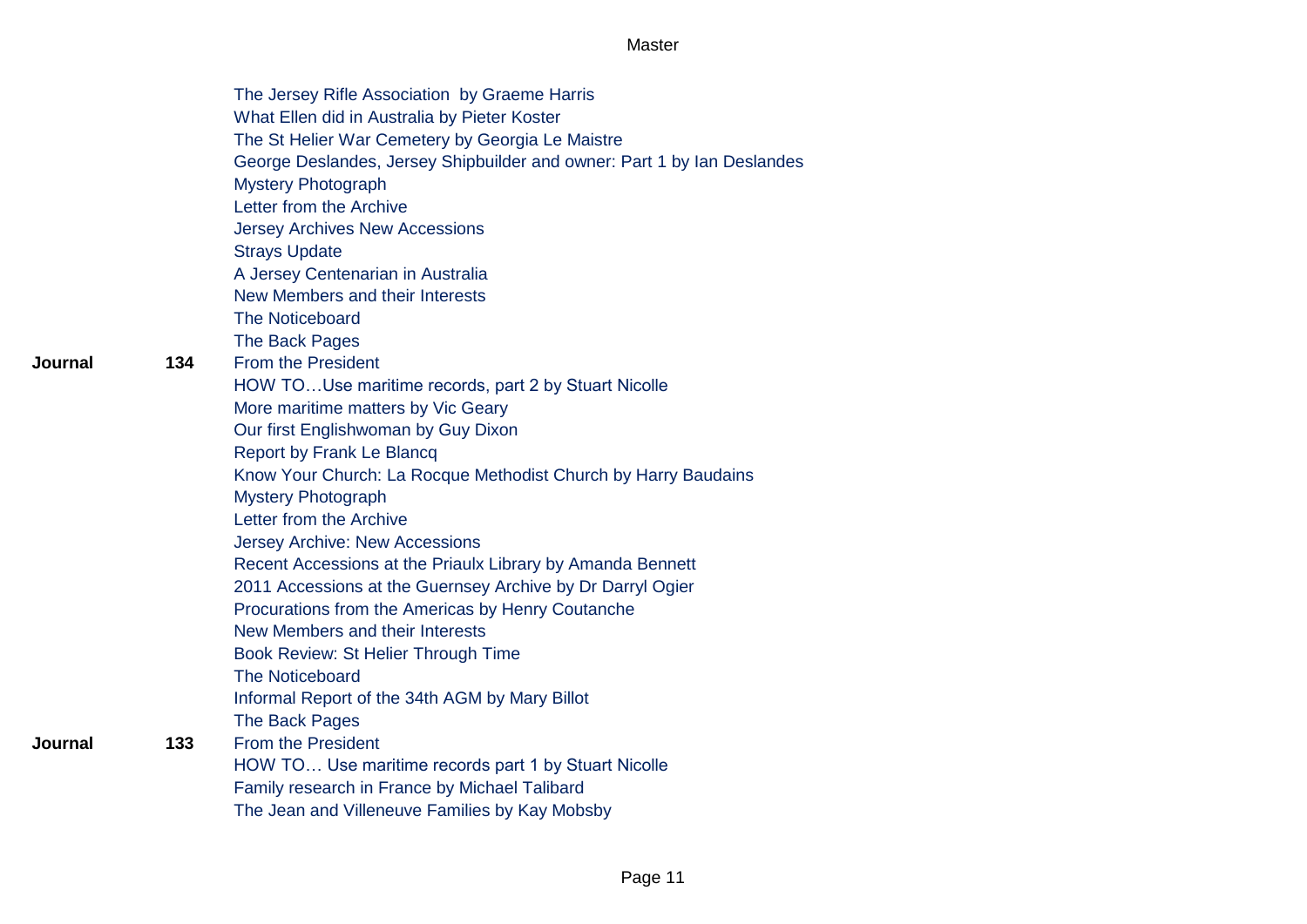|     | Red Cross Letters: the sequel by Audrey Allen                           |
|-----|-------------------------------------------------------------------------|
|     | <b>More Maritime Records</b>                                            |
|     | <b>Mystery Photographs</b>                                              |
|     | Letter from the Archive                                                 |
|     | <b>Jersey Archive: New Accessions</b>                                   |
|     | CIFHS Volunteers at Jersey Archive by Yvonne Le Riche                   |
|     | <b>Strays Report</b>                                                    |
|     | Obituaries: Beatrice Journeaux, Betty Jepson and Evelyn Pullin          |
|     | The Noticeboard                                                         |
|     | The Back Pages                                                          |
| 132 | <b>From the President</b>                                               |
|     | HOW TO Use criminal records                                             |
|     | My life as a Jurat by Sally Le Brocq                                    |
|     | Any time now by Wendy Tipping                                           |
|     | The Watts Family Red Cross Letters                                      |
|     | Know Your Church: Notre Dame de la Roseraie, Guernsey by Amanda Bennett |
|     | Letter from the Archive                                                 |
|     | <b>Conservation News by Lisa Oldham</b>                                 |
|     | <b>Jersey Archive: New Accessions</b>                                   |
|     | New Members and their Interests                                         |
|     | <b>Strays Report</b>                                                    |
|     | The Marriage of Jesse Boot and Florence Rowe                            |
|     | The Noticeboard                                                         |
|     | The Back Pages                                                          |
| 131 | <b>From the President</b>                                               |
|     | Brian Ahier Read: an appreciation by Ray Le Pivert                      |
|     | HOW TO use Methodist records by Rose Millow                             |
|     | A Saintly Heritage by Karen Blampied                                    |
|     | <b>Channel Island Family History Society Acquisitions</b>               |
|     | Jerseymen, Japan and the Royal Navy by Andrew Machin                    |
|     | On the trail of the Great Belzoni                                       |
|     | Know Your Church: St Peter, Jersey by Sue Payn                          |
|     | <b>Mystery Photograph</b>                                               |

#### **Journal**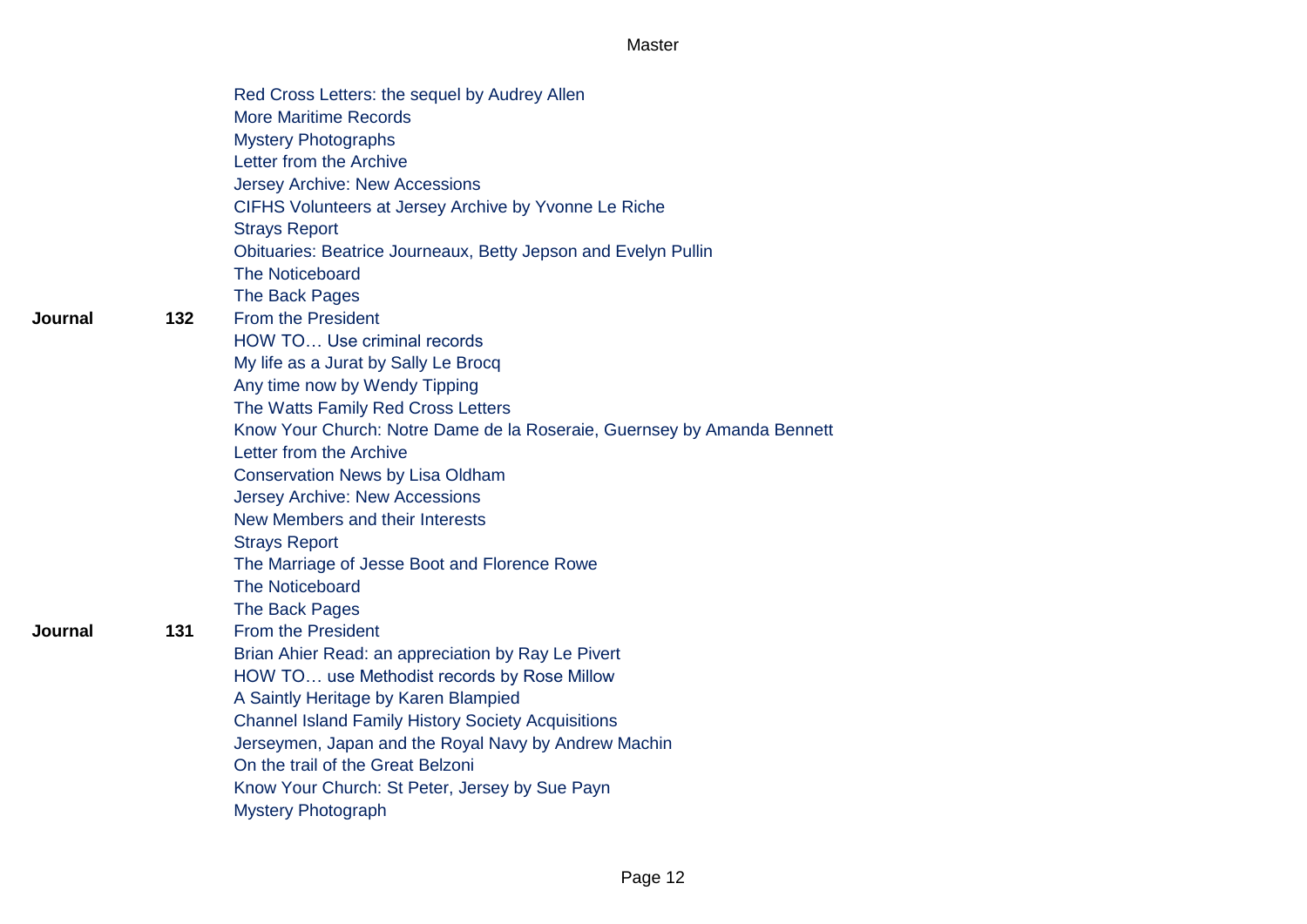|         |     | Letter from the Archive                                               |
|---------|-----|-----------------------------------------------------------------------|
|         |     | <b>Jersey Archive: New Accessions</b>                                 |
|         |     | New Members and their Interests                                       |
|         |     | <b>Strays Report</b>                                                  |
|         |     | Informal Report of the 33rd AGM by Mary Billot                        |
|         |     | The Noticeboard                                                       |
|         |     | The Back Pages                                                        |
| Journal | 130 | From the outgoing President                                           |
|         |     | HOW TO Get more out of PRIDE                                          |
|         |     | Norman relatives by Rosemary Collier                                  |
|         |     | The Cabot Family reviewed by Frank Le Blancq                          |
|         |     | Know Your Churches: St Anne, Alderney                                 |
|         |     | Who do you think you are? - Live report                               |
|         |     | <b>Mystery Photograph</b>                                             |
|         |     | <b>Strays Report</b>                                                  |
|         |     | Letter from the Archive                                               |
|         |     | Jersey Archive: New Accessions New Members and their Interests        |
|         |     | <b>The Noticeboard</b>                                                |
|         |     | The Back Pages                                                        |
| Journal | 129 | <b>From the President</b>                                             |
|         |     | HOW TO use funeral directors' records                                 |
|         |     | The History of Rozel Manor by Peter Bisson                            |
|         |     | "Ours": the Jersey Company in the Great War reviewed by Daniel Benest |
|         |     | Les Quennevais School Project by Stuart Nicolle                       |
|         |     | Letter from the Archive                                               |
|         |     | Marion Turk: An Appreciation by Marie-Louise Backhurst                |
|         |     | Jersey Archive: New Accessions by Stuart Nicolle                      |
|         |     | New Members and their Interests                                       |
|         |     | <b>The Noticeboard</b>                                                |
| Journal | 128 | Letter from the President                                             |
|         |     | <b>Notice of Extraordinary General Meeting</b>                        |
|         |     | <b>The Noticeboard</b>                                                |
|         |     | <b>Meeting Reports:</b>                                               |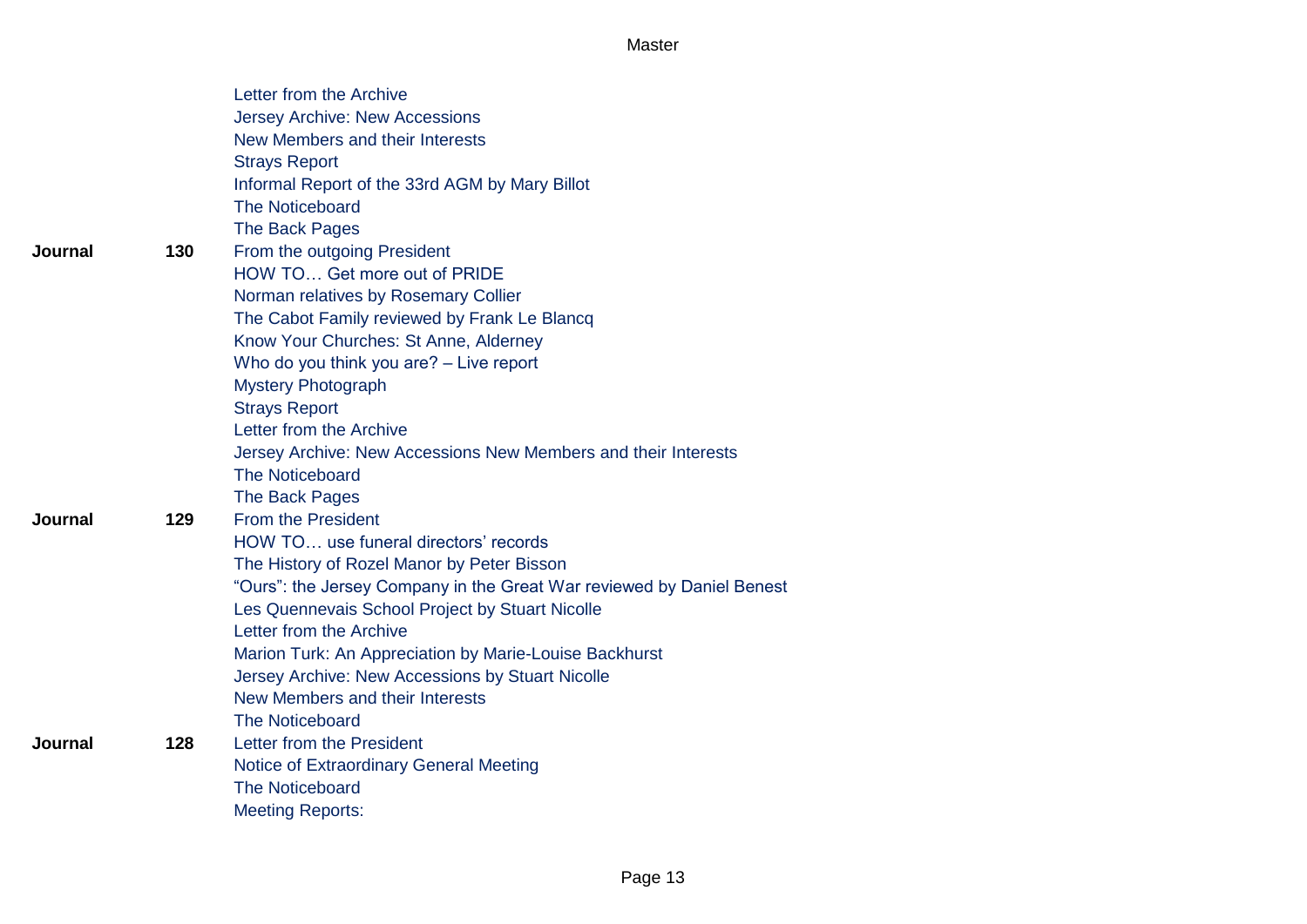|     | Visit to Rozel Manor by Doreen Reed                                               |
|-----|-----------------------------------------------------------------------------------|
|     | Coincidence or what? Part 1 reviewed by James McLaren                             |
|     | Rosemary Hampton: from Vikings to Victorians Reviewed by Doreen Reed              |
|     | Coincidence or what? Part 2                                                       |
|     | Philip Du Feu, This was your Life by Ian Du Feu                                   |
|     | The Index to Volume 8:                                                            |
|     | Members and their Addresses                                                       |
|     | <b>Members' Interests</b>                                                         |
|     | <b>Authors and their Articles</b>                                                 |
|     | Letter from the Archive                                                           |
|     | <b>Jersey Archive New Accessions</b>                                              |
|     | <b>CIFHS Publications</b>                                                         |
|     | <b>Back Issues/The Small Print</b>                                                |
|     | <b>Future Meetings</b>                                                            |
| 127 | <b>Letter From The President</b>                                                  |
|     | Jean Bailhache, Abraham Lincoln and the American Civil War by Daniel Benest       |
|     | <b>Meeting Reports:</b>                                                           |
|     | The Riley family of Trinity Manor by Sue Hardy                                    |
|     | In the English service: a life of Philippe d'Auvergne reviewed by Frank Le Blancq |
|     | Two French aristocratic families in Jersey by Francis & Anne Corbet               |
|     | Rencontre Genealogique du Calvados by John Noel                                   |
|     | Minutes of the 31st Annual General Meeting                                        |
|     | Informal notes of the 32nd AGM (March 2010)                                       |
|     | A Lamb who went astray                                                            |
|     | Letter from the Archive                                                           |
|     | <b>Jersey Archive New Accessions</b>                                              |
|     | New Members and their Interests                                                   |
|     | <b>CIFHS Publications</b>                                                         |
|     | <b>Back Issues/The Small Print</b>                                                |
|     | <b>Future meetings</b>                                                            |
| 126 | <b>No Contributions</b>                                                           |
| 125 | Letter from the President                                                         |
|     | <b>Meeting Reports:</b>                                                           |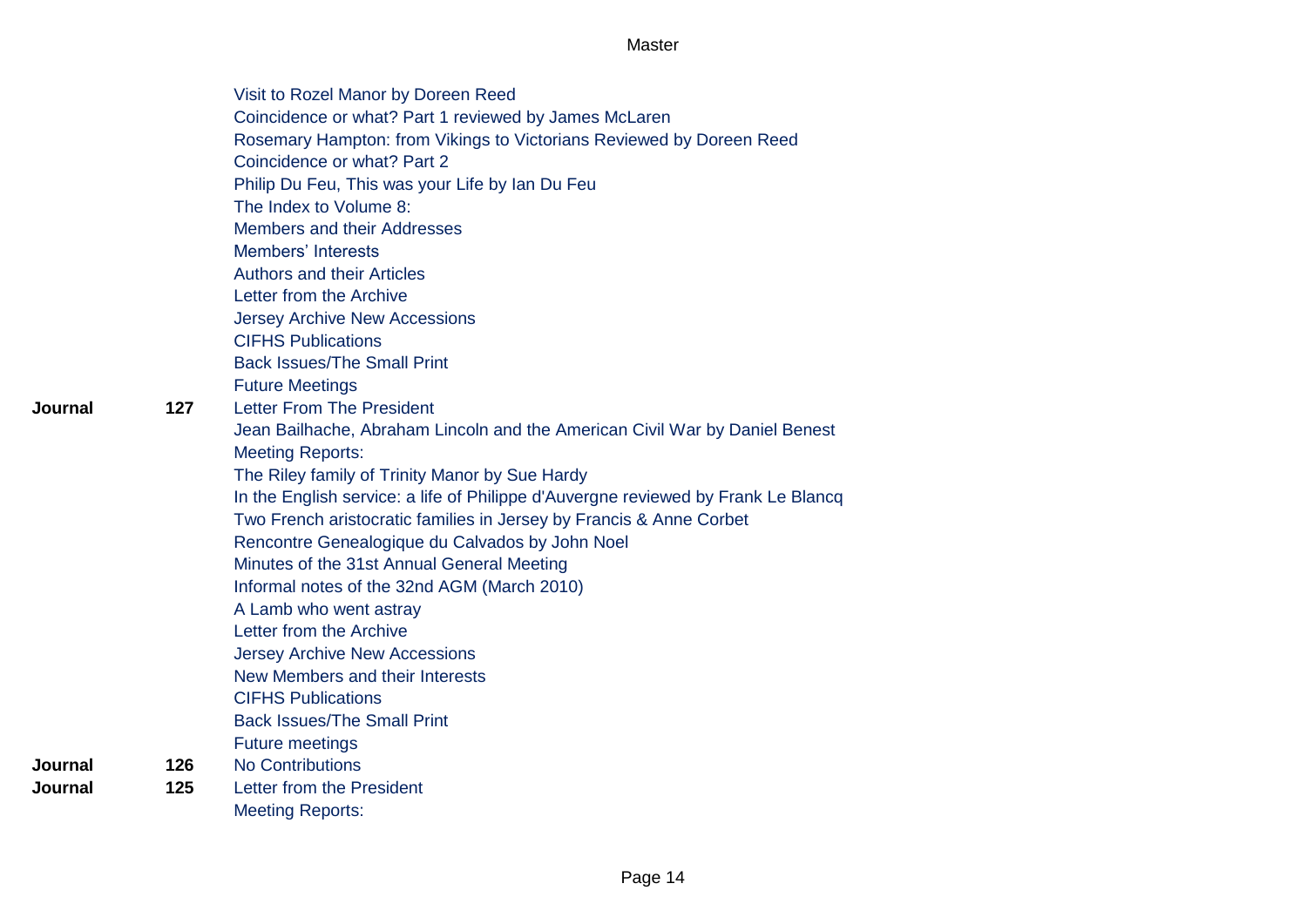|         |     | George Simmons - A military Hero by Sue Hardy; 30th Nov 2009<br><b>CIFHS and the Jersey Archive</b><br>"A Jersey Family" Book Launch 12 Dec 2009<br>CIFHS Christmas Party 14th Dec 2009. Report by Sue Payn<br>Lighthouse Keepers at La Corbiere by Sue Hardy<br>Jersey's Links with Tasmania by Sue Hardy<br>An Account of the German Occupation 1940-45 part III<br><b>Three Railway Post Cards</b><br><b>Family Groups</b><br>"Ours: The Jersey Pals in the First World War" Book Review by Peter Tabb<br><b>Jersey Strays in Toronto</b> |
|---------|-----|----------------------------------------------------------------------------------------------------------------------------------------------------------------------------------------------------------------------------------------------------------------------------------------------------------------------------------------------------------------------------------------------------------------------------------------------------------------------------------------------------------------------------------------------|
|         |     | Letter from the Archive by Linda Romeril<br>Jersey Archive New Accessions. June - August 2009. Stuart Nicolle                                                                                                                                                                                                                                                                                                                                                                                                                                |
|         |     | New Members and their Interests                                                                                                                                                                                                                                                                                                                                                                                                                                                                                                              |
|         |     | <b>CIFHS Publications</b>                                                                                                                                                                                                                                                                                                                                                                                                                                                                                                                    |
| Journal | 124 | Letter from the President                                                                                                                                                                                                                                                                                                                                                                                                                                                                                                                    |
|         |     | <b>Meeting Reports:</b>                                                                                                                                                                                                                                                                                                                                                                                                                                                                                                                      |
|         |     | William Henry Pitcher VC. by Frank Falle                                                                                                                                                                                                                                                                                                                                                                                                                                                                                                     |
|         |     | Societe Jersiaise History Section. Lunch Time Lectures 2009                                                                                                                                                                                                                                                                                                                                                                                                                                                                                  |
|         |     | The Channel Islands Great War Study Group. by Barrie Bertram                                                                                                                                                                                                                                                                                                                                                                                                                                                                                 |
|         |     | Pictures from Old Postcards by Graeme Harris                                                                                                                                                                                                                                                                                                                                                                                                                                                                                                 |
|         |     | Marguerite Rouland nee De Gruchy by Eileen & Anne Amy                                                                                                                                                                                                                                                                                                                                                                                                                                                                                        |
|         |     | CIFHS EXHIBITION Aug 2009 Report by John Noel                                                                                                                                                                                                                                                                                                                                                                                                                                                                                                |
|         |     | Pictures from the CIFHS EXHIBITION Aug 2009                                                                                                                                                                                                                                                                                                                                                                                                                                                                                                  |
|         |     | Pictures from the CIFHS Visit to St. Ouen's Manor 27 July 2009                                                                                                                                                                                                                                                                                                                                                                                                                                                                               |
|         |     | St. Ouen's Manor and the De Carterets by Peter Bisson                                                                                                                                                                                                                                                                                                                                                                                                                                                                                        |
|         |     | Letter from the Archive by Linda Romeril                                                                                                                                                                                                                                                                                                                                                                                                                                                                                                     |
|         |     | From the Newspaper Files research by Sally Knight                                                                                                                                                                                                                                                                                                                                                                                                                                                                                            |
|         |     | <b>CIFHS</b> New Members and their Interests                                                                                                                                                                                                                                                                                                                                                                                                                                                                                                 |
|         |     | <b>CIFHS Publications</b>                                                                                                                                                                                                                                                                                                                                                                                                                                                                                                                    |
|         |     | <b>Future Meetings</b>                                                                                                                                                                                                                                                                                                                                                                                                                                                                                                                       |
| Journal | 123 | President's Report to the CIFHS AGM 30th March 2009                                                                                                                                                                                                                                                                                                                                                                                                                                                                                          |
|         |     | Minutes of the 30th AGM held on 31st March 2008                                                                                                                                                                                                                                                                                                                                                                                                                                                                                              |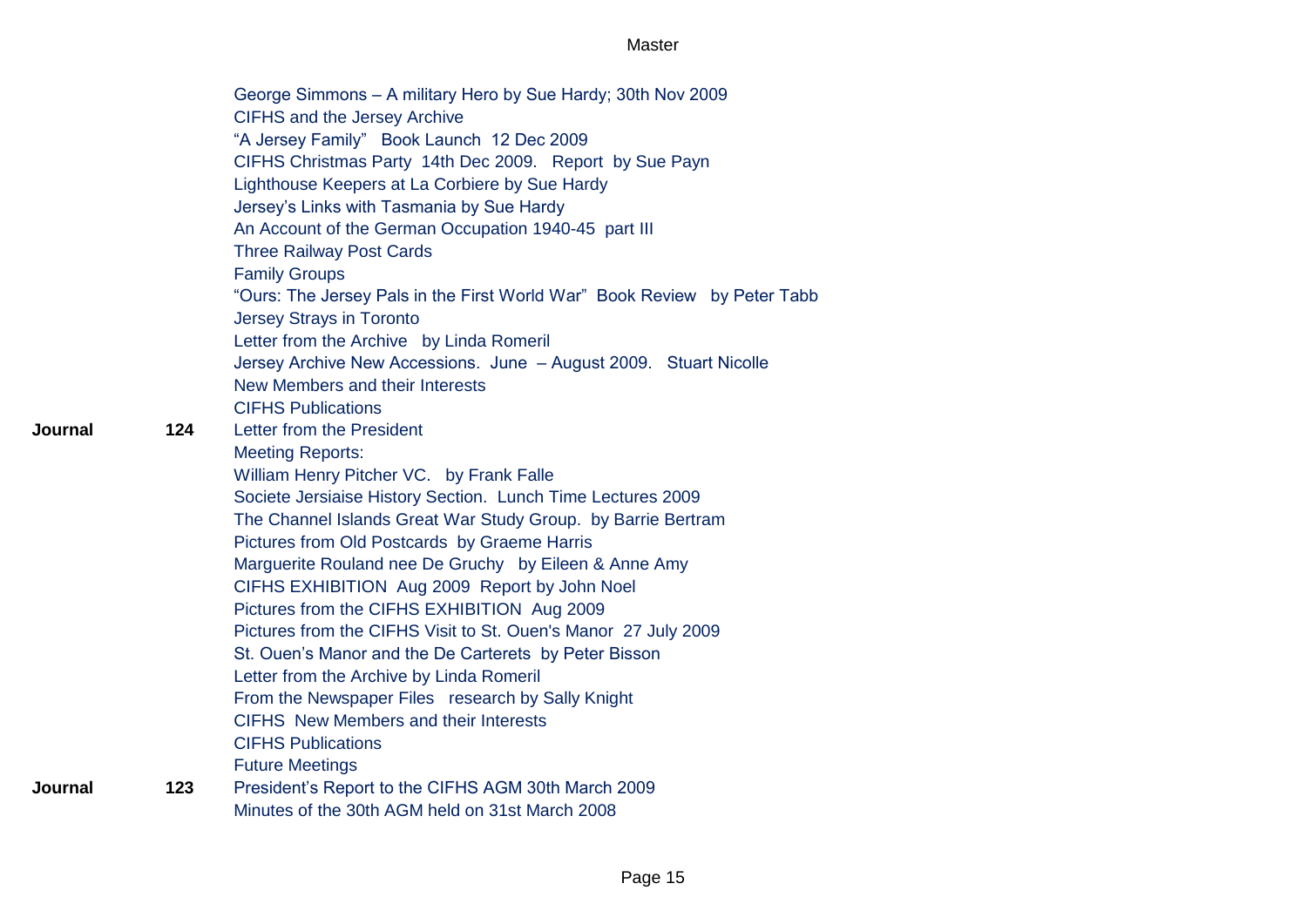|     | <b>CIFHS Accounts 2008</b>                                                         |
|-----|------------------------------------------------------------------------------------|
|     | Informal Report on 31st AGM held 30th March 2009. by Mary Billot Hon Minutes Sec.  |
|     | Meeting Reports: St. Ouen's Parochial School by Michael Talibard                   |
|     | Manx Ancestors & Beyond by Harry Baudains                                          |
|     | <b>Help Wanted</b>                                                                 |
|     | Email to the Editor from D MacReady                                                |
|     | Jersey Archive New Accessions. March to May 2009. by Stuart Nicolle                |
|     | Calling All Clubs, Associations and Societies. by Linda Romeril and Stuart Nicolle |
|     | French Workers and the Jersey Population by Mark Boleat                            |
|     | <b>CIFHS New Members and their Interests</b>                                       |
|     | <b>CIFHS Publications</b>                                                          |
|     | <b>Future Meetings</b>                                                             |
| 122 | Letter from the President                                                          |
|     | <b>Meeting Reports:</b>                                                            |
|     | Lady Otway by Sue Hardy                                                            |
|     | The Royal Jersey Agricultural & Horticultural Society (RJA&HS) by Derek Frigot     |
|     | Samares Manor by Peter Bisson                                                      |
|     | The Chimborazo by Ray Le Pivert                                                    |
|     | People in Old Postcards                                                            |
|     | Letter from the Archive. Linda Romeril                                             |
|     | Jersey Archive New Accessions. December - March 2009. Stuart Nicolle               |
|     | A Short History of the CIFHS 1978-2008 by Sue Payn                                 |
|     | Spanish Fork Cemetery Mystery. by Lorna Pratt                                      |
|     | A Letter from Jersey to Canada in 1875 by Stephanie Lever                          |
|     | Persistence Pays by Tony Le Couteur                                                |
|     | Post Card query from Steve Wells                                                   |
|     | Channel Island Strays by Sally Knight                                              |
|     | <b>CIFHS</b> New Members and their Interests                                       |
|     | Letter to the Editor                                                               |
|     | <b>CIFHS Publications</b>                                                          |
|     | <b>Future Meetings</b>                                                             |
| 121 | Letter from the President                                                          |
|     | <b>Meeting Reports:</b>                                                            |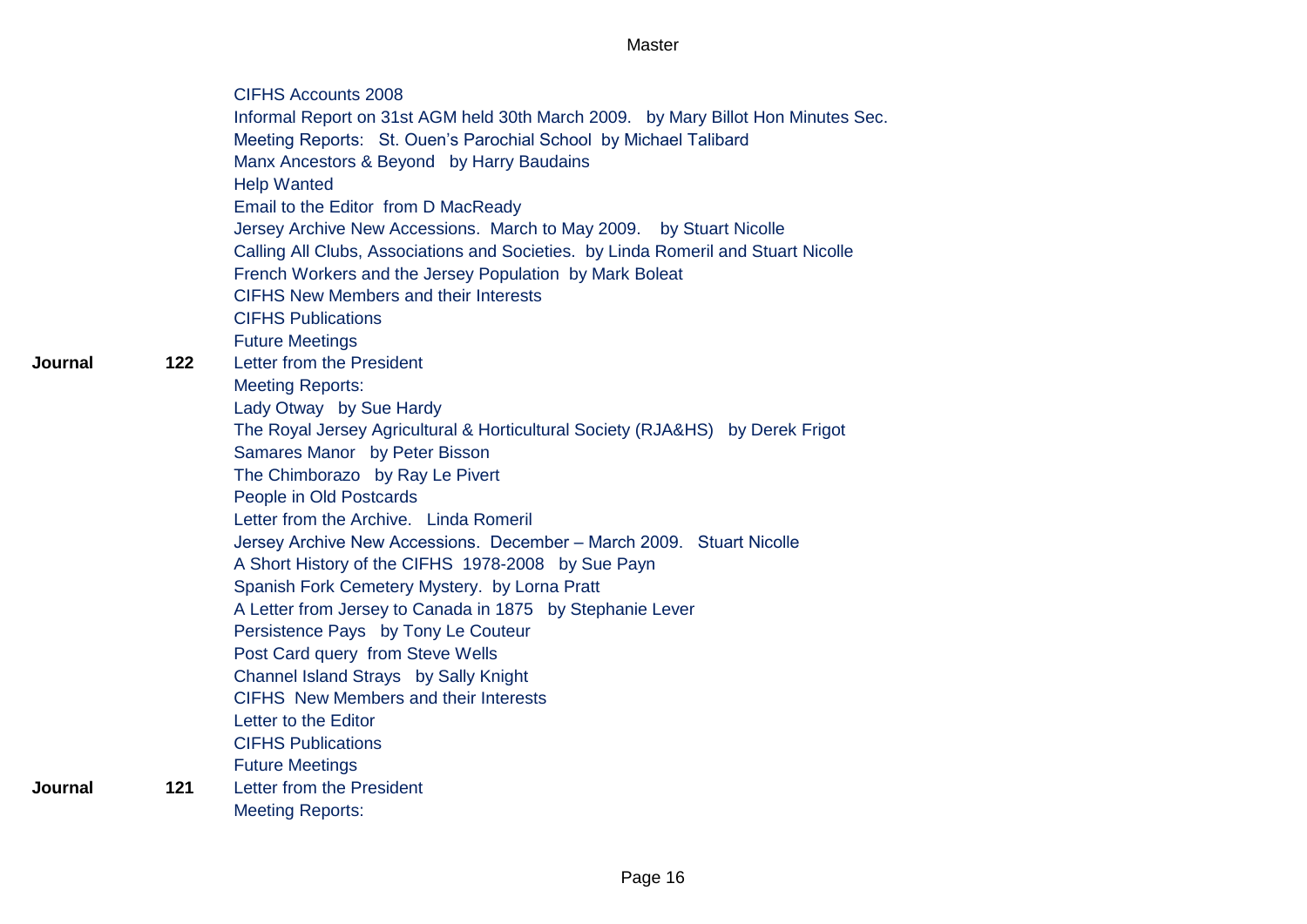The Role of HM Receiver General by P.R. Lewin FCA Jersey Postcards by Graeme Harris A Year in the Life of Jersey Archive Letters to the Editor Marriages to Jersey Natives 1823 to 1837 by John Noel Some Jersey Surnames: Their Origin and Meaning. by G. R. Balleine Les Landes Methodist Church. St. Martin, Young People's Guild by John Noel An Account of the German Occupation of Jersey 1940-45. by Edouard Hamon Letter from the Archive. Linda Romeril Jersey Archive New Accessions. September – November 2008. Stuart Nicolle CIFHS New Members and their Interests CIFHS Publications Future Meetings **Journal 120** Letter from the President Meeting Reports: Finding French Families. by Francis Corbet Samares Manor by Peter Bisson Help Wanted: Crew Lists Project It's There in Black and White (or is it?) by Margaret Emily Smith The Boer War 1899-1902. The Island's fallen. y Brian Dobson My Jersey Grandparents by Geoff Nicolle Help Wanted by Sheila Perchard From the Newspaper Files: researched by Sally Knight Letter from the Archive. Linda Romeril Jersey Archive New Accessions. June-August 2008 Help Wanted. German evacuees 1<sup>st</sup> World War Records at Jersey Archive. Stuart Nicolle Commemorating in Jersey the 90th Anniversary of the end of the Great War. by Edouard Hamon Help Wanted: Queen's Farm CIFHS New Members and their Interests CIFHS Publications Future Meetings **Journal 119** Letter from the President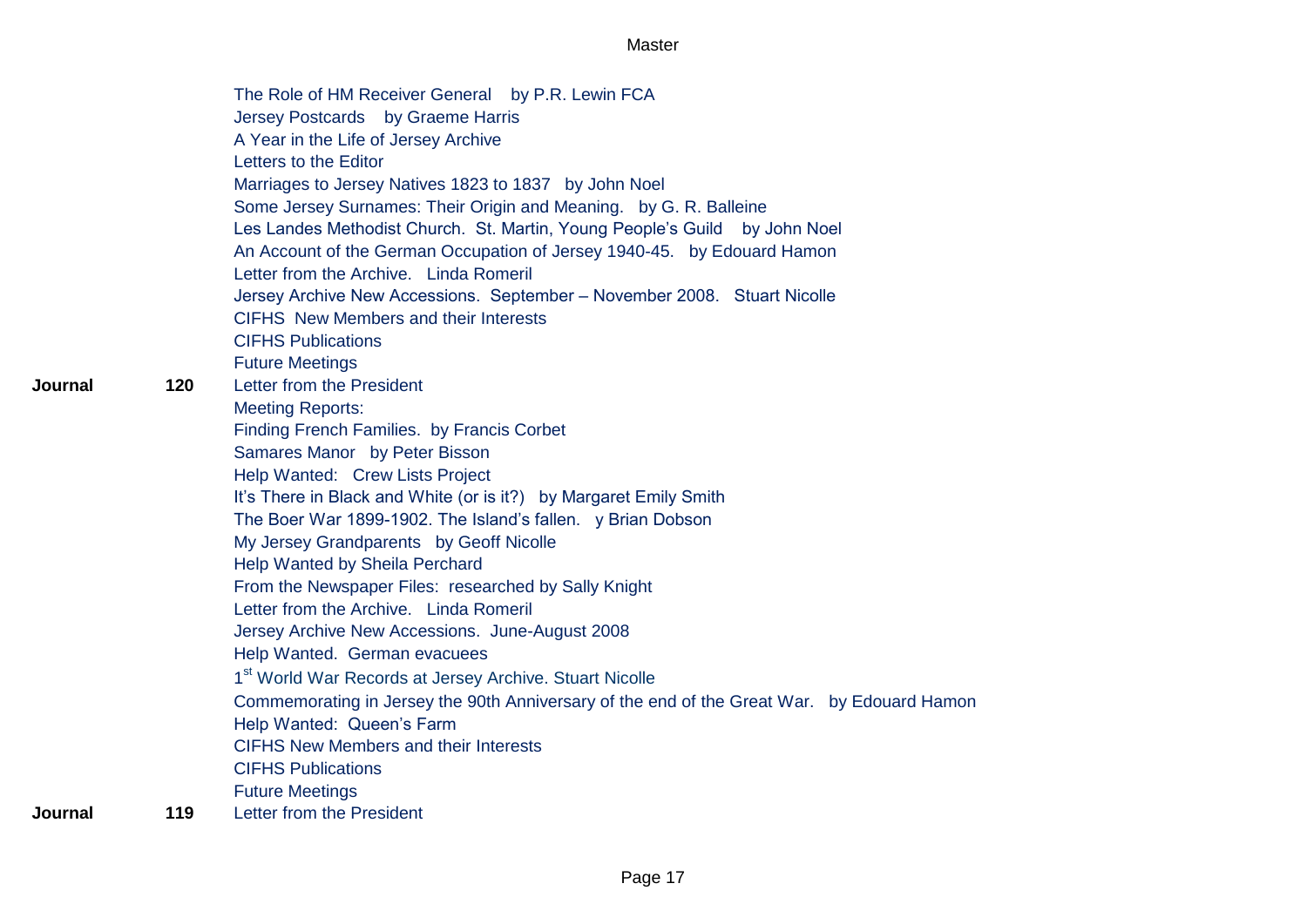| Meeting Reports: 30th AGM. Informal Report by Mary Billot                 |
|---------------------------------------------------------------------------|
| Letter to the Editor                                                      |
| Help Wanted by Laura Walkey                                               |
| Jersey Families in Gaspé and Gaspé now. by Marian Kirkbride               |
| <b>Visitors from Canada</b>                                               |
| Wish You Were Here. by Roger Jones                                        |
| A Farmer's Vacation in the Channel Islands. by Charles E. Waring Jr       |
| Jersey Archive New Accessions; March-May 2008                             |
| Records Relating to the Poor of Jersey. by Trudy Foster                   |
| Help Wanted re. Philippe Le Grand 1777 & 1778                             |
| 1861 CENSUS: Preface. by Ray Le Pivert and Mary Billot                    |
| Procurations for the Americas by Henry Coutanche                          |
| Channel Island STRAYS: by Sally Knight                                    |
| CIFHS New Members and their Interests                                     |
| <b>CIFHS Publications</b>                                                 |
| <b>Future Meetings</b>                                                    |
| <b>Letter From The President</b>                                          |
| Julia Westaway: 'the Poor Shall Inherit' By Daff Noel                     |
| Digimap: Presentation By Glen Kehoe                                       |
| Jersey Archive Open Day, 15 March 2008                                    |
| Minutes Of The 29th AGM Of The CIFHS                                      |
| <b>CIFHS Annual Accounts</b>                                              |
| The British Cemetery In Funchal, Madeira By Sue Hardy                     |
| Coincidence Or What! By Arthur De Caux                                    |
| Book Reviews: "Deo Gratias", "Jersey: 'That Nest Of Vypers'"              |
| <b>Revisiting Rozel By Margaret Smith</b>                                 |
| Letter From The Archive By Linda Romeril                                  |
| Conservation News From Jersey Archives By Lisa Bell                       |
| Jersey Archive New Accessions: January-March, 2008                        |
| A Farmer's Vacation In The Channel Islands, 1873 By Charles E. Waring Jr. |
| <b>Channel Island Strays By Sally Knight</b>                              |
| <b>CIFHS New Members And Their Interests</b>                              |
| <b>CIFHS Publications</b>                                                 |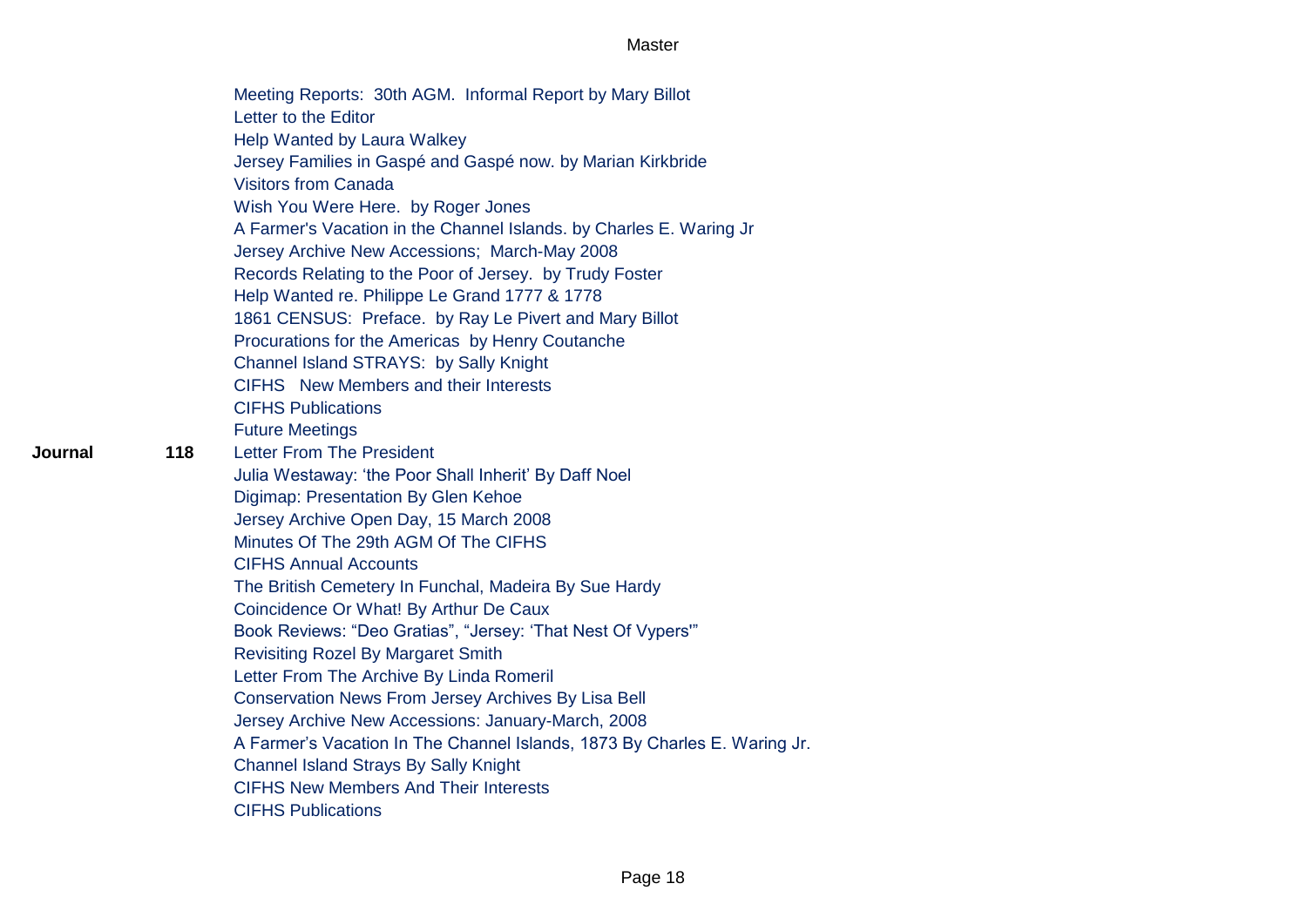|                |     | <b>Future Meetings</b>                                                                         |
|----------------|-----|------------------------------------------------------------------------------------------------|
| Journal        | 117 | <b>Letter From The President</b>                                                               |
|                |     | <b>Meeting Reports:</b>                                                                        |
|                |     | Defending The Family: Military Records For Family Historians. By Linda Romeril                 |
|                |     | War Memorials In Jersey. By Sue Payn                                                           |
|                |     | Another Jerseyman Abroad. By Ray Le Pivert                                                     |
|                |     | Calling All Mathematicians: The Lamy Family. By Arthur De Caux                                 |
|                |     | A Silver Kettle: Reflecting The Life Of Captain Coutart De Buts Taylor, Mm. By Barrie H Bertam |
|                |     | Soldiers And The Hurel Family. By Eileen Amy                                                   |
|                |     | A Farmer's Vacation In The Channel Islands, 1873. By Charles Waring Jun                        |
|                |     | Help Wanted:                                                                                   |
|                |     | Channel Island Strays. by Sally Knight                                                         |
|                |     | Letter from the Archive. by Linda Romeril                                                      |
|                |     | Jersey Archive. Table of Fees                                                                  |
|                |     | <b>CIFHS New Members &amp; their Interests</b>                                                 |
|                |     | <b>CIFHS Publications</b>                                                                      |
|                |     | <b>Future Meetings</b>                                                                         |
| <b>Journal</b> | 116 | <b>Letter From The President</b>                                                               |
|                |     | <b>Meeting Reports</b>                                                                         |
|                |     | Visit To Haie Fleurie, St Martin At The Invitation Of Cynthia Binet                            |
|                |     | Memories Of Youth On A Jersey Farm By George Whitley                                           |
|                |     | Marie-Louise Backhurst: Innkeepers And Hoteliers In St Helier                                  |
|                |     | The Reverend Edward Neale, 1816-1870 By Kate Stewart                                           |
|                |     | Help Wanted: Avril Rathbone                                                                    |
|                |     | Ted Allbury, Novelist, 1917-2005 By Alan Le Boutillier                                         |
|                |     | Clubs And Societies At The Jersey Archive By Linda Romeril                                     |
|                |     | Societe Jersiaise, History Section:                                                            |
|                |     | Heritage Lunchtime Lectures 2007                                                               |
|                |     | Letter From The Jersey Archive By Sue Groves                                                   |
|                |     | <b>New Accessions At Jersey Archive</b>                                                        |
|                |     | <b>CIFHS New Members And Their Interests</b>                                                   |
|                |     | <b>CIFHS Publications</b>                                                                      |
|                |     | <b>Future Meetings</b>                                                                         |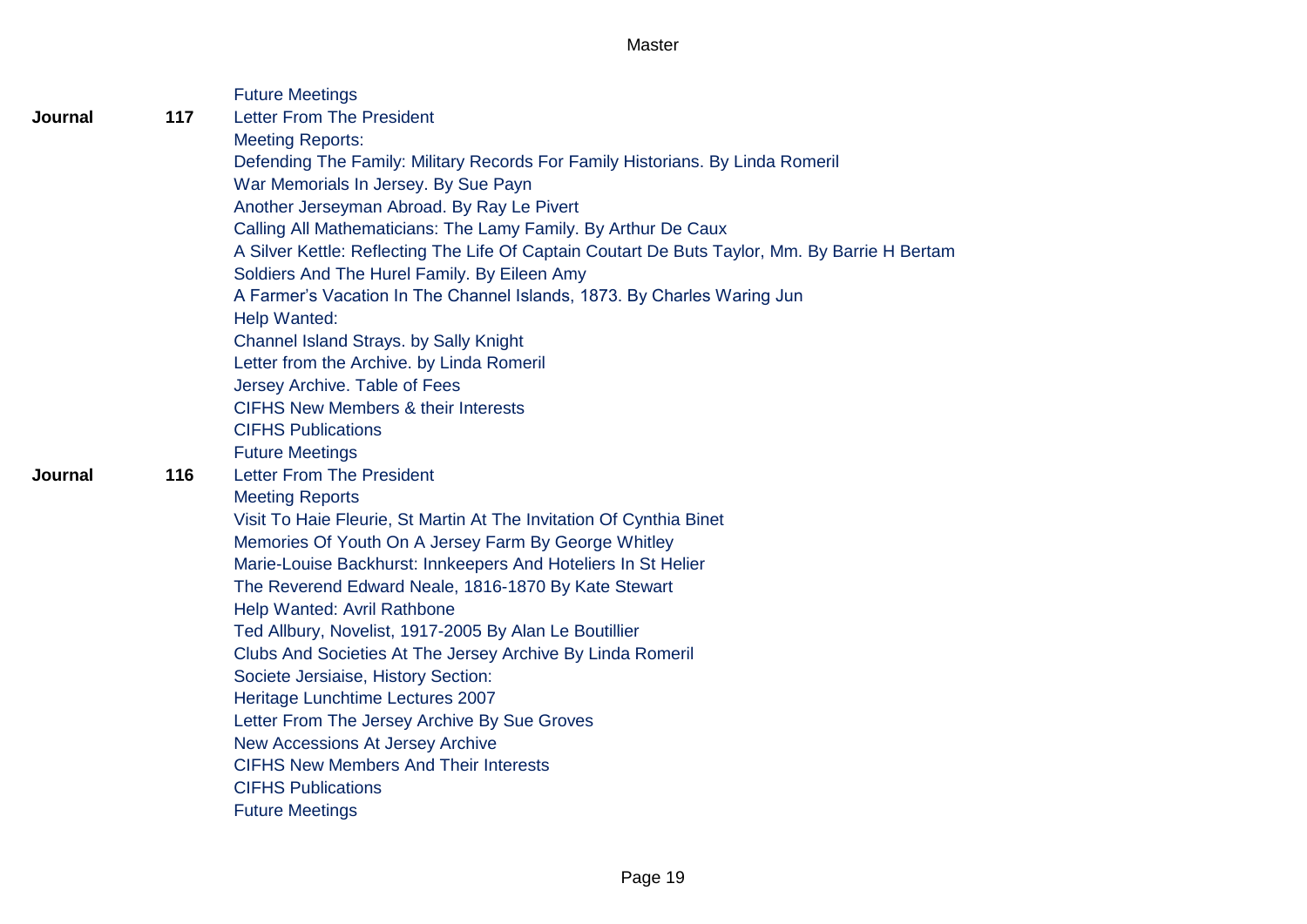Page 20

| Journal | 115 | Informal Report On The 29th AGM Held On 26 March 2007 By Mary Billot, Hon. Minutes Secretary |
|---------|-----|----------------------------------------------------------------------------------------------|
|         |     | Jesuit Meteorologist Marc Dechevrens 1845-1923                                               |
|         |     | Book Collecting: Talk Given By Guest Speaker Roger Long: 30 April 2007. Report By J T Noel   |
|         |     | Internet Evening, 25 June, 2007. Report By Ray Le Pivert                                     |
|         |     | Foire De Jersey Help Wanted 1, By Les De Belin                                               |
|         |     | Help Wanted 2, By Rebecca Lale                                                               |
|         |     | Help Wanted 3, By Anne Dix                                                                   |
|         |     | Help Wanted 4, By Desiree Smith                                                              |
|         |     | From The Newspaper Files, Researched By Sally Knight                                         |
|         |     | <b>Procurations For The Americas Continued</b>                                               |
|         |     | Channel Islands Specialists' Society: Jersey Weekend                                         |
|         |     | Clarence Renouf's Journey To Canada, 1915 By Margaret Renouf                                 |
|         |     | A Farmer's Vacation In The Channel Islands, 1873                                             |
|         |     | <b>CIFHS New Members And Their Interests</b>                                                 |
|         |     | <b>CIFHS Publications</b>                                                                    |
|         |     | <b>Future Meetings</b>                                                                       |
| Journal | 114 | President's Report For 2006 Minutes Of The 28th AGM, Held 27 March 2007                      |
|         |     | <b>Meeting Reports</b>                                                                       |
|         |     | Andy Moisan, Leading Firefighter: Jersey Fire Brigade                                        |
|         |     | Leo Harris: A Boy Remembers, Part 2                                                          |
|         |     | Christmas Party: Talk Of Jerriais By Tony Scott Warren                                       |
|         |     | Reconstructing And Ancestor's DNA From His Descendants. By Martin Courtier                   |
|         |     | Pierre Le Marchant/Peter Marchand. From Dave Paul Notes On Benest Family Tree                |
|         |     | Jersey Archive Online Baptism Project                                                        |
|         |     | <b>CIFHS At Jersey Archive</b>                                                               |
|         |     | Sgt. Greville Gascoyne Esnouf RAF. From Tom Williams                                         |
|         |     | Jersey Fishery Survey 1872 By Vic Geary                                                      |
|         |     | CIFHS Strays Continued From Journal No. 95                                                   |
|         |     | Procurations For The Americas Continued From Journal No. 111                                 |
|         |     | <b>CIFHS New Members And Their Interests</b>                                                 |
|         |     | <b>CIFHS Publications</b>                                                                    |
|         |     | Future Meetings (on Back Cover)                                                              |
| Journal | 113 | Letter from the President.                                                                   |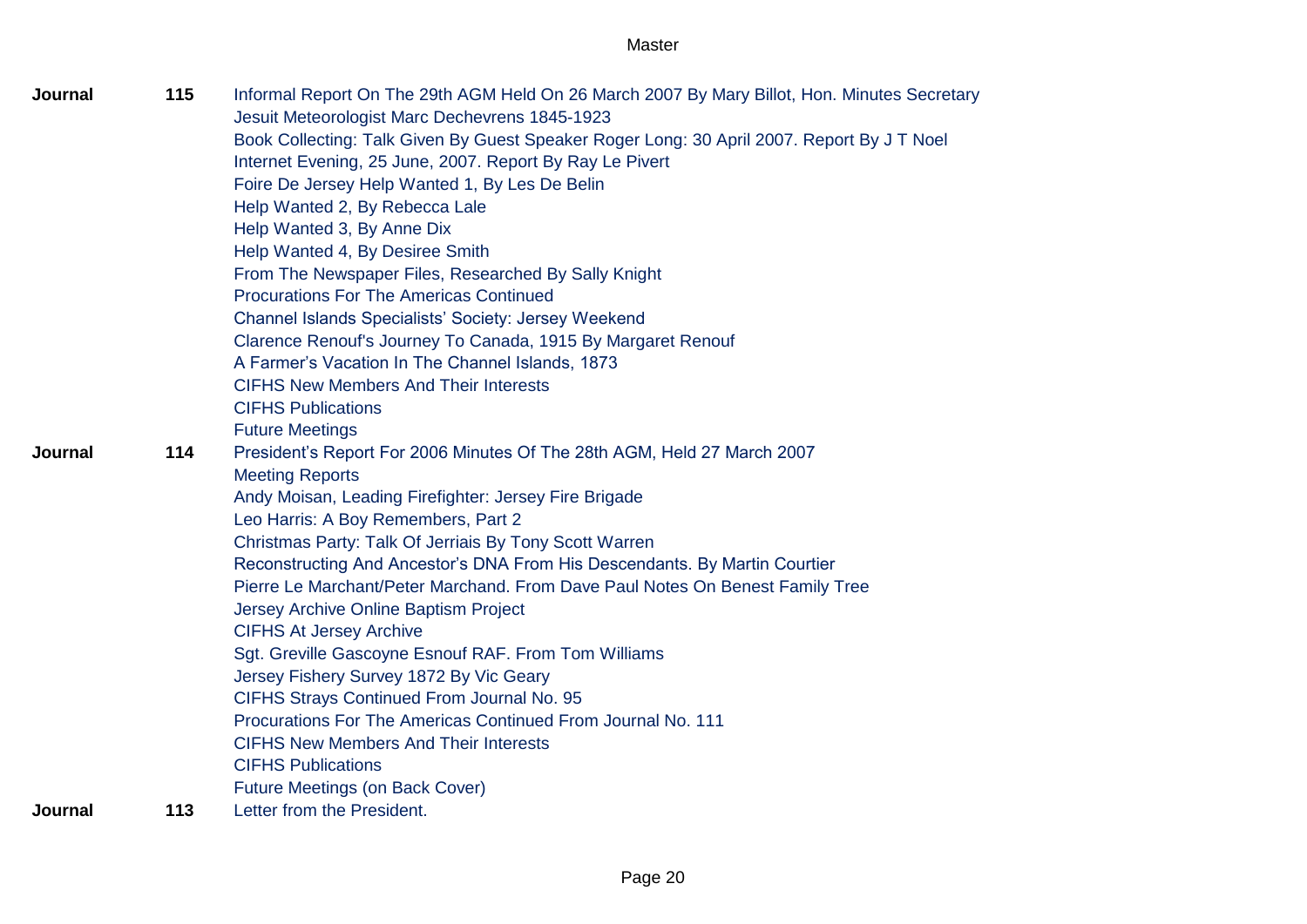|         |     | Letter from June Henderson Long of Canada.                                 |
|---------|-----|----------------------------------------------------------------------------|
|         |     | Note from the Editor                                                       |
|         |     | CIFHS Meeting Reports: 30 Oct. Legal Niceties at the Archive Linda Romeril |
|         |     | 27 Nov. JCG. Jersey College for Girls - Family Connections.                |
|         |     | Follow-Up, from Elizabeth Le Miére.                                        |
|         |     | Unidentified Photos, from Phyllis Trachy.                                  |
|         |     | Four Sons of Jersey, Part II by Alan Le Boutillier.                        |
|         |     | Request for email pen friend. from Jay Venables in New Zealand.            |
|         |     | Death at St. Catherine's Regatta by Peter Gunney.                          |
|         |     | Book Review by Ray Le Pivert. "The Poor Shall Inherit" by Daff Noel        |
|         |     | Family Charbonnier from Mary Bell.                                         |
|         |     | Where did The Perrin Family come from. by Michael De Carteret              |
|         |     | <b>CIFHS Members &amp; their Interests</b>                                 |
|         |     | <b>Nomination Form</b>                                                     |
|         |     | Future Meetings (on back cover)                                            |
| Journal | 112 | Letter from the President                                                  |
|         |     | The Story behind a Victorian Sampler                                       |
|         |     | CIFHS Meeting Reports: 31 July 2006 La Moye Walk.                          |
|         |     | 25 September 2006 Twinning with Bad Wurtzach                               |
|         |     | Benests, Hamons and Cabeldus                                               |
|         |     | Letter from the Membership Secretary                                       |
|         |     | <b>CIFHS Members &amp; their Addresses</b>                                 |
|         |     | Index to Authors and their Articles in Vol. VII                            |
|         |     | <b>Conservation News, Lisa Bell</b>                                        |
|         |     | <b>Trafalgar Veterans</b>                                                  |
|         |     | Letter from the JERSEY ARCHIVE                                             |
|         |     | <b>Future Meetings</b>                                                     |
| Journal | 111 | Letter from the President                                                  |
|         |     | Letter to the Editor                                                       |
|         |     | CIFHS Meetings. 22nd May 2006 "Who do you think you are?" Jane Le Cornu    |
|         |     | CIFHS Meetings. 26th June 2006 Postcards. Graeme Harris                    |
|         |     | A Jerseyman in Cardiff Margaret Smith                                      |
|         |     | <b>BOLEAT: A Breton &amp; Jersey family. Mark Boleat</b>                   |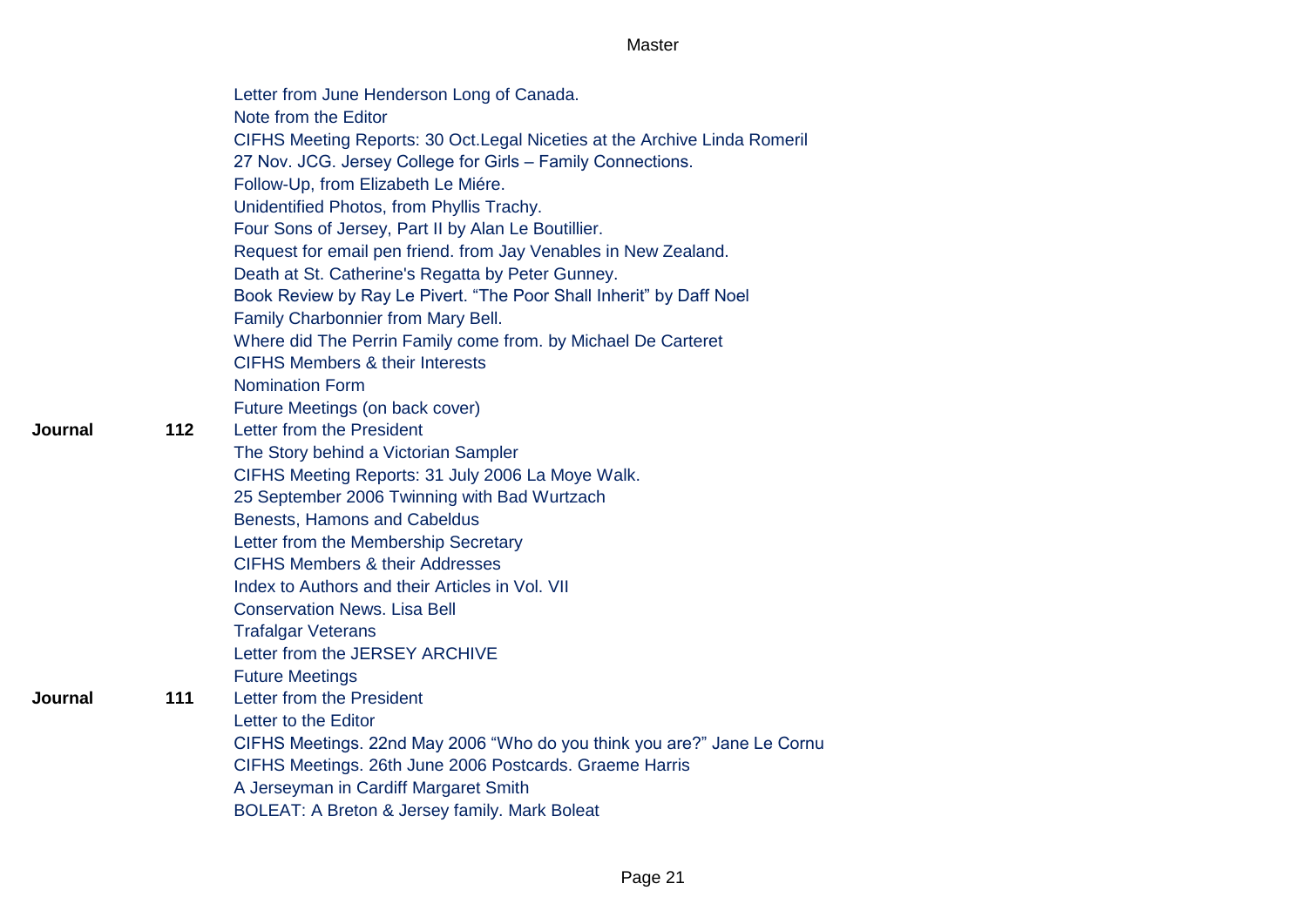|     | The Army Technical School, Jersey. Sue Payn           |
|-----|-------------------------------------------------------|
|     | Letter from the Jersey Archive                        |
|     | <b>German Occupation Court Files by Linda Romeril</b> |
|     | <b>Help Wanted Peter Mitchell</b>                     |
|     | <b>Follow Up Georgia Le Maistre</b>                   |
|     | PROCURATIONS, Powers of Attorney in the Americas      |
|     | <b>CIFHS New Members</b>                              |
|     | <b>Future Meetings</b>                                |
| 110 | <b>AGM Report from the President</b>                  |
|     | <b>AGM Treasurers Report &amp; Accounts</b>           |
|     | Four Sons of Jersey                                   |
|     | Le Phare de la Corbiere                               |
|     | CIFHS Meetings. 30th Jan 2006                         |
|     | CIFHS Meetings. 27th Feb 2006                         |
|     | Follow up                                             |
|     | Letter from the Jersey Archive                        |
|     | <b>Jersey Archive News</b>                            |
|     | <b>Help Wanted</b>                                    |
|     | Powers of Attorney in the Americas                    |
|     | BBC Who do you think you are?                         |
|     | Jersey Battle of Flowers 1910                         |
|     | <b>Calling All Le Couteurs</b>                        |
|     | <b>Books and CDs</b>                                  |
|     | <b>CIFHS New Members</b>                              |
|     | Mariners. C.I. Strays in the 1881 Census              |
| 109 | Letter from the President                             |
|     | Philip Rouland by Anne Amy                            |
|     | <b>CIFHS Meetings: A Boy Remembers</b>                |
|     | Medals for the Family Historian                       |
|     | Haie Fleurie and the Whitley family                   |
|     | <b>CIFHS New Members</b>                              |
|     | Letter from the Membership Secretary                  |
|     | <b>Imprisoned for Debauchery</b>                      |

**Journal**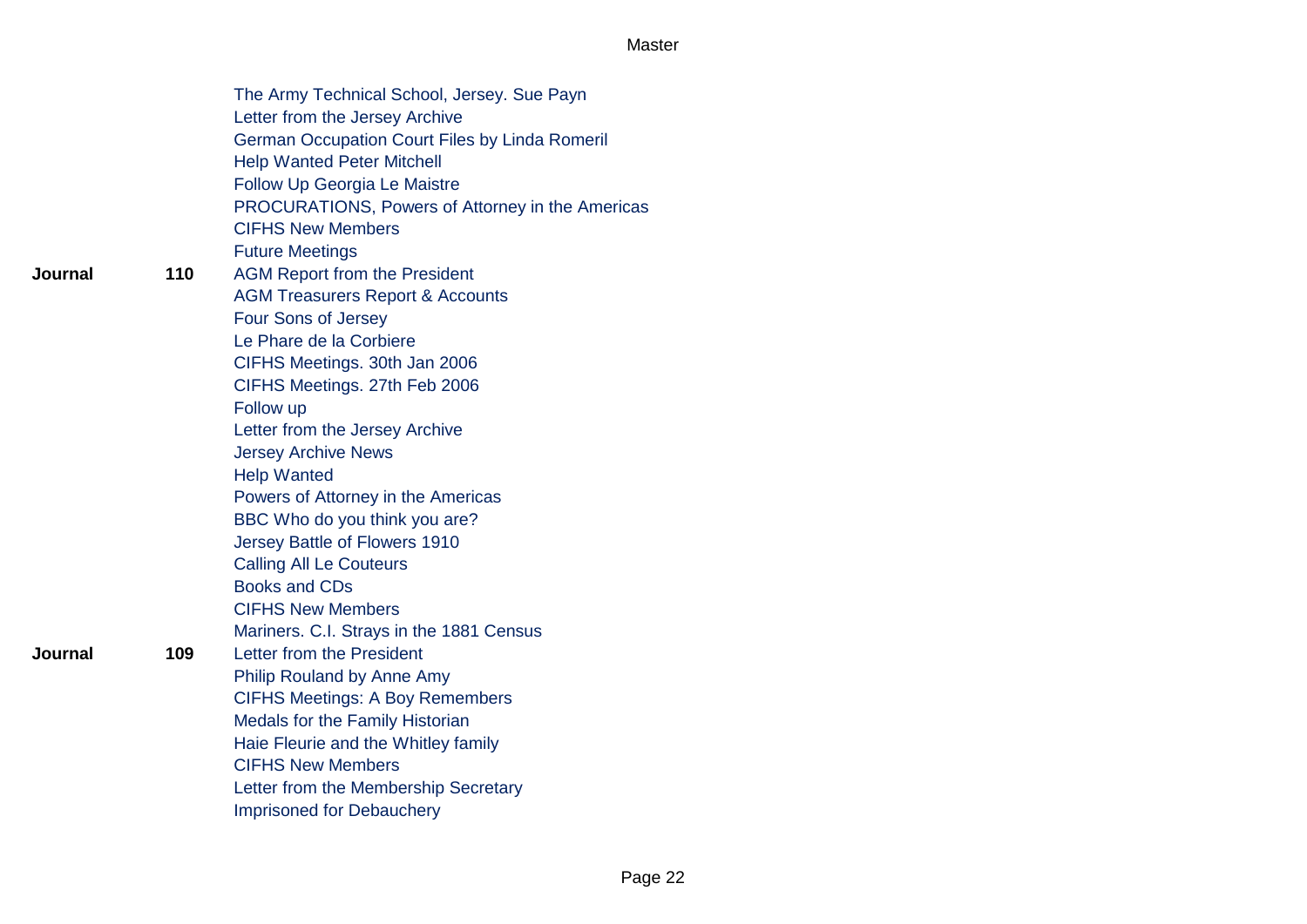|     | <b>Brief history of CIFHS Publications</b> |
|-----|--------------------------------------------|
|     | <b>Help Wanted</b>                         |
|     | Capt. Jean Elias Langlois                  |
|     | St. Peter's Parish war memorials           |
|     | Letter from the Jersey Archive             |
|     | <b>Jersey Archive News</b>                 |
|     | Letters to the Editor                      |
|     | From the newspaper files                   |
|     | <b>More Strays</b>                         |
|     | Cover picture text                         |
|     | Journal 108  October 2005                  |
| 108 | Letter from the President                  |
|     | <b>Message from Members Secretary</b>      |
|     | <b>CIFHS New Members</b>                   |
|     | Meeting 27th July Elaine Hanning           |
|     | Meeting 25th July Francis Corbet           |
|     | Powers of Attorney in America              |
|     | <b>Books and CDs</b>                       |
|     | From the Jersey Archive                    |
|     | The maternal line of our Ancestry          |
|     | From the Newspaper files                   |
|     | The South Wales NOEL family                |
|     | Follow up                                  |
|     | A special Follow Up                        |
|     | <b>BELIN</b> family tree                   |
|     | M.I.s at St. Peter's Church                |
|     | <b>Help Wanted</b>                         |
| 107 | Letter from the President                  |
|     | A Wandering Minstrel, I.                   |
|     | New members & interests                    |
|     | <b>Family History, Treeve/Symons</b>       |
|     | Letter from the Archive                    |
|     | <b>CIFHS Meetings. Florence Boot</b>       |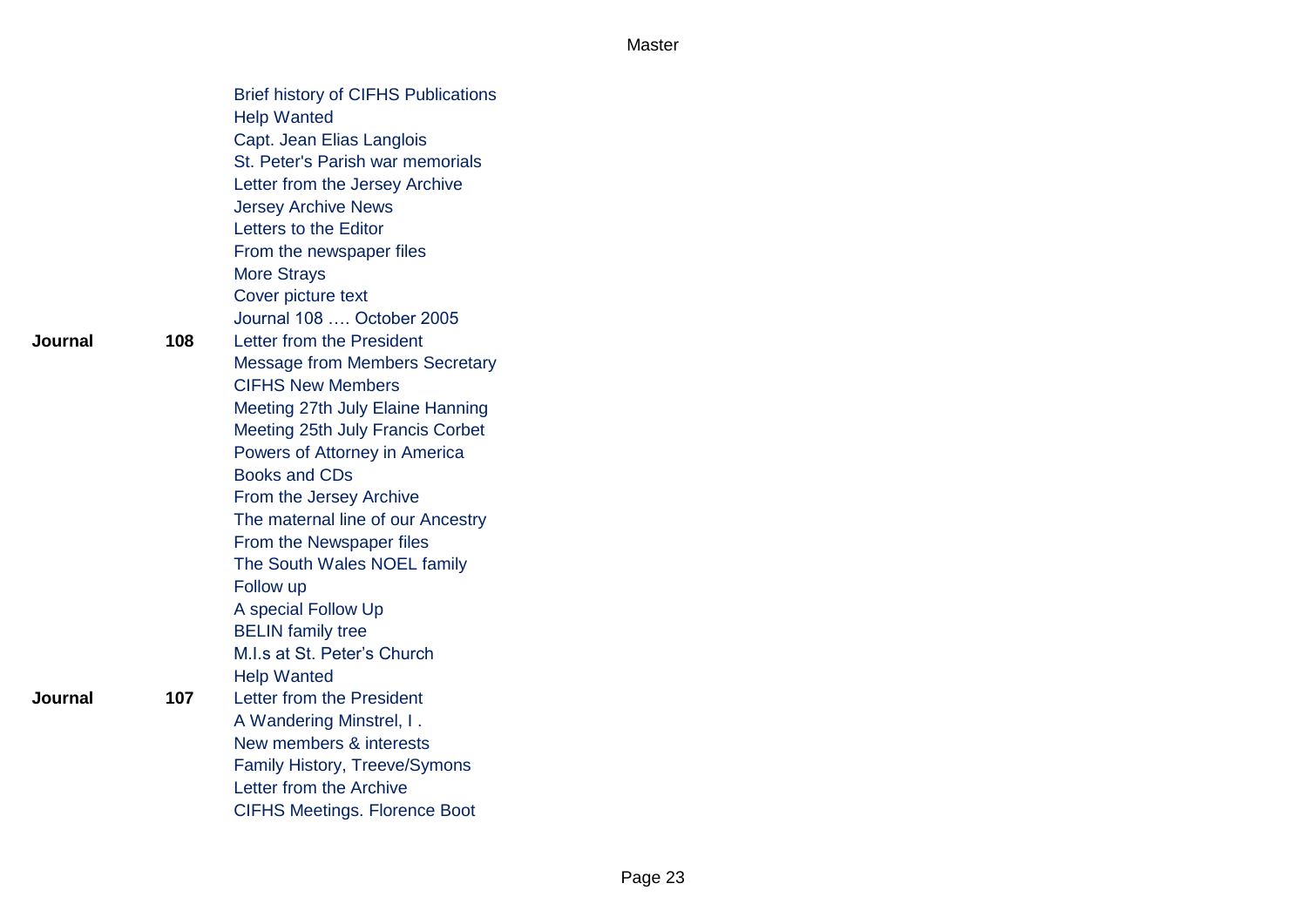|         |     | CIFHS Meetings. S.J. Photo Archive         |  |
|---------|-----|--------------------------------------------|--|
|         |     | From the Newspaper files                   |  |
|         |     | <b>Books and CDs</b>                       |  |
|         |     | A Jersey Photograph Album                  |  |
|         |     | The Register of Buildings                  |  |
|         |     | Jersey Chamber of Commerce                 |  |
|         |     | Log of the schooner St. Helier             |  |
|         |     | <b>Follow Up</b>                           |  |
| Journal | 106 | Letter from the President                  |  |
|         |     | <b>CIFHS A.G.M. Reports</b>                |  |
|         |     | <b>CIFHS New Members</b>                   |  |
|         |     | Meeting 29th Nov 04 Graeme Harris          |  |
|         |     | Meeting 31st Jan 05 Mazel Le Ruez          |  |
|         |     | Waimarama A Jersey House                   |  |
|         |     | <b>Tragic Accident at St. Ouen</b>         |  |
|         |     | Letters to the Editor                      |  |
|         |     | Follow up and Help wanted                  |  |
|         |     | From the newspaper files                   |  |
|         |     | A resourceful St. Ouenais                  |  |
|         |     | <b>Gaspe Tour Yvonne Le Riche</b>          |  |
|         |     | Letter from the Jersey Archive             |  |
|         |     | <b>Robin Employees List</b>                |  |
| Journal | 105 | Letter from the President.                 |  |
|         |     | Upon this Rock. Rev. A. Mignot             |  |
|         |     | <b>Garnier Reunion Fiona Clements</b>      |  |
|         |     | The Ouless Family Rev. J. Ouless           |  |
|         |     | <b>Alien Registration Cards Sue Groves</b> |  |
|         |     | <b>Gaspe Tour Mary Billot</b>              |  |
|         |     | Letter from the Jersey Archive             |  |
|         |     | <b>CIFHS New Members.</b>                  |  |
|         |     | Malcolm H. A. Macready. Recalls            |  |
|         |     | From the newspaper files.                  |  |
|         |     | A Vibert Reunion.                          |  |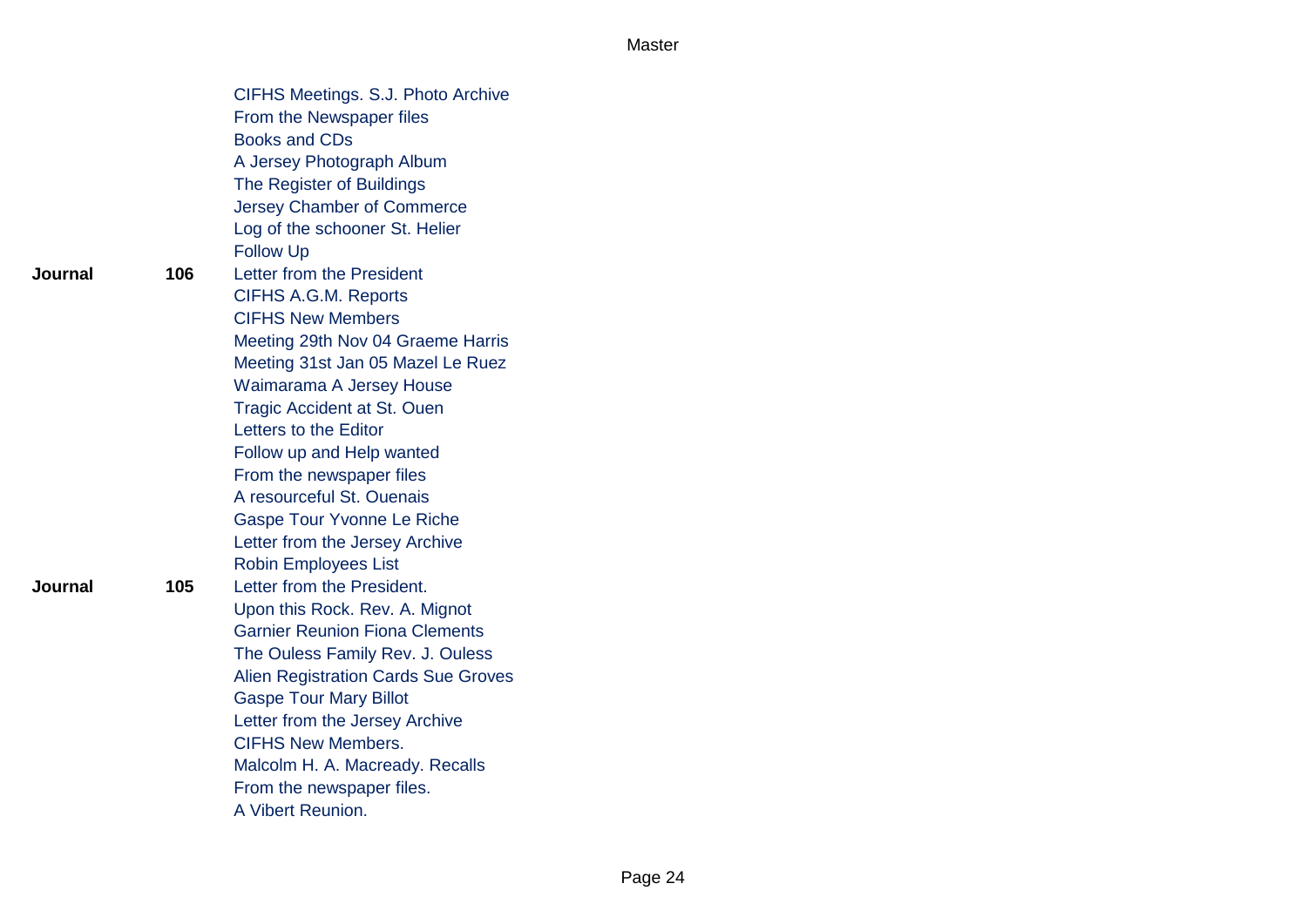|         |     | <b>Relief for Widows &amp; Orphans</b> |  |
|---------|-----|----------------------------------------|--|
|         |     | <b>Help Wanted</b>                     |  |
|         |     | <b>Centenary Album Francis Corbet</b>  |  |
|         |     | Follow Up & Correction                 |  |
|         |     | Internet Watch. Alex Glendinning       |  |
|         |     | The CIFHS Collection acquisitions      |  |
|         |     | Gazette de l'ile de Jersey 1808        |  |
| Journal | 104 | Letter from the President              |  |
|         |     | <b>Celebration of Peggy</b>            |  |
|         |     | New Members & their Interests          |  |
|         |     | <b>Books &amp; CDs</b>                 |  |
|         |     | <b>CIFHS Meetings. Gorey Walk</b>      |  |
|         |     | <b>Help Wanted</b>                     |  |
|         |     | Who is that little girl?               |  |
|         |     | Letter from the Archive                |  |
|         |     | Development of Harbours part X         |  |
|         |     | <b>Internet Watch</b>                  |  |
|         |     | From the newspaper files               |  |
|         |     | A Letter Home - from Australia. 1853   |  |
|         |     | Jersey Radio Broadcast in 'jerri'      |  |
| Journal | 103 | Letter from the President              |  |
|         |     | <b>New Members and Interests</b>       |  |
|         |     | <b>Economic Migrants?</b>              |  |
|         |     | Development of the Harbour part IX     |  |
|         |     | Letter from the Jersey Archive         |  |
|         |     | A Sad Story A Cereal Theft             |  |
|         |     | <b>Internet Watch</b>                  |  |
|         |     | <b>Help Wanted</b>                     |  |
|         |     | <b>Books &amp; CDs</b>                 |  |
|         |     | From the newspaper files               |  |
|         |     | King Charles' washerwoman              |  |
|         |     | <b>CIFHS Meetings</b>                  |  |
|         |     | I Started with a Grave                 |  |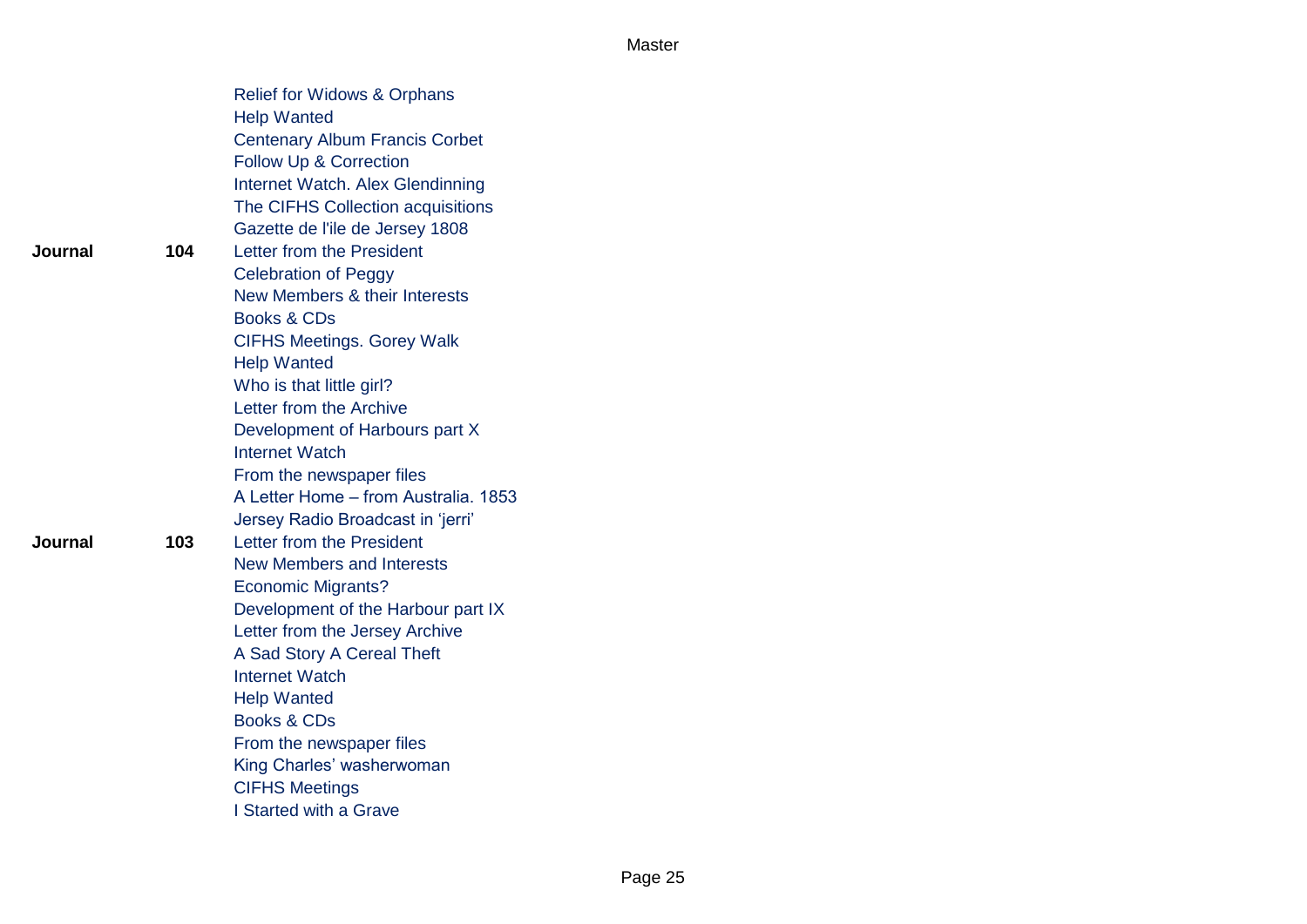|         |     | Follow-up                         |
|---------|-----|-----------------------------------|
|         |     | Letters to the Editor             |
|         |     | The CIFHS Collection acquisitions |
| Journal | 102 | Letter from the President         |
|         |     | <b>CIFHS AGM. Accounts</b>        |
|         |     | <b>CIFHS Monthly Meetings</b>     |
|         |     | <b>Adolphus Hilgrove Turner</b>   |
|         |     | <b>New Members and Interests</b>  |
|         |     | From the newspaper files          |
|         |     | Tragic end to a day's Vraicing    |
|         |     | Letter from the Archive           |
|         |     | <b>The CIFHS Collection</b>       |
|         |     | Development of Harbours. VIII     |
|         |     | Help wanted                       |
|         |     | From Jersey to Paspebiac.         |
|         |     | Follow up.                        |
|         |     | <b>Internet Watch</b>             |
|         |     | <b>Soldiers at Castle Cornet</b>  |
| Journal | 101 | Letter from the President         |
|         |     | <b>CIFHS Anniversary Lunch</b>    |
|         |     | Rough Justice in the Colonies     |
|         |     | So Many Children                  |
|         |     | Letter from the Jersey Archive    |
|         |     | <b>CIFHS Monthly Meetings</b>     |
|         |     | Development of the Harbour        |
|         |     | What Became of them?              |
|         |     | Some interesting strays in Jersey |
|         |     | Jersey's 800th Anniversary        |
|         |     | New members and Interests         |
|         |     | <b>Internet Watch</b>             |
|         |     | From the newspaper files          |
|         |     | <b>Book Reviews</b>               |
|         |     | A Stray with a difference         |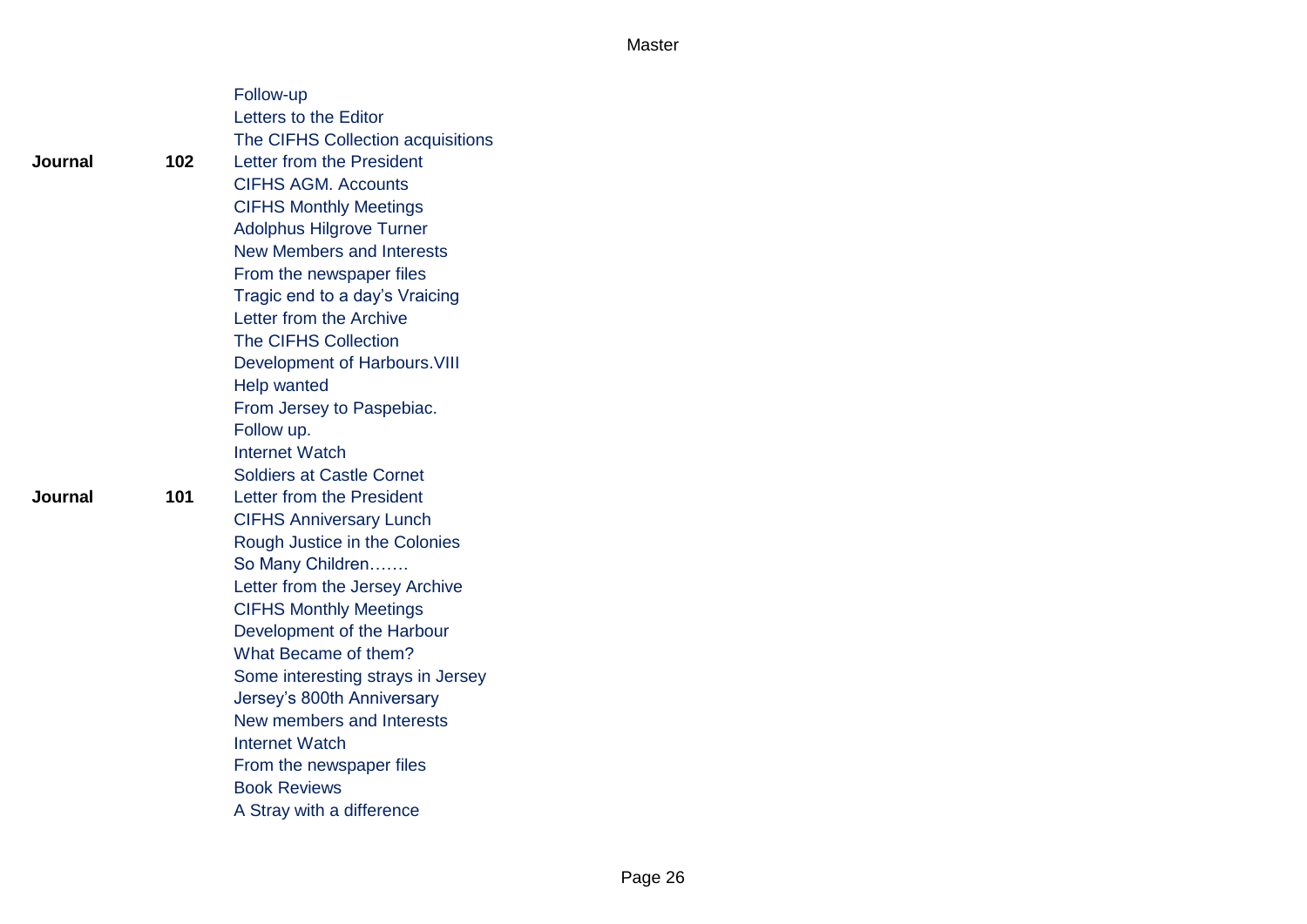| Journal        | 100 | Minquiers and Ecrehous - the weight of (family history)   |
|----------------|-----|-----------------------------------------------------------|
|                |     | Business Directory from the Jersey Express 1895           |
|                |     | From the Sark Registers                                   |
|                |     | The Gaspe-Jersey-Guernsey Association                     |
|                |     | Development of St. Helier Harbour 1774-1788               |
|                |     | <b>Jersey Archive</b>                                     |
|                |     | On the trail of missing persons                           |
|                |     | The National Telephone Company of Jersey - part 2         |
|                |     | New Zealand immigrants - a Le Breton family, part 2       |
| Journal        | 99  | 14 <sup>th</sup> Century Mont Orgueil Castle              |
|                |     | News of a tragic accident in Bouley Bay, 1704             |
|                |     | Young Brechin de Gruchy leaves Jersey, 1877               |
|                |     | Development of St. Helier Harbour 1768-1773               |
| Journal        | 98  | A heartbreaking letter for Mrs Deslandes                  |
|                |     | Development of St. Helier Harbour 1754-1767               |
|                |     | <b>Jersey Archive</b>                                     |
|                |     | Jersey notes re: 1777                                     |
| <b>Journal</b> | 97  | A CIFHS Research Committee in October 1988                |
|                |     | Old family names of the CI (reprinted from Journal No. 2) |
|                |     | The Pinels. Were we Basque Mercenaries?                   |
|                |     | <b>Jersey Archive</b>                                     |
|                |     | Development of St. Helier Harbour 1751-1753               |
| Journal        | 96  | <b>Jersey Archive</b>                                     |
| <b>Journal</b> | 95  | Development of St. Helier Harbour 1749-1750               |
|                |     | The Sarres of St. John - part 2                           |
|                |     | <b>Jersey Archive</b>                                     |
|                |     | <b>Jersey Bills of Mortality</b>                          |
| Journal        | 94  | Snippets from the Perrot letters                          |
|                |     | Development of St. Helier Harbour 1587-1728               |
|                |     | A Jersey Militia dispute - part 2                         |
|                |     | <b>Jersey Archive</b>                                     |
|                |     | The Sarres of St. John - part 1                           |
| Journal        | 93  | The 1901 Census of England and Wales                      |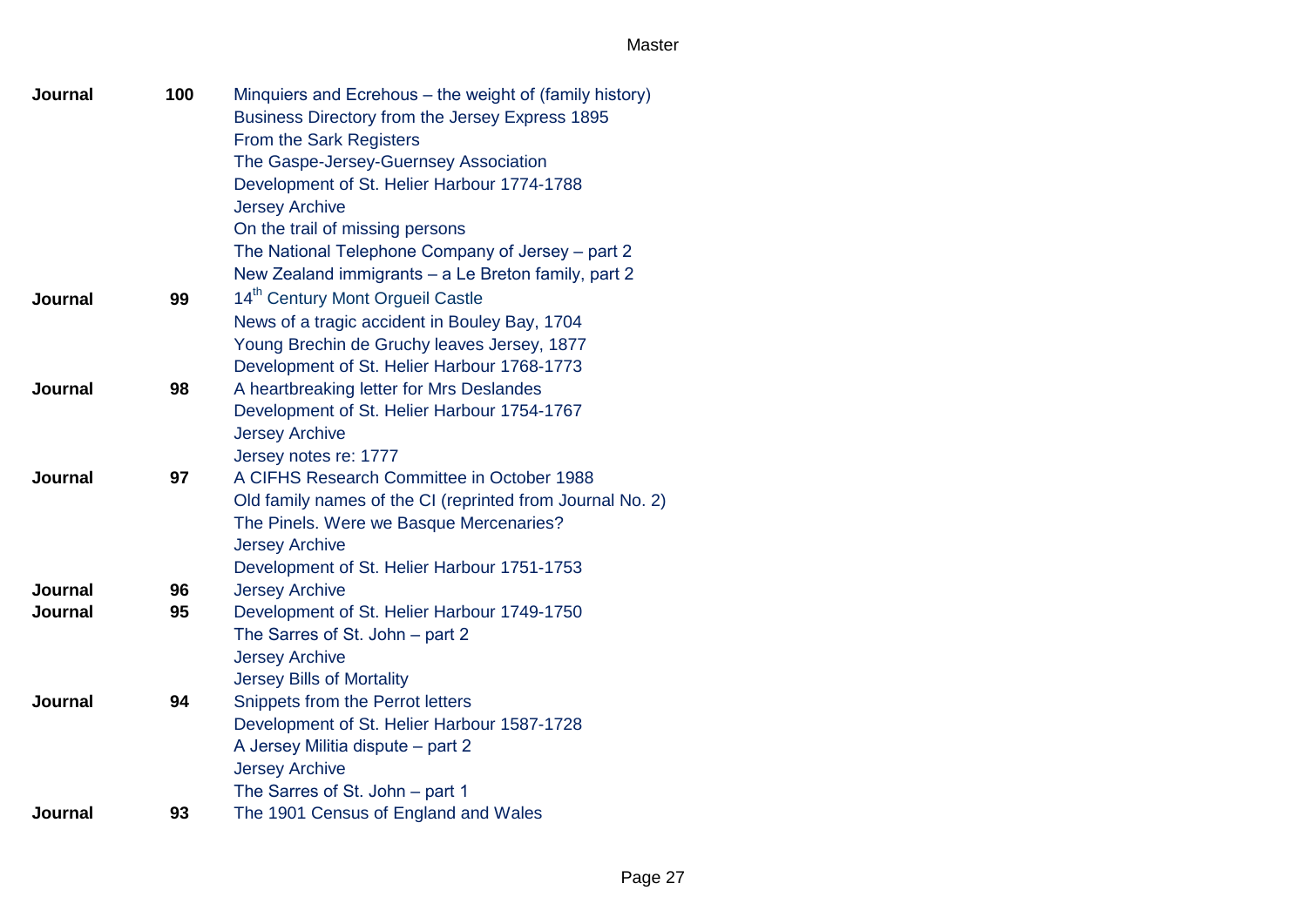|                |    | Occupations in early Civil Registers                             |
|----------------|----|------------------------------------------------------------------|
|                |    | A Jersey connection in the English Cemetery at Zakinthos, Greece |
|                |    | Rozel Harbour 1274-1829                                          |
|                |    | How "FreeBMD" solved a family problem for me                     |
|                |    | A Jersey Militia dispute - part 1                                |
|                |    | Albion and Zion Chapels, St Helier                               |
|                |    | <b>Two Discoveries</b>                                           |
| <b>Journal</b> | 92 | Where did John Eve come from?                                    |
|                |    | Bouley Bay harbour, 1274-1869                                    |
|                |    | <b>Granny Holdway came from Alderney</b>                         |
|                |    | Jersey to Zion. The story of Josue Messervy and Jeanne Robert    |
|                |    | French names for occupations in Guernsey                         |
|                |    | Channel Island research from the Antipodes                       |
|                |    | From a Guernsey guide book                                       |
| Journal        | 91 | Little Harry's story (Harry Roberts 1925-1998)                   |
|                |    | La Rocque Harbour 1602-1881                                      |
|                |    | Jersey emigrants to Otago, New Zealand                           |
|                |    | Pierre Le Sueur and his family                                   |
|                |    | <b>Jersey Archive</b>                                            |
|                |    | Jersey's first postman                                           |
|                |    | Rules of polite society in Guernsey                              |
| <b>Journal</b> | 90 | Bonne Nuit harbour 1274-1873                                     |
|                |    | The Mallets if Jersey 1180-1750 part 10                          |
|                |    | A Robert family history                                          |
| Journal        | 89 | Some aspects of Le Fief du Roi in the Island of Jersey           |
|                |    | Jersey Archives and the first six months                         |
|                |    | The sinking of the Secret (reprinted from the Cleveland FHS)     |
|                |    | The Mallets of Jersey 1180-1750 part 9                           |
|                |    | Jersey Archive the 1st six months                                |
| <b>Journal</b> | 88 | The Notary in Jersey                                             |
|                |    | The Terrier of St Ouen part 3                                    |
|                |    | The loss of the Cospatrick. Emigration to New Zealand            |
|                |    | List of Jurors in Boundary Disputes 1670-1746                    |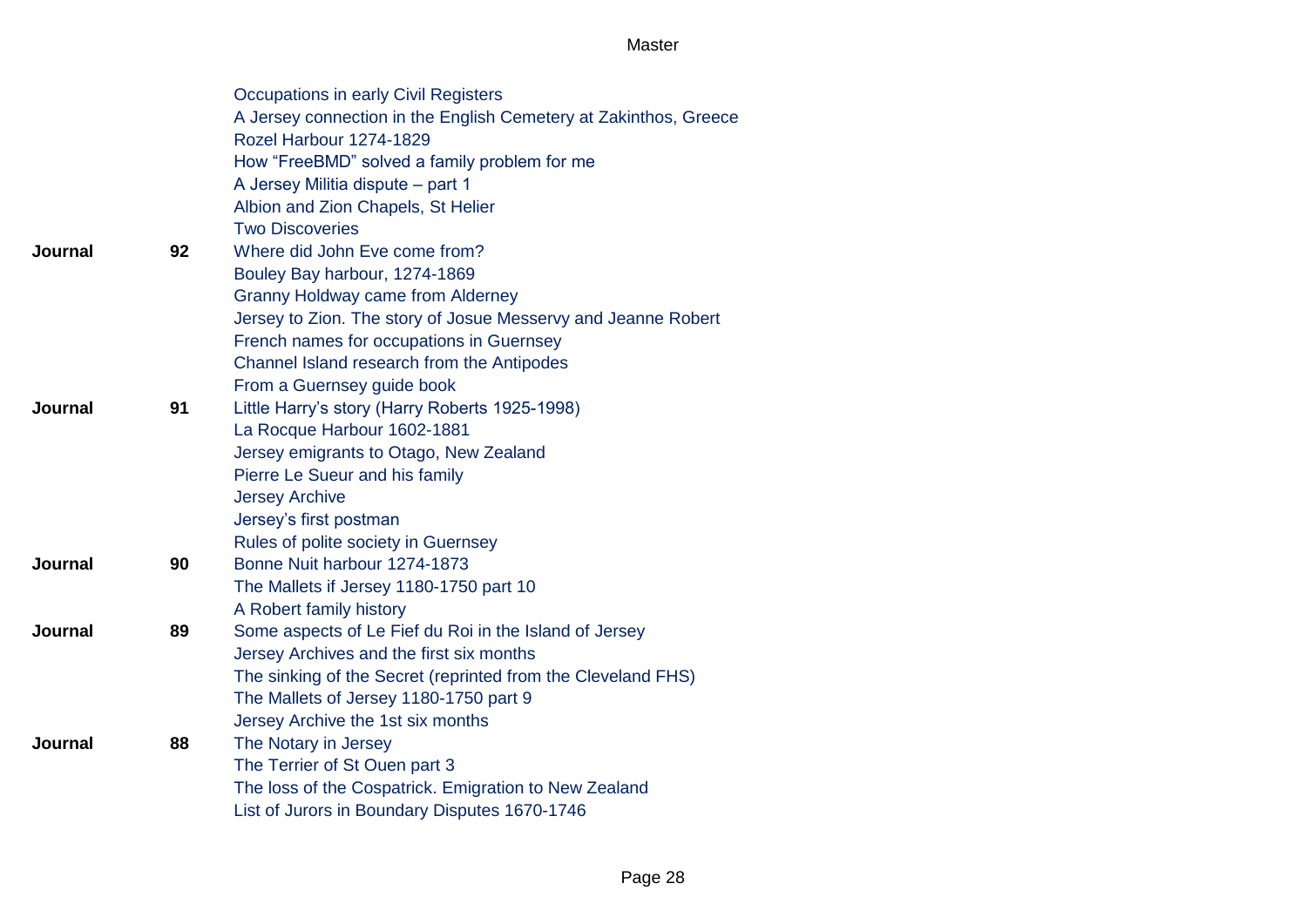|                |         | The Mallets of Jersey 1180-1750 part 8                 |
|----------------|---------|--------------------------------------------------------|
| <b>Journal</b> | 87      | The Superintendent Registrar's Office part 3           |
|                |         | The Terrier of St Ouen 1724/6 part 2                   |
|                |         | <b>Jersey Archive</b>                                  |
|                |         | The Mallets of Jersey 1180-1750 part 7                 |
| Journal        | 86      | The Channel Islands Datestone Register on the internet |
|                |         | The Superintendent Registrar's Office, Jersey part 2   |
|                |         | The Terrier of St Ouen 1724/6 part 1                   |
|                |         | Shipwrecked mariners                                   |
|                |         | The Mallets of Jersey 1180-1750 part 6                 |
|                |         | Ship pictures in the Jersey Museum                     |
| <b>Journal</b> | 85      | The Mallets of Jersey 1180-1750 part 5                 |
|                |         | The Superintendent Registrar's Office, Jersey          |
|                |         | Marriages of Jersey people in Sark                     |
|                |         | <b>Jersey Archive</b>                                  |
|                |         | A Well earned retirement                               |
|                |         | Guernsey residents wishing the emigrate in 1816        |
| <b>Journal</b> | 84      | The Mallets if Jersey 1180-1750 part 4                 |
|                |         | The records of First Tower School                      |
|                |         | A further Noble search                                 |
|                |         | My family scrapbook                                    |
|                |         | The roots of the Society                               |
|                |         | Erratum Mallet family tree - Journal 83                |
| Journal        | 83      | Testaments as a source for family history              |
|                |         | The Mallets of Jersey 1180-1750 part 3                 |
|                |         | The Stewarts of Appin. A Guernsey connection           |
|                |         | The Le Maistre family of St Ouen                       |
|                |         | Words of Wisdom from our 21st Anniversary Edition      |
| <b>Journal</b> | 81 & 82 | The search for a German girl. (Catherine Muaux c1790)  |
|                |         | Jersey men in Tunisia                                  |
|                |         | The Mallets of Jersey 1180-1750 part 2                 |
|                |         | How a Guernseyman "saved" India                        |
|                |         | The Bouchere postcards                                 |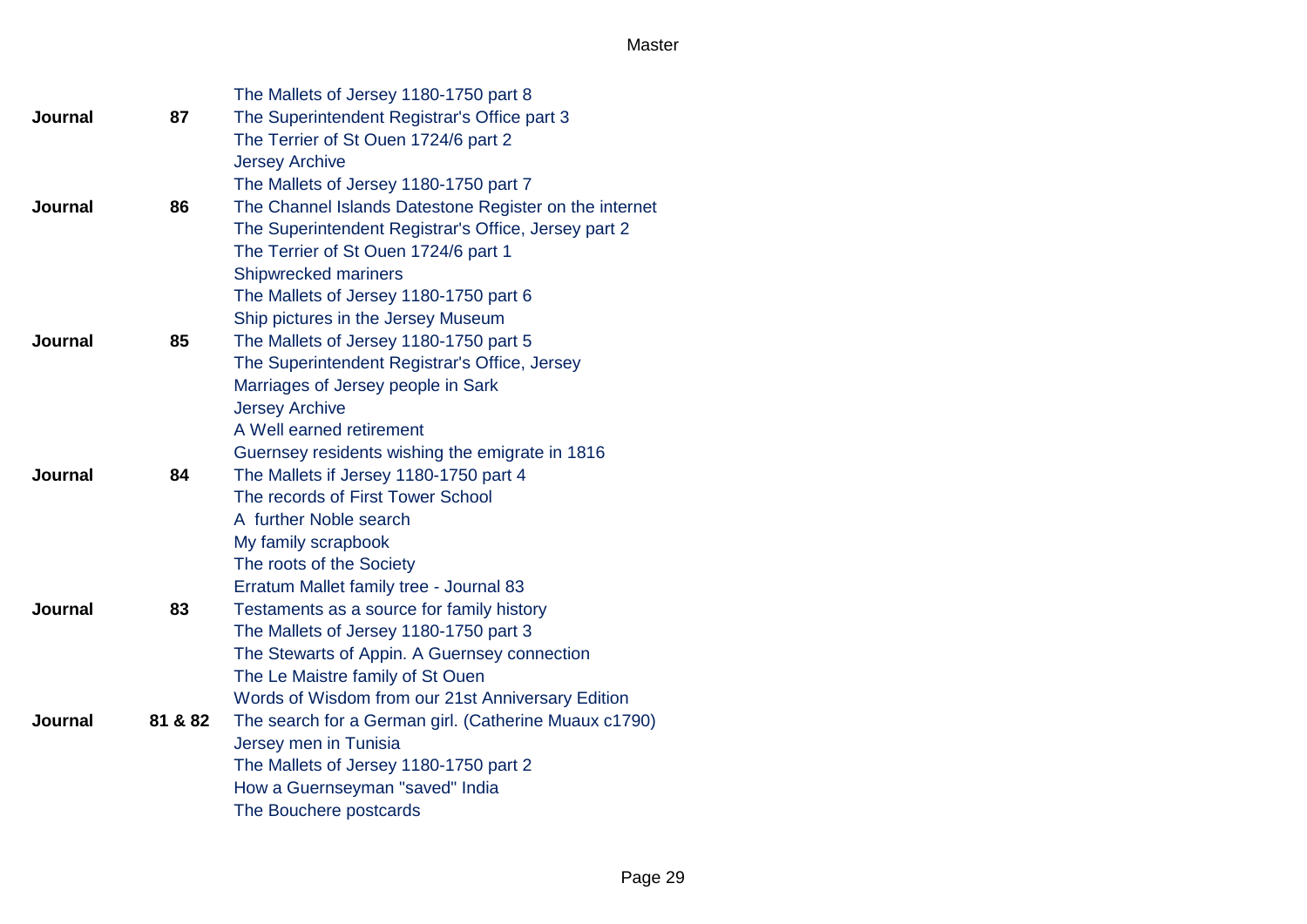|                |    | <b>Famille Boudier</b>                                            |
|----------------|----|-------------------------------------------------------------------|
| Journal        | 80 | No contributions                                                  |
| Journal        | 79 | The Mallets of Jersey 1180-1750 part 1                            |
|                |    | Guernsey garrison registers                                       |
|                |    | Bayview Cottage, Le Hurel                                         |
|                |    | My family heirlooms - John Marret's love letters                  |
|                |    | A Maritime Miscellany                                             |
| <b>Journal</b> | 78 | The divisions of Alderney's common lands                          |
|                |    | The Dart family of St Aubin                                       |
|                |    | The Conversion of Laurence Ryan                                   |
|                |    | <b>Jersey Archive</b>                                             |
|                |    | The schooner Brigantine - Hibernica                               |
| <b>Journal</b> | 77 | Genealogy by hook or by crook - Philip & Eliza Picot of Trinity   |
|                |    | Ex Gallia, Ex Hibernia - Alderney families, where they came from  |
|                |    | Passing through? Lancashire families and their Jersey connections |
|                |    | <b>Jersey Archive</b>                                             |
|                |    | More Guernsey householders and strangers lists of 1827            |
| Journal        | 76 | Indexing Jersey's Registers - a progress report                   |
|                |    | Adolphus Curry - Jersey civil engineer and architect.             |
|                |    | Jersey men on the Trafalgar Roll                                  |
|                |    | Channel Islanders on the 1871 Ontario Census                      |
|                |    | Captain on murder charge! (Philippe Huelin 1833)                  |
|                |    | Dr J W Symons 1803-1887                                           |
|                |    | Channel Island events recorded in British Newspapers              |
| <b>Journal</b> | 75 | The Merchant's Complaint- a petition from 1871                    |
|                |    | The Wesley St Scholars - a 19th Century Methodist Sunday School   |
|                |    | The Renaults of Jersey and Guernsey                               |
|                |    | <b>Jersey Archive</b>                                             |
|                |    | The first CI mailing list on the internet                         |
| Journal        | 74 | Some Channel Island sites on the internet                         |
|                |    | Australian descendants of Peter Le Quesne and Elizabeth de Gruchy |
|                |    | Records of merchant shipping and seamen                           |
|                |    | St Peters school log book part 5 1876-1881                        |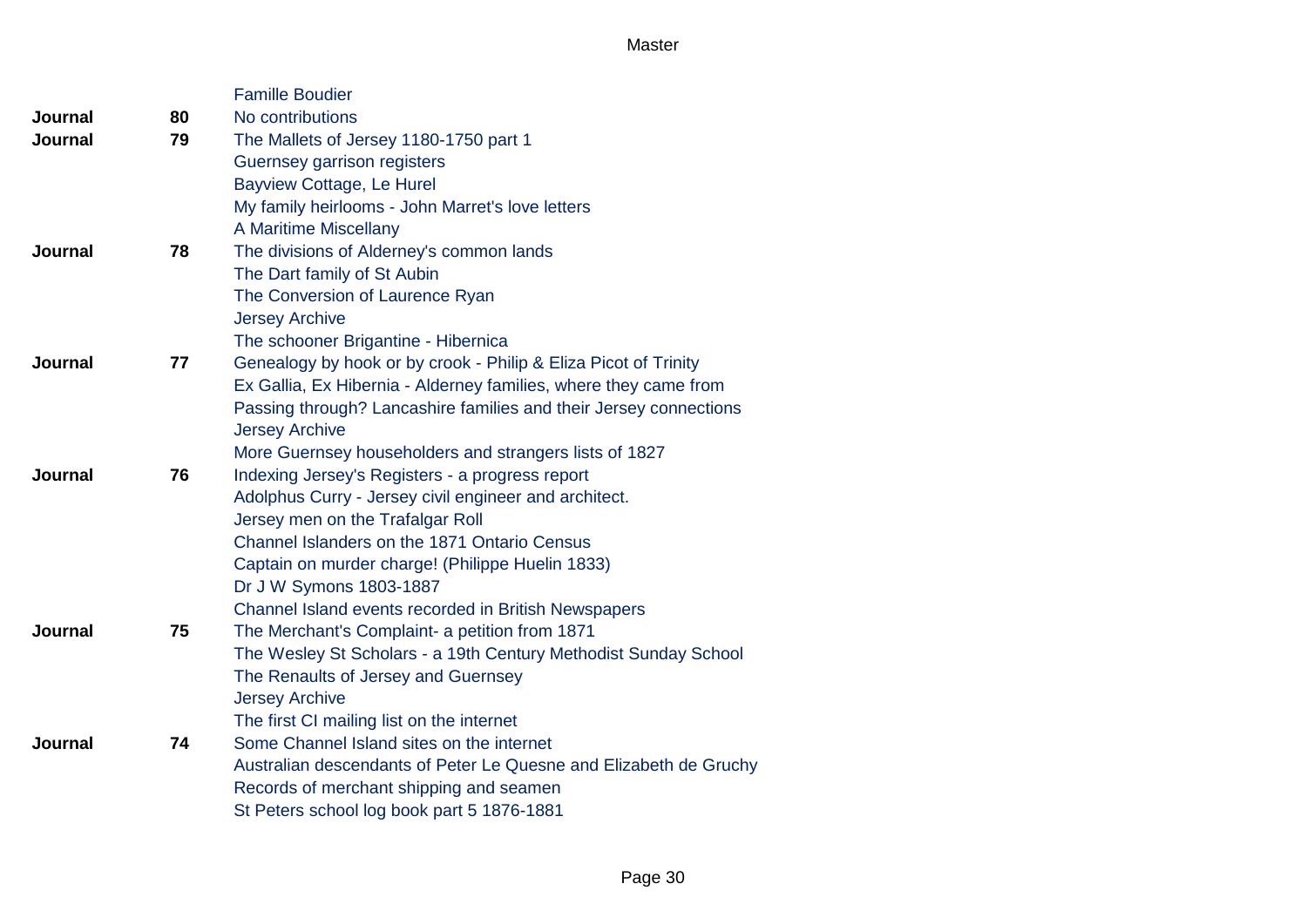|                |    | Family History on the Usenet                                       |
|----------------|----|--------------------------------------------------------------------|
|                |    | Jersey men due money from the Royal Navy 1788                      |
|                |    | Walden of Devon, Guernsey, Jersey and Alderney                     |
|                |    | The log of the Geffrard 1858                                       |
|                |    | Lieutenant John Ireland b1773                                      |
|                |    | Another list of lists - amendments and additions                   |
| <b>Journal</b> | 73 | Links between The Channel Islands and New Zealand                  |
|                |    | The St Brelade Marques de Bercail of 1748. Jersey woollen industry |
|                |    | A report from the Archive Service                                  |
|                |    | More family history on the net                                     |
|                |    | St Peters School log book part 4 1870-1875                         |
|                |    | A List of Lists and their locations (finding aids)                 |
|                |    | The search for Cousin Ernest                                       |
|                |    | Jersey men due money from the Royal Navy 1787                      |
| Journal        | 72 | Was your ancestor a Doctor in Jersey or Guernsey?                  |
|                |    | The Menards of the Noirmont Brickfields                            |
|                |    | The ordeal of the Annabelia, October 1832                          |
|                |    | Inter-library loan at Jersey's Public Library                      |
|                |    | St Peters school log book - part 2 1866-1869                       |
|                |    | Roman Catholic confirmations in Guernsey and Jersey                |
|                |    | Jersey Industrial School/Home for Boys - Haut de la Garenne        |
|                |    | A report from the Archive Service                                  |
| Journal        | 71 | Capt. John Vibert, Woodbine Farm and the Royal Sovereign           |
|                |    | St Peters school log book - part 2 1864-1865                       |
|                |    | Exploring family history on the internet                           |
|                |    | The wreck of the Conway, Capt. du Heaume 1788                      |
|                |    | A knowledge of the rocks. Jersey Pilots                            |
|                |    | Notes in the Margin. The diary of Daniel Messervy part 4           |
| <b>Journal</b> | 70 | Notes in the Margin. The diary of Daniel Messervy part 3           |
|                |    | Edmund Cousins & Jane Wilcox, their ancestors and descendants      |
|                |    | St Peter's school log book, part 1 1863-1864                       |
|                |    | The ORANGE family of St Brelade                                    |
|                |    | <b>The Jersey Archive Service</b>                                  |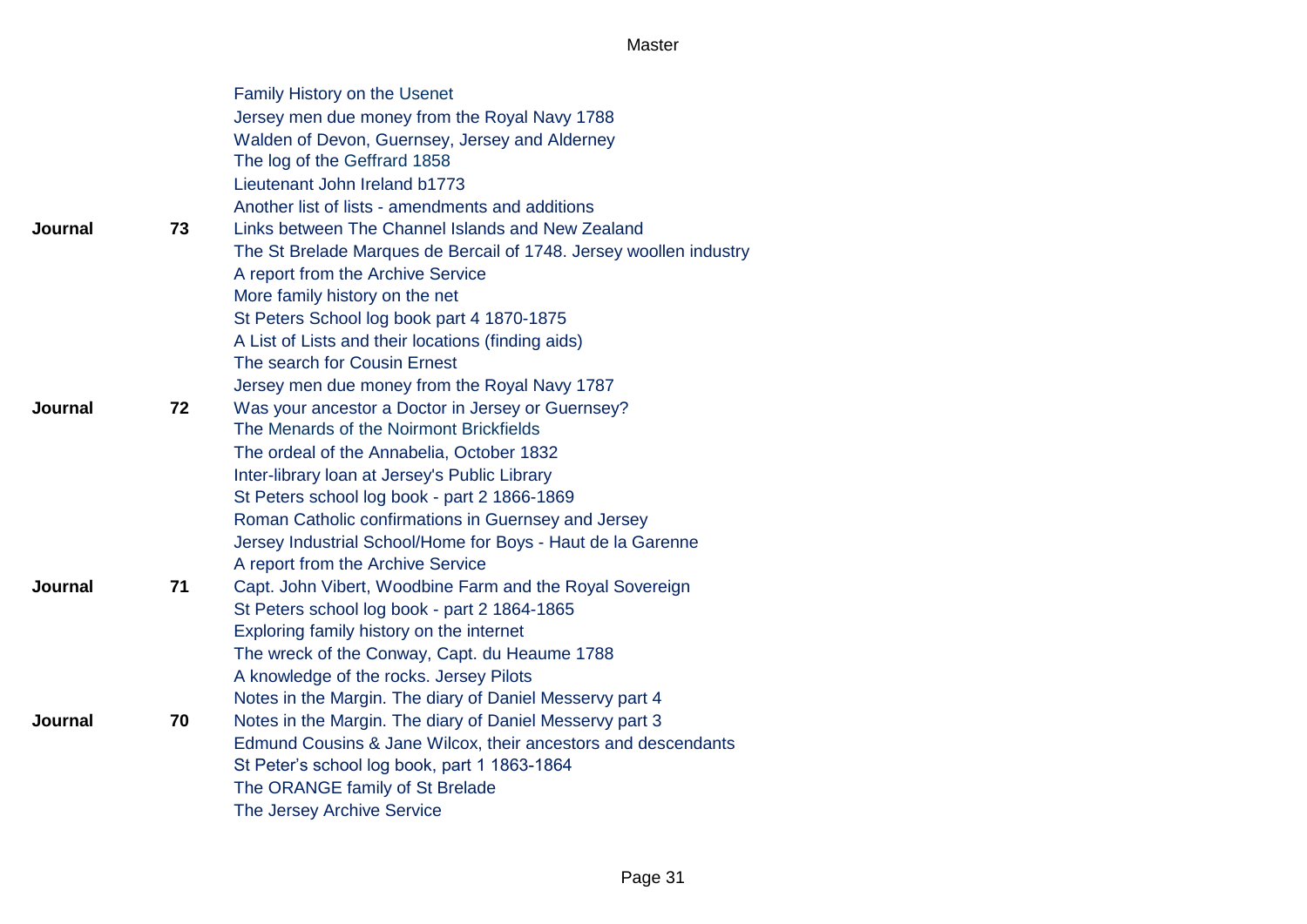|         |    | Two early ships from Guernsey to the USA 1806 & 1807                                                     |
|---------|----|----------------------------------------------------------------------------------------------------------|
|         |    | More Channel Islanders in the 19 <sup>th</sup> Century Army                                              |
| Journal | 69 | Centenary of the Jersey Society in London                                                                |
|         |    | A Jerseyman in Salem - The story of Philippe Langlois/English                                            |
|         |    | Channel Islanders emigrating to New Zealand                                                              |
|         |    | (some) Monumental Inscriptions of St Saviour                                                             |
|         |    | Notes in the Margin. The diary of Daniel Messervy part 2                                                 |
|         |    | Channel Islanders in the British Army Officer List 19 <sup>th</sup> Cent                                 |
|         |    | Cover story. A photograph of Doreys, Le Gros, Le Brocqs etc                                              |
| Journal | 68 | Two men in a bus                                                                                         |
|         |    | <b>Lost Salvation Army pictures</b>                                                                      |
|         |    | Where there's a will there's a way (or a legacy)                                                         |
|         |    | Le Boutillier or Butler                                                                                  |
|         |    | The Speedwell sloop, a Guernsey privateer                                                                |
|         |    | Notes in the Margin. The diary of Daniel Messervy 1830-1833                                              |
|         |    | <b>French Leave</b>                                                                                      |
| Journal | 67 | <b>Malet origins</b>                                                                                     |
|         |    | <b>Jersey Aliens Register</b>                                                                            |
|         |    | My Channel Island connections - Farrel of Guernsey                                                       |
|         |    | The Rev. Charles Picot of Trinity 1840-1921                                                              |
|         |    | The Balleines of St Peter                                                                                |
|         |    | The Great Adventurers (with apologies to Marion Turk)                                                    |
|         |    | To another island: Le Bretons in New Zealand                                                             |
|         |    | What happened to John Le Cornu and his family?                                                           |
| Journal | 66 | More CI records at the Society of Genealogists                                                           |
|         |    | Jersey surnames of French origin - part 3                                                                |
|         |    | Aspects of the Channel Islands part 9 – Defences (modern period)<br>The Jersey Occupation Identity Cards |
|         |    | Evenements Remarquables. Liberation Day school teacher memories                                          |
|         |    | Channel Islands ships in medieval Exeter                                                                 |
|         |    | My Channel Islands connection - Bannister, Dorey, Giffard, part 2                                        |
|         |    | Guernsey merchants in Holden's Directory 1816-1817                                                       |
| Journal | 65 | Jersey surnames of French origin - part 2                                                                |
|         |    |                                                                                                          |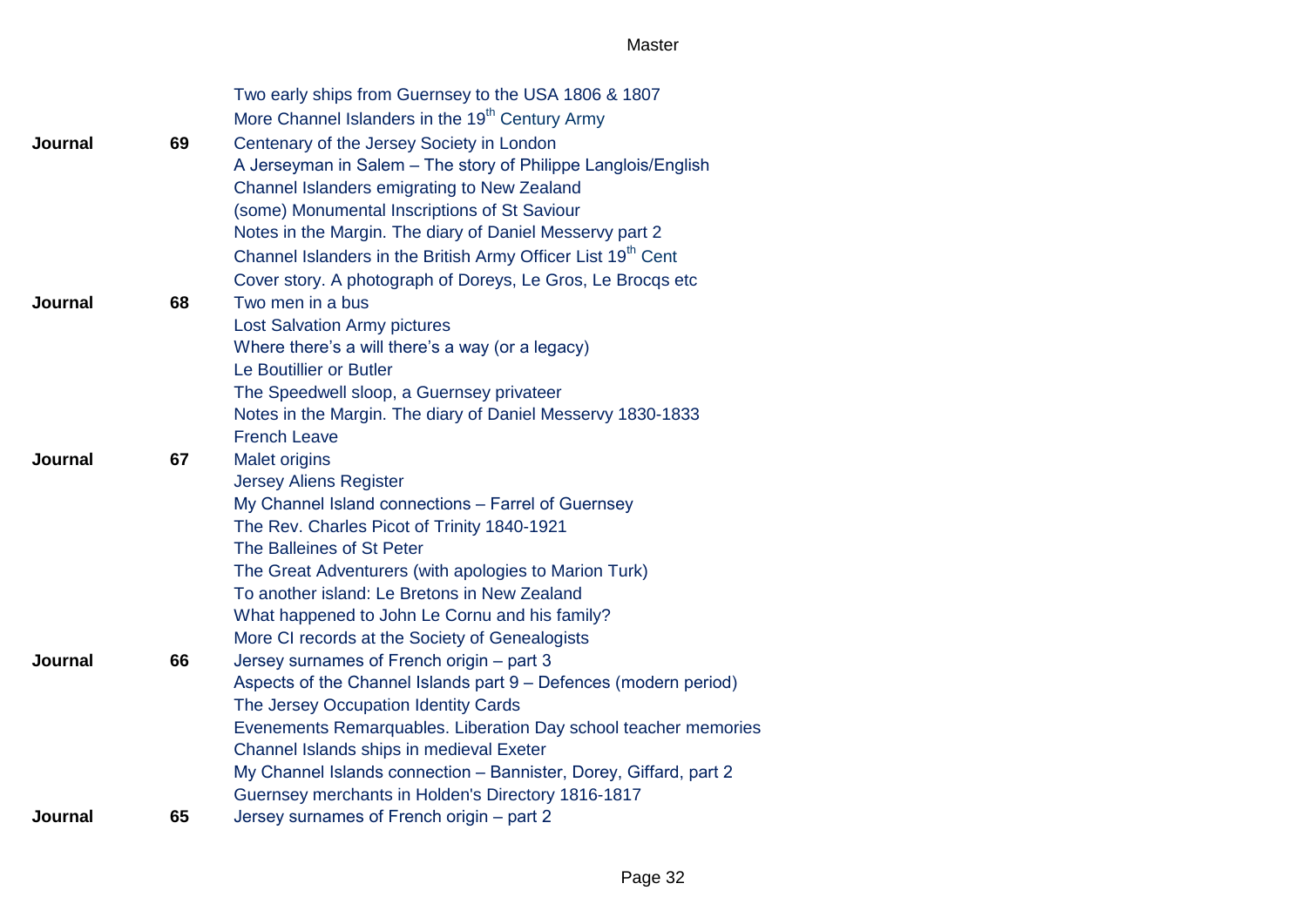|                |    | Aspects of the Channel Islands part 9 - Defences (middle period) |
|----------------|----|------------------------------------------------------------------|
|                |    | The Lily of Devon                                                |
|                |    | My Channel Island connections - Connelly and De St Croix         |
|                |    | Jean Le Quesne of Guernsey                                       |
|                |    | Channel Islanders on the Cutty Sark                              |
|                |    | The de Caen family of St Ouen                                    |
|                |    | The Jersey Archive Service a year on                             |
| <b>Journal</b> | 63 | William Curren a Guernsey Chelsea Pensioner                      |
|                |    | Jersey surnames of French origin - part 1                        |
|                |    | Index to the Tresor of Trinity                                   |
|                |    | The Guernsey daughter? (Calling Mary Le Brun)                    |
|                |    | Aspects of the Channel Islands part 9 – Defences (early period)  |
| <b>Journal</b> | 62 | The Jersey Archive Service - the first 6 months                  |
|                |    | Chelsea and Greenwich Pensioners in the Channel Isles            |
|                |    | Inmate of the French Protestant Hospital                         |
|                |    | A Noble Search (with Channel Island connections)                 |
|                |    | A Breton mystery                                                 |
|                |    | Pirates in St Ouen?                                              |
|                |    | Guernsey before the Parish Registers - The Perins                |
| <b>Journal</b> | 61 | The Renoufs of La Franchise, St Martin                           |
|                |    | The Ratepayers of St Helier in 1691                              |
|                |    | The aftermath of the Occupation in Guernsey                      |
|                |    | Monumental inscriptions Project: St James Church                 |
|                |    | The passenger list of the Charles                                |
|                |    | Occupation of Guernsey 1944-1945. Evacuated persons files        |
|                |    | The Quins of St Ouen                                             |
|                |    | The St Lawrence section of the Oath of Association Roll          |
| <b>Journal</b> | 60 | Nancy Fauvel - A rectors wife 1798-1885, part 2                  |
|                |    | St Peter Port Sunday School records                              |
|                |    | Le Boutillier to Butler                                          |
|                |    | The logbook of the Proserine                                     |
|                |    | Transcribing: Is it madness or an Addictive Challenge?           |
|                |    | My Channel Islands connections, Thom and Gardner                 |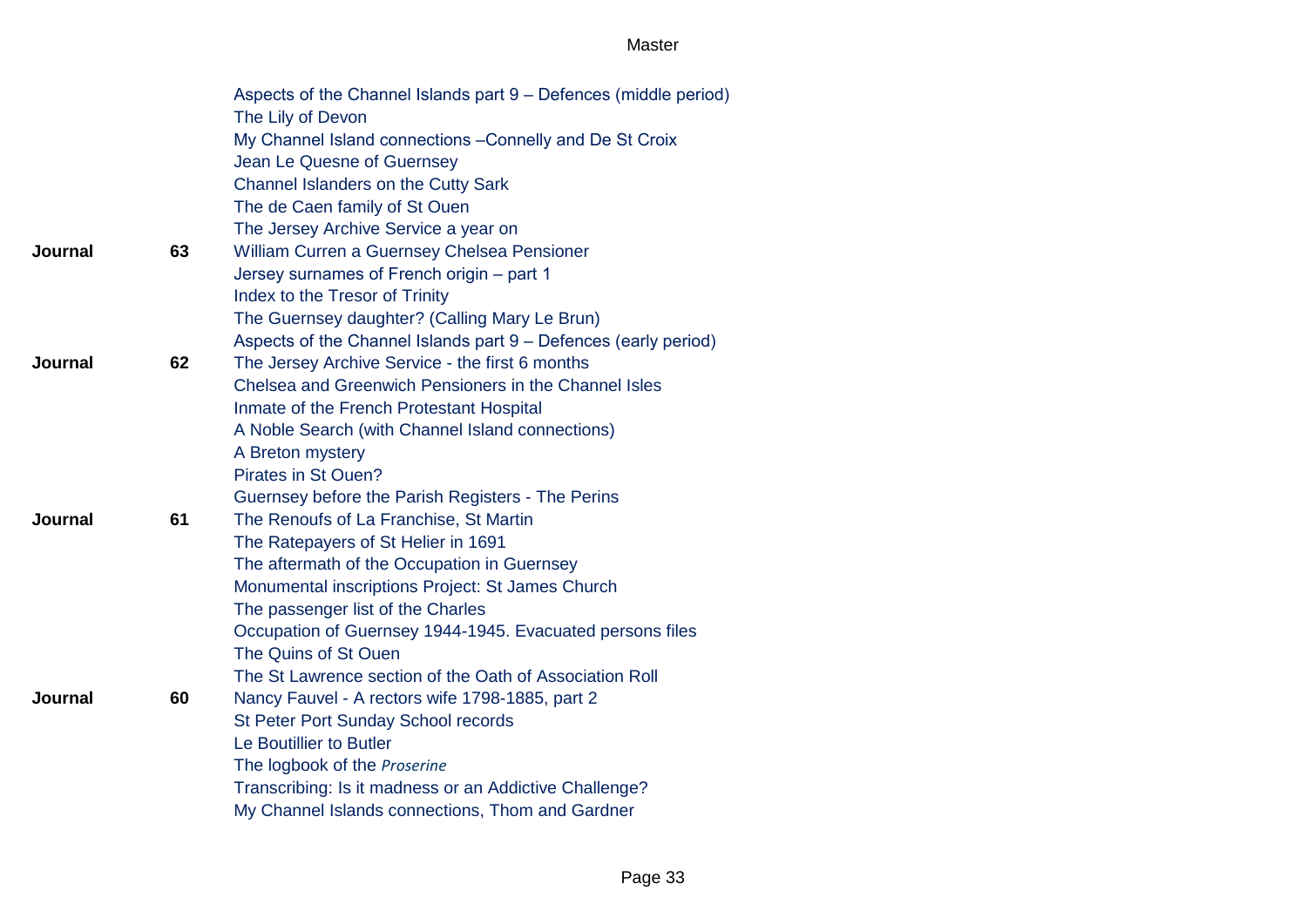|         |    | Separations Quant Aux Biens. Separation of property               |
|---------|----|-------------------------------------------------------------------|
|         |    | The Alderney census of 1941-1942                                  |
|         |    | <b>Interpreting Jersey Parish Registers</b>                       |
|         |    | <b>The Three Pirates</b>                                          |
| Journal | 59 | The voyage of the Indus                                           |
|         |    | A worthy cause - Collection to pay the ransom of Abraham Tochar   |
|         |    | Nancy Fauvel - A rectors wife 1798-1885, part 1                   |
|         |    | Literacy in the Channel Islands                                   |
|         |    | Elizee Dobree and the weather                                     |
|         |    | My Channel Islands connections - Bannister, Dorey, Giffard part 1 |
|         |    | More records of the Jersey General Hospital                       |
| Journal | 58 | Did your ancestors sell alcohol                                   |
|         |    | The Poscrits a nd Macpela Cemetery                                |
|         |    | The letters of James Robin - an update (Journal 51 and 2)         |
|         |    | Australia bound - the passenger list of the Exact                 |
|         |    | Sarah Morin a Trinity House petitioner                            |
|         |    | The Almanack Historique 1849                                      |
|         |    | Lesser known sources for research                                 |
|         |    | The wreck of the Providence                                       |
| Journal | 57 | A changed man. Thomas Coles, Guernsey to Gaspe.                   |
|         |    | An Archive Service for Jersey                                     |
|         |    | Le Breton connection established                                  |
|         |    | The Martel & Sheppard families of Guernsey                        |
|         |    | Channel Islands wills at the Public Records Office                |
|         |    | Guernsey families in South Australia                              |
|         |    | The history of Gouray Church                                      |
|         |    | The records of the General Hospital, Jersey                       |
| Journal | 56 | The trial and execution of Philippe George John - 1829            |
|         |    | The Syvrets and Hamptonne                                         |
|         |    | Le Bouet, St Peter Port Port Guernsey                             |
|         |    | My Channel Islands connection, Le Feuvre, De Gruchy etc.          |
|         |    | Old occupations                                                   |
|         |    | "Guests of the French". The prison at La Rochelle                 |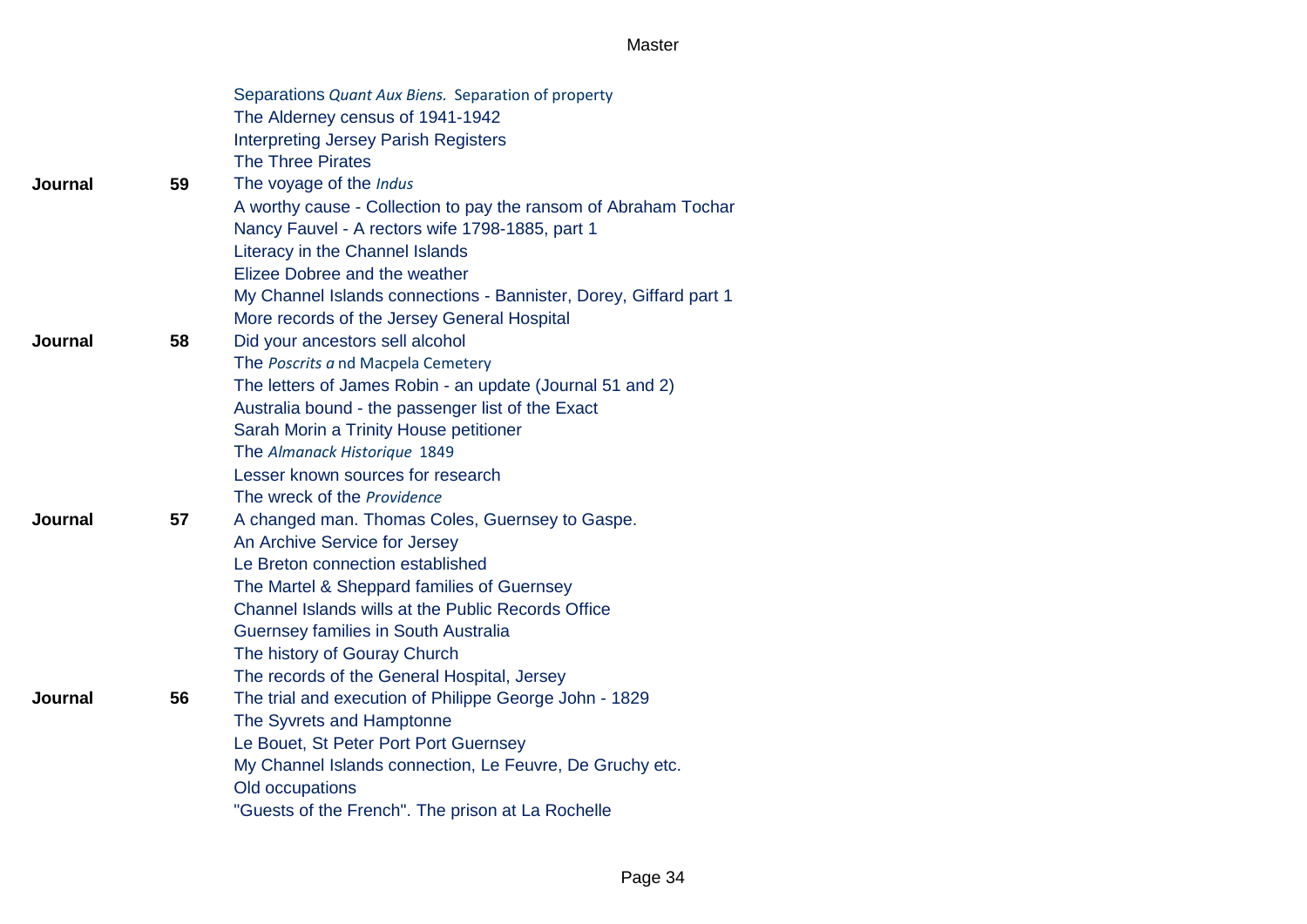|         |    | Drowned at sea                                               |
|---------|----|--------------------------------------------------------------|
| Journal | 55 | <b>Trinity House petitions</b>                               |
|         |    | The Marettes of part 4                                       |
|         |    | The power of advertising                                     |
|         |    | A 19th century travel trunk                                  |
|         |    | <b>News from Alderney</b>                                    |
|         |    | A visit to Caen                                              |
|         |    | <b>Alfred Cohu's clock</b>                                   |
| Journal | 53 | Guernsey (and Irish) branches of the Le Quesne family        |
|         |    | Doree - a postscript                                         |
|         |    | Emigrants from the Town Hospital, St Peter Port part 2       |
|         |    | The joys of Jersey                                           |
|         |    | Family History - Jersey and Alderney                         |
|         |    | Letter from 17th century Sark                                |
|         |    | The 1737 list of men, S Clements parish, Jersey              |
| Journal | 52 | Family History research at the Priaulx Library               |
|         |    | <b>Burial records in Jersey</b>                              |
|         |    | The Lady Catherine of Rozel. The Camel family tree           |
|         |    | Emigrants from the Town Hospital, St Peter Port part 1       |
|         |    | The letters of James Robin part 2                            |
|         |    | William Sydney Edgcombe 1873-1909                            |
| Journal | 51 | Nicolas Bisson - an unlucky man!                             |
|         |    | What's in a name? Unusual Christian names in Jersey          |
|         |    | The Marettes of Jersey part 3                                |
|         |    | The letters of James Robin part 1                            |
|         |    | The Constables records of St Peter Port, Guernsey            |
| Journal | 50 | The St Peter Port Town Hospital & Colette Cohu's story       |
|         |    | The Hilgrove family of Jersey Part 2                         |
|         |    | The Symes family of Guernsey                                 |
|         |    | Pure coincidence? Don't ignore it, it could prove invaluable |
| Journal | 49 | The Merchant Seamans Benefit Society Records                 |
|         |    | The Ebenezer Methodist Church Disaster of 1834               |
|         |    | The Hilgrove family of Jersey Part 1                         |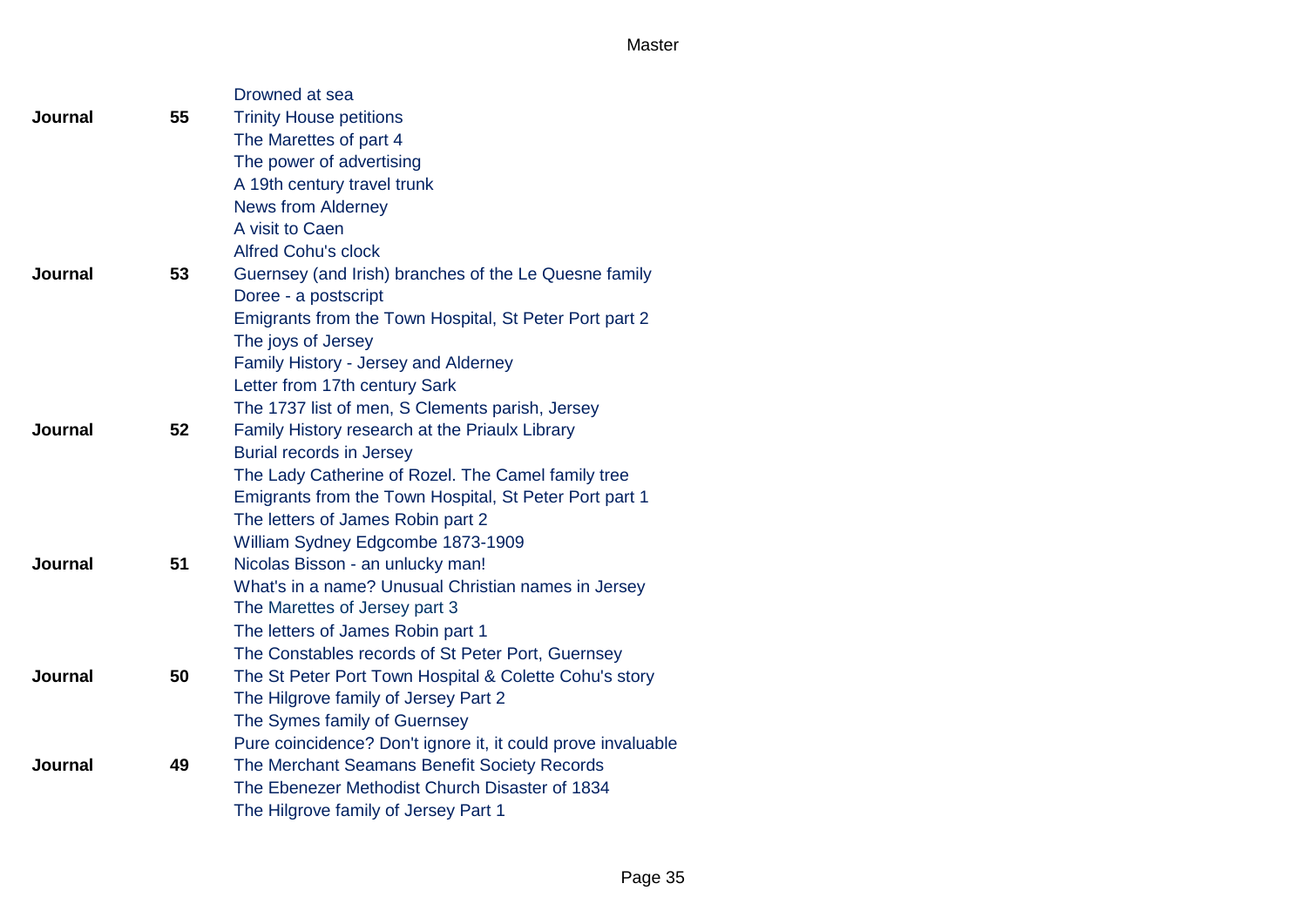|                |    | Aspects of the Channel Islands part 8 Admin Sark & Alderney  |
|----------------|----|--------------------------------------------------------------|
|                |    | Will your records last                                       |
|                |    | Chappelle des Vaux, St Aubin, Chappelle des Landes, St Peter |
| Journal        | 48 | No contributions                                             |
| <b>Journal</b> | 47 | `The Guitton family                                          |
|                |    | Aspects of the Channel Islands part 7 (feudelism)            |
|                |    | Ships deserters (CI seamen) 1852-1900                        |
|                |    | Baptismal Register of Halkett Place Free Church              |
| Journal        | 46 | The 1737 "Census of Jersey". Nombre des Maisons              |
|                |    | The Maretts of Jersey part 2                                 |
|                |    | Homesteaders in Western Canada                               |
|                |    | The Family History Computer Club                             |
|                |    | <b>Extract from the Fief of Sark</b>                         |
|                |    | Patriotic Place. Quaker's burial ground                      |
|                |    | Capt. Sorsoleil sees the King Coburg Ont. 1918               |
|                |    | The story of Susan Picot Barrero 1871                        |
| Journal        | 45 | Les habitats dans l'Isle de Jersey 1806                      |
|                |    | A wartime ships convoy of 1774                               |
|                |    | Notes from the census 1871 and 1881                          |
|                |    | The Marretts of St John. Extra notes to journals 43 and 42   |
|                |    | Le Clos Dorey                                                |
| <b>Journal</b> | 44 | The Islands and the Australian gold rush                     |
|                |    | Aspects of the Channel Islands part 6 (administration)       |
|                |    | Funeral of Dr J Ernest Picot, 2 <sup>nd</sup> October 1989   |
|                |    | Historical map of Miscou Island, Gulf of St Lawrence         |
|                |    | Computers for the family historian                           |
|                |    | Thomas Marrett family, Alderney                              |
|                |    | <b>Guernsey Occupation Records</b>                           |
| Journal        | 43 | <b>Channel Island Libraries</b>                              |
|                |    | Was your ancestor a prisoner of war? (1880)                  |
|                |    | The Maretts of St. John, Jersey continued                    |
| <b>Journal</b> | 42 | Aspects of he Channel Islands part 5 (the Parishes)          |
|                |    | The Maretts of St. John, Jersey (Pierre) part 1              |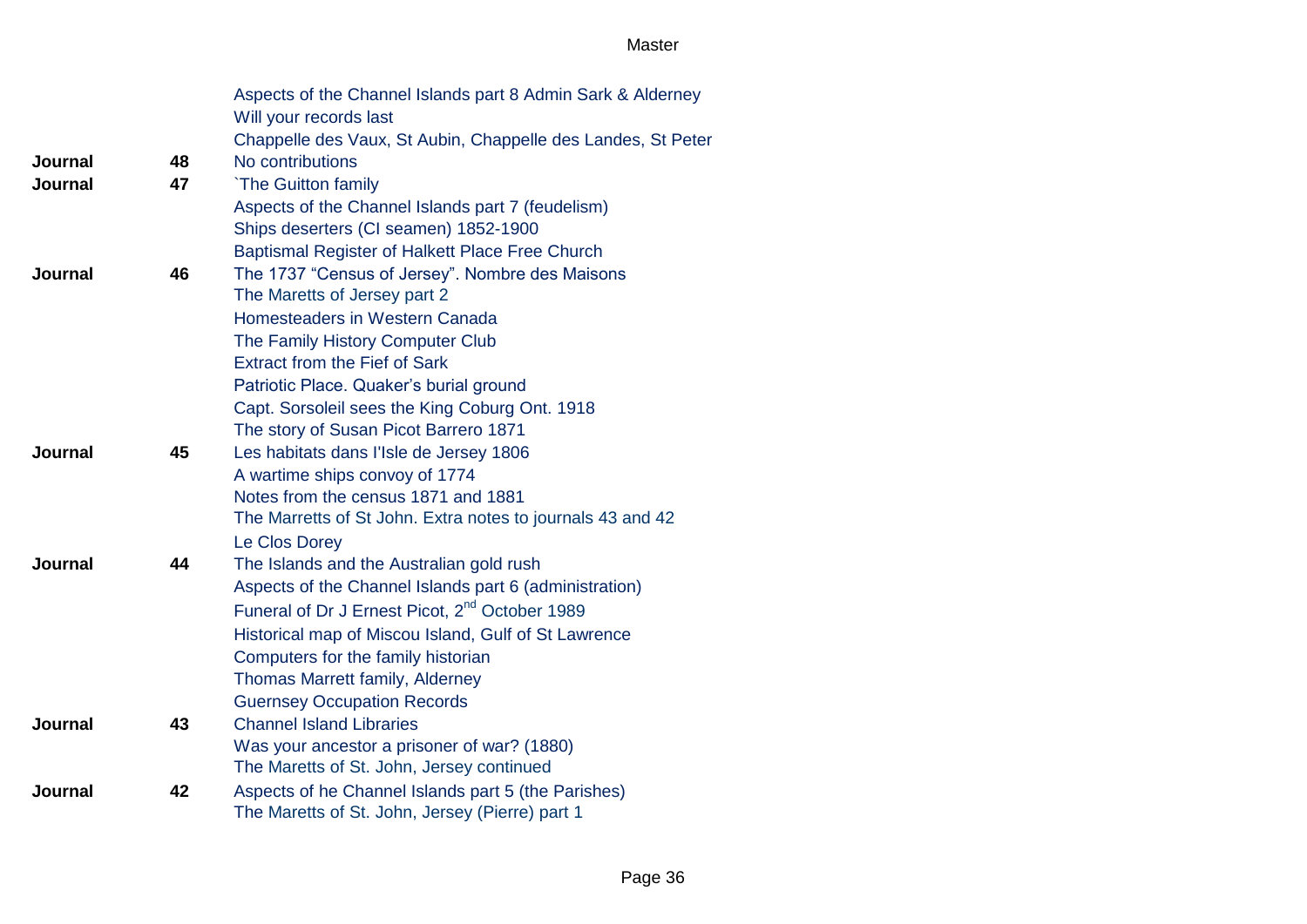| <b>Journal</b> | 41 | 10 <sup>th</sup> Anniversary trip to Cotentin peninsular |
|----------------|----|----------------------------------------------------------|
|                |    | Aspects of the Channel Islands part 4 (agriculture)      |
|                |    | The Nicholson & Allez's of Jersey                        |
| Journal        | 40 | Edward John Queree and Mary Ann (Le Cornu)               |
|                |    | John Robert Bates c1895-1920 d.s.p.                      |
|                |    | Diary Extract (Martell) 1846, Guernsey                   |
|                |    | The Jersey Le Quesnes early history part 5               |
| <b>Journal</b> | 39 | Pinel family of St. John, Jersey, part 2                 |
| <b>Journal</b> | 38 | Aspects of the Channel Islands part 3, knitting          |
|                |    | 125 years of St Peter's school, Jersey                   |
|                |    | <b>French Protestants in Jersey</b>                      |
|                |    | Did none of my Jersey ancestors get married?             |
| Journal        | 37 | "Golden People"? Dorey                                   |
|                |    | The Jersey Le Quesnes (Raulin) part 4                    |
|                |    | Aspects of the Channel Islands part 2 (Trinity)          |
| Journal        | 36 | The Jersey Le Quesnes, Trinity, part 3                   |
|                |    | Aspects of the Channel Islands part 1 (broad outline)    |
| <b>Journal</b> | 35 | Accidents in seaman (names)                              |
|                |    | The family of Capt. Jean Pinel (1819-1895)               |
| Journal        | 34 | Old family names in the CI (repeated from journal 2)     |
|                |    | The Dunnells of Crewkerne, Somerset - part 2             |
|                |    | Le Livre de Esther Le Brocq                              |
|                |    | <b>CI</b> seafarers in Wales                             |
| Journal        | 33 | The Dunnells of Crewkerne, Somerset                      |
|                |    | The Jersey Le Quesnes part 2                             |
|                |    | The early life of Joseph Pinel part 2                    |
| <b>Journal</b> | 32 | The Godel family of St Lawrence                          |
|                |    | Additions to Bichard family, journal 1                   |
|                |    | The early life of Joseph Pinel (1856-1932)               |
|                |    | A sailors life and hardships (la Croix)                  |
|                |    | Accumulative index of volume 2, journals 17-32           |
|                |    | <b>CIFHS members list</b>                                |
| Journal        | 31 | Pioneers in New Zealand - Grut family                    |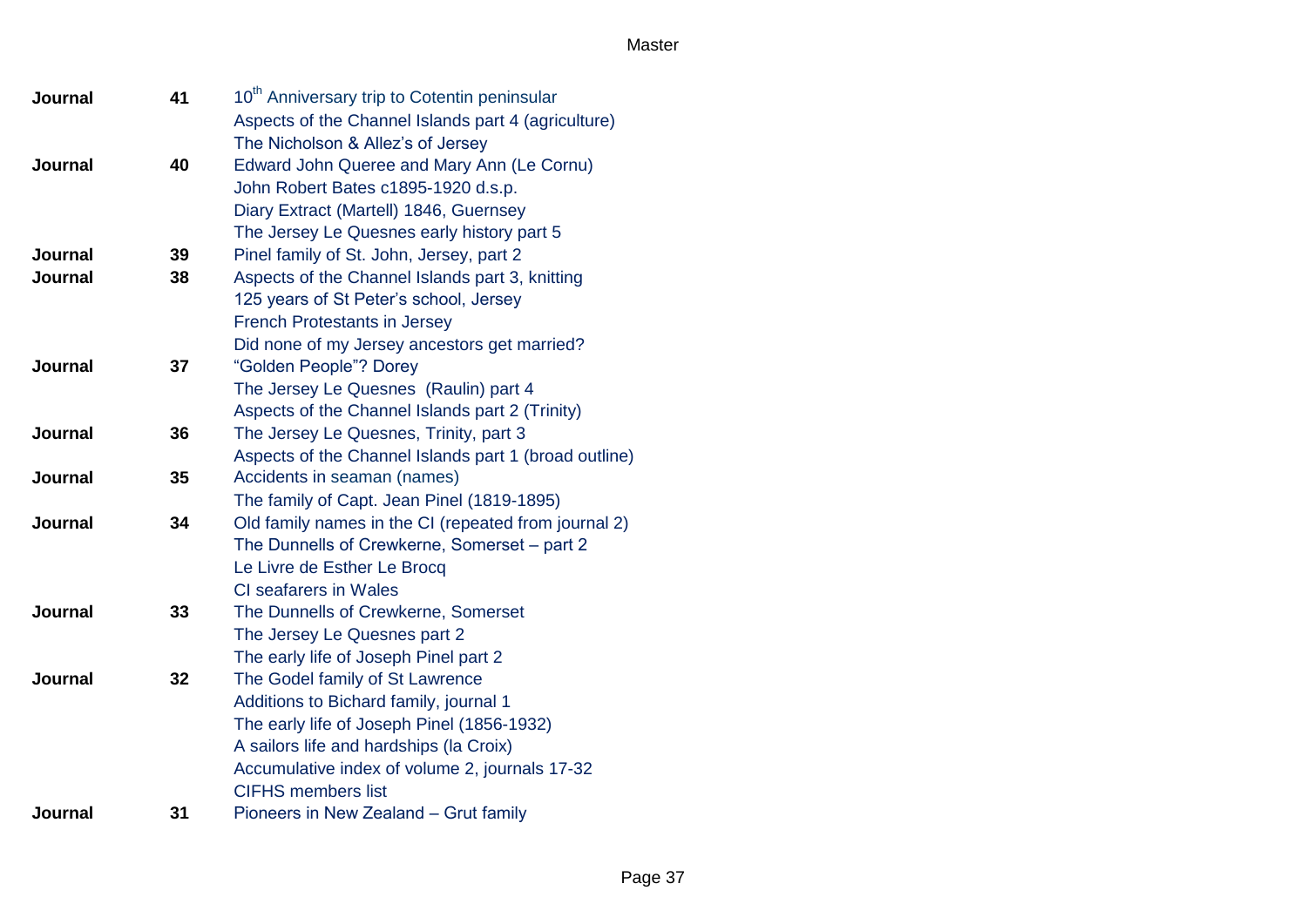|                |    | Guernsey passengers on the Emigrant 1854                  |
|----------------|----|-----------------------------------------------------------|
|                |    | The Bichard family of St Lawrence                         |
|                |    | Corrections to Sorsoleil, journal 30                      |
| Journal        | 30 | The Sorsoleil family of Jersey                            |
|                |    | List of CI merchant seamen                                |
|                |    | The Egre family - amendments to Journal 13                |
|                |    | Passenger list of the Evening Star further to Journal 27) |
| <b>Journal</b> | 29 | The Jersey Le Quesnes                                     |
|                |    | In search of Jersey connections                           |
|                |    | Capt. Philip De Gruchy part 1 and 2                       |
| <b>Journal</b> | 28 | Pinel family of St John, Jersey, part 1                   |
|                |    | The Dallain family of Jersey                              |
|                |    | <b>Bibliography of Genealogy Studies</b>                  |
| Journal        | 27 | The French Revolutionary Calendar                         |
|                |    | The Rouget family of Guernsey                             |
|                |    | Passenger list of the Evening Star 1854                   |
|                |    | Conefray etc. St Lawrence (Pinel) part 4                  |
| Journal        | 26 | The fracas at St Saviour                                  |
|                |    | Conefray etc. St Lawrence (Jandron/Cadoret) part 3        |
|                |    | Edward Philip Rainy 1811-1860                             |
| <b>Journal</b> | 25 | Problems with place names in the census                   |
|                |    | Calendar problems (old calendars)                         |
|                |    | Conefray and Greenhill Farm, St Lawrence part 2           |
|                |    | My Guernsey ancestors Le Lacheur/Windsor)                 |
|                |    | Jersey Merchant seaman in the 19 <sup>th</sup> century    |
| Journal        | 24 | Heaths of North Wiltshire part 2                          |
|                |    | The Whitley family of Jersey                              |
|                |    | First steps backwards (Ozanne, Guernsey)                  |
| <b>Journal</b> | 23 | Goldring family of Hants and Sussex                       |
|                |    | An American cousin                                        |
|                |    | <b>Heaths of North Wiltshire</b>                          |
|                |    | Conefray and Greenhill Farm, St Lawrence part 1           |
|                |    | Gaspe cemetery inscriptions part 3                        |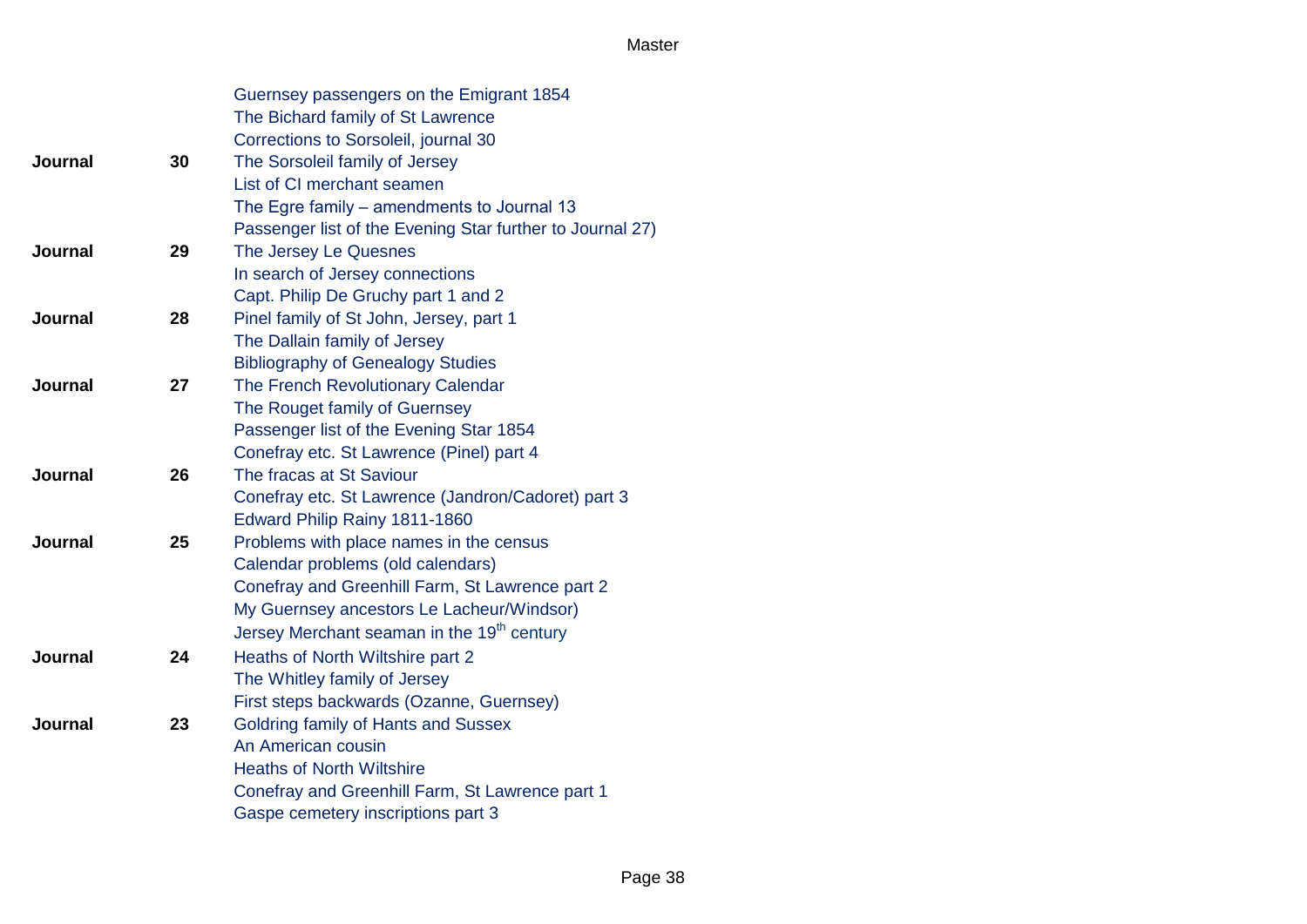| <b>Journal</b> | 22 | The Robin family of Guernsey part 3              |
|----------------|----|--------------------------------------------------|
|                |    | Some Huguenot marriages in Jersey part 2         |
|                |    | The man behind the medal De St Croix             |
| Journal        | 21 | Some Huguenot marriages in Jersey                |
|                |    | The Robin family of Guernsey part 2              |
|                |    | A tree with a difference                         |
|                |    | Genealogy sources in the CI                      |
| Journal        | 20 | The family Bigrel                                |
|                |    | The Robin family of Guernsey                     |
| Journal        | 19 | An immigrant family (Bisson/Syvret)              |
|                |    | Our Jersey connection                            |
|                |    | An 18 <sup>th</sup> century murder               |
|                |    | <b>Family Torode of Guernsey</b>                 |
| Journal        | 18 | Guernsey records and archive                     |
|                |    | Le Seelleur family tree, part 3                  |
|                |    | Gravestone inscriptions Forillon N P, Gaspe      |
| <b>Journal</b> | 17 | Notes: Helleur family in Jersey part 2           |
|                |    | Gravestone inscriptions Forillon N P, Gaspe      |
|                |    | The Godfray map, 1849 and names                  |
| <b>Journal</b> | 16 | <b>CIFHS Jersey Branch Exhibition</b>            |
| <b>Journal</b> | 15 | Hine family from Jarnac, France                  |
|                |    | Le Marchand family of St Mary, Jersey            |
|                |    | <b>Families in Guernsey</b>                      |
| Journal        | 14 | Cemetery and churchyard monuments                |
|                |    | Notes: Helleur family in Jersey                  |
|                |    | Survey of Vale Parish, Guernsey, 1821            |
| Journal        | 13 | Notes: Egre family in Jersey                     |
|                |    | <b>Mollett family list</b>                       |
|                |    | In search of Patterson                           |
|                |    | 1788 "census" of St. Lawrence part 4             |
| <b>Journal</b> | 12 | Notes: De Villeneuve family part 3               |
|                |    | Zion Chapel, Union Street - lists early baptisms |
|                |    | The Huguenots in Jersey                          |